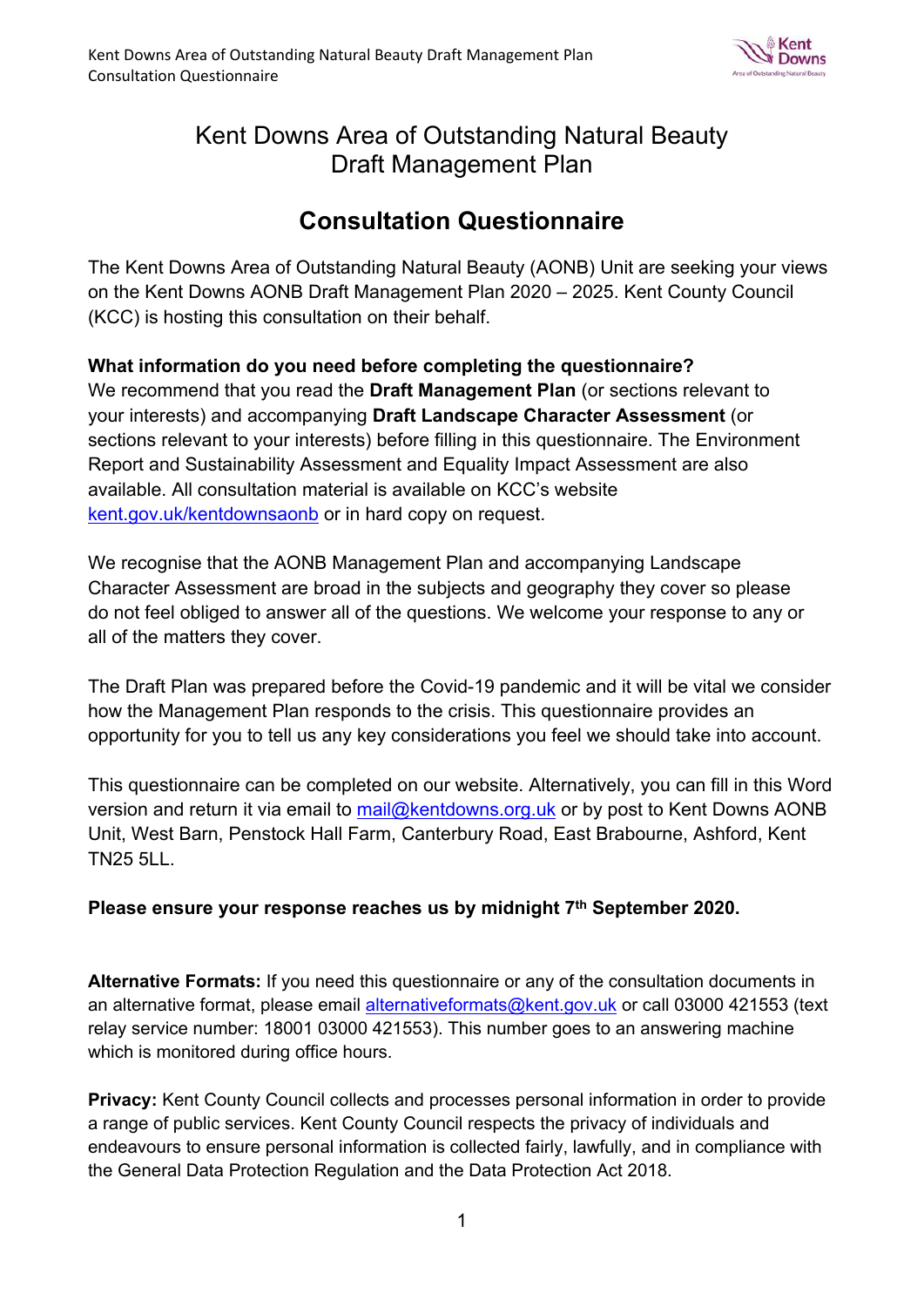

# **Section 1 – About You**

#### **Q1. Are you responding on behalf of …?**

Please select the option from the list below that most closely represents how you will be responding to this consultation.

*Select one option only.*

|   | Yourself as an individual                                                         |
|---|-----------------------------------------------------------------------------------|
|   | Yourself in your professional capacity                                            |
|   | A representative of a local community group or residents' association             |
| X | On behalf of a Parish / Town / Borough / District Council in an official capacity |
|   | A Parish / District / County Councillor                                           |
|   | An educational establishment, such as a school or college                         |
|   | On behalf of a business                                                           |
|   | On behalf of a charity, voluntary or community sector organisation (VCS)          |
|   | Other                                                                             |

If 'Other', please specify:

#### **Q1a**. **If you are responding in your professional capacity, please tell us what it is:**

**Q1b**. **If you are responding on behalf of an organisation (community group, resident association, council, educational establishment, business or any other organisation), please tell us the name of the organisation here:**

Maidstone Borough Council

#### **Q2. Please tell us the first five characters of your postcode:**

*Please do not reveal your whole postcode. We use this to help us to analyse our data. It will not be used to identify who you are.*

ME156

# **Section 2 – Kent Downs AONB Draft Management Plan**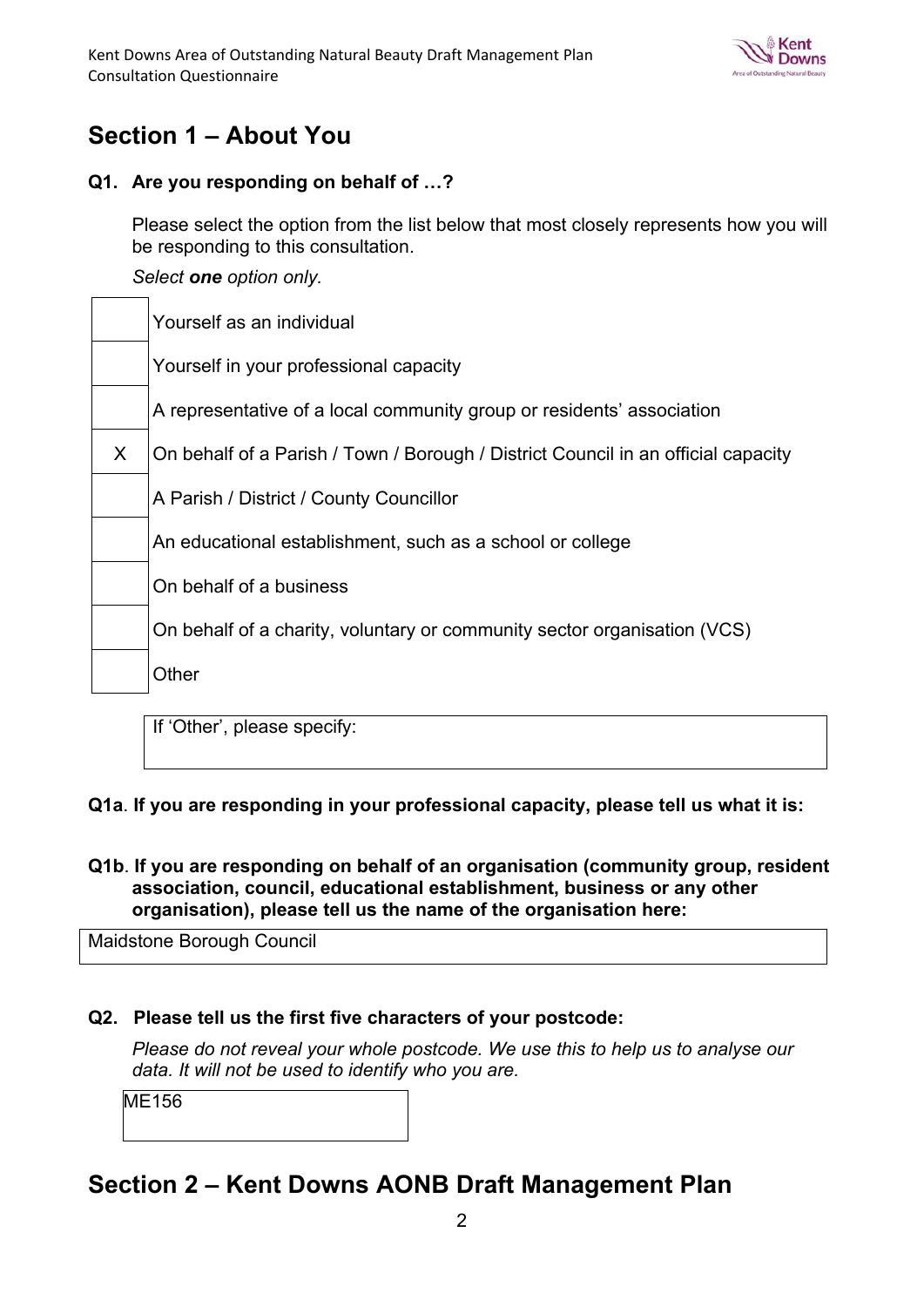

The Draft Management Plan is formed of 12 sections. You can provide feedback on all or as many of the sections as you like. If you would rather not provide feedback on any section, just move on to the next set of questions.

| $1_{-}$ | The Kent Downs AONB                     | Page 4         |
|---------|-----------------------------------------|----------------|
| 2.      | The Management of the Kent Downs AONB   | Page 7         |
| 3.      | Sustainable Development                 | Page 9         |
| 4.      | Landform and Landscape Character        | <b>Page 13</b> |
| 5.      | <b>Biodiversity</b>                     | <b>Page 16</b> |
| 6.      | <b>Farmed Landscape</b>                 | Page 19        |
| 7.      | <b>Woodlands and Trees</b>              | Page 22        |
| 8.      | <b>Historic and Cultural Heritage</b>   | <b>Page 25</b> |
| 9.      | <b>Heritage Coast</b>                   | <u>Page 28</u> |
| 10.     | <b>Geology and Natural Resources</b>    | <b>Page 31</b> |
| 11.     | Quality of Life and Vibrant Communities | Page 34        |
| 12.     | Access, Enjoyment and Understanding     | Page 37        |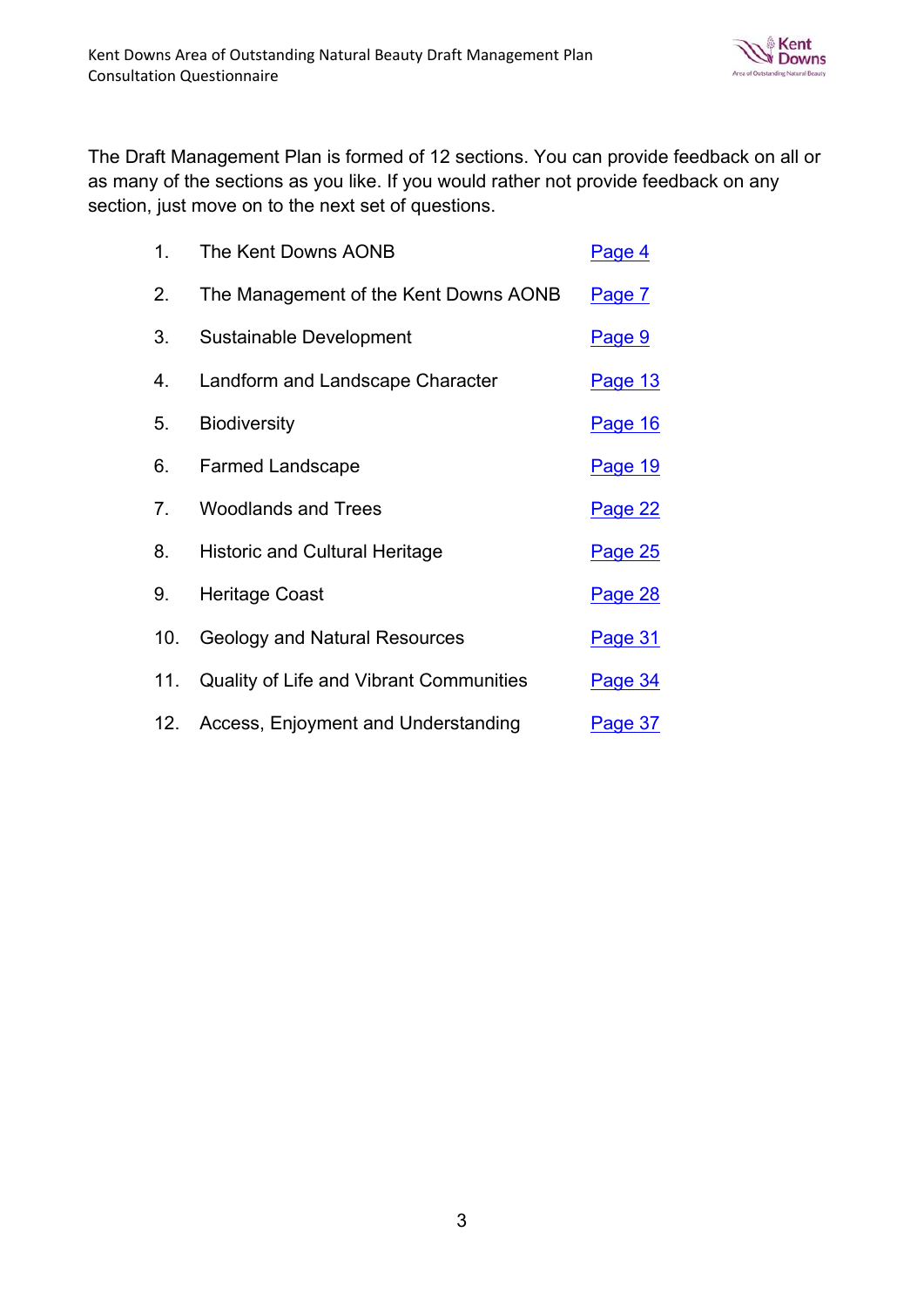

# <span id="page-3-0"></span>**1. The Kent Downs AONB**

A vision is a description of what an organisation would like to achieve or accomplish and is intended to serve as a guide for what action will be taken in the future.

## **The overarching ten-year vision for the Kent Downs AONB included in the Draft Management Plan 2020-25 is as follows:**

"In 2030… the qualities and distinctive features of the Kent Downs AONB, the dramatic south-facing scarp, secluded dry valleys, network of tiny lanes, isolated farmsteads, churches and oasts, orchards, dramatic cliffs, the ancient woodlands and delicate chalk grassland along with the ancient, remote and tranquil qualities, are valued, secured and strengthened.

"The Kent Downs has become a landscape where rapid change supports the AONB's distinctive features. Responses to development pressures and climate change have enhanced landscape character and what is valued by people about the landscape. The Kent Downs landscape is recognised and valued, enjoyed and cherished and its future conservation and enhancement is a certainty.

"Strong, assertive leadership from the AONB partnership along with positive partnerships with key organisations, local people and land managers act together with wider publics to conserve, enhance, enjoy and promote a nationally and internationally recognised and valued landscape."

#### **Q3. To what extent do you agree or disagree with the vision for the Kent Downs AONB in 2030**

**Strongly** agree Tend to agree Neither agree nor disagree Tend to disagree **Strongly** disagree Unsure X

See page 3*. Select one option only.*

#### **Q3a. Please provide any comments on the vision here:**

Welcome the acknowledgement that change will inevitably occur in the AONB and that the AONB partnership shall seek to ensure that such change supports the AONB's distinctive features.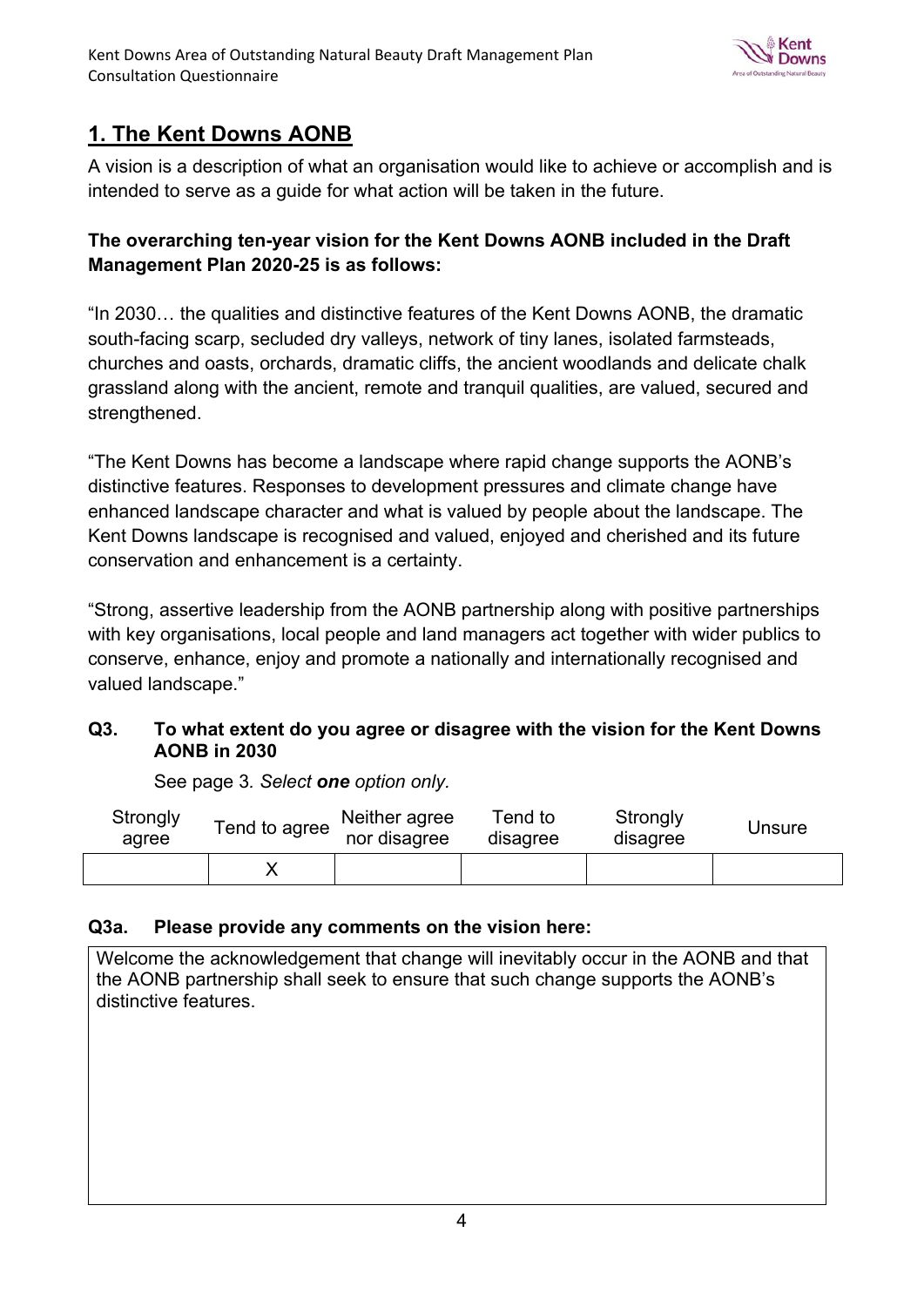

### **The Draft Management Plan identifies special components, characteristics and qualities of the Kent Downs AONB.**

- Dramatic landform and views; a distinctive landscape character
- Biodiversity-rich habitats
- Farmed landscape
- Woodland and trees
- A rich legacy of historic and cultural heritage
- The Heritage Coasts
- Geology and natural resources
- Tranquillity and remoteness

#### **Q4. To what extent do you agree or disagree that we have identified what makes the area distinctive and special to you?**

*Select one option only.*

| Strongly<br>agree | Tend to agree | Neither agree<br>nor disagree | Tend to<br>disagree | Strongly<br>disagree | Unsure |
|-------------------|---------------|-------------------------------|---------------------|----------------------|--------|
|                   |               |                               |                     |                      |        |

#### **Q4a. If you have answered 'tend to disagree' or 'strongly disagree', please tell us why here:**

We note that 'vibrant communities', 'development pressures' and 'access, enjoyment and understanding' which had previously been included in the special components, characteristics and qualities of the AONB have, in the main, been reclassified as 'important social and economic components of the Kent Downs which are a key to its future conservation and enhancement'.

As the communities that lie within the Kent Downs AONB form an important component of the AONB, and it is their histories that have shaped the cultural landscape we do not agree with the proposed new special components, characteristics and qualities identified in the Draft Management Plan (MP) as this will result in the relegation of the importance of the communities that live and work in the AONB.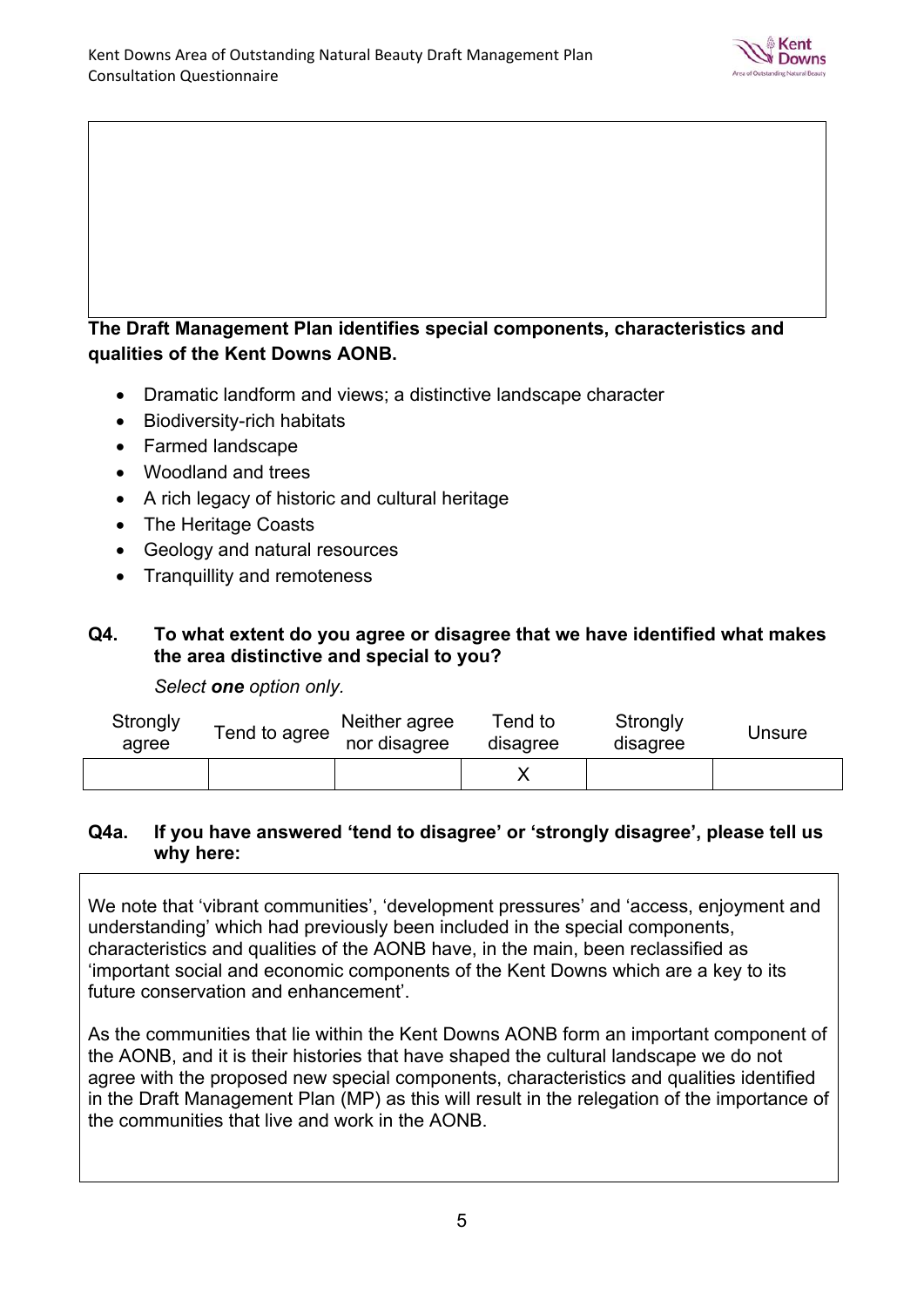

## **The Draft Management Plan also identifies the social and economic components which are key to the future conservation and enhancement of the Kent Down AONB.** See page 6.

- Vibrant communities
- Access, enjoyment and understanding

#### **Q5. To what extent do you agree or disagree that we have identified the key social and economic components?**

*Select one option only.*

| Strongly<br>agree | Tend to agree | Neither agree<br>nor disagree | Tend to<br>disagree | Strongly<br>disagree | Unsure |
|-------------------|---------------|-------------------------------|---------------------|----------------------|--------|
|                   |               |                               |                     |                      |        |

#### **Q5a. If you have answered 'tend to disagree' or 'strongly disagree', please tell us why here:**

Whilst we welcome the reference made to communities within the AONB, it is important that they are not relegated in their significance to the AONB so that the future economic and social needs of communities can be met.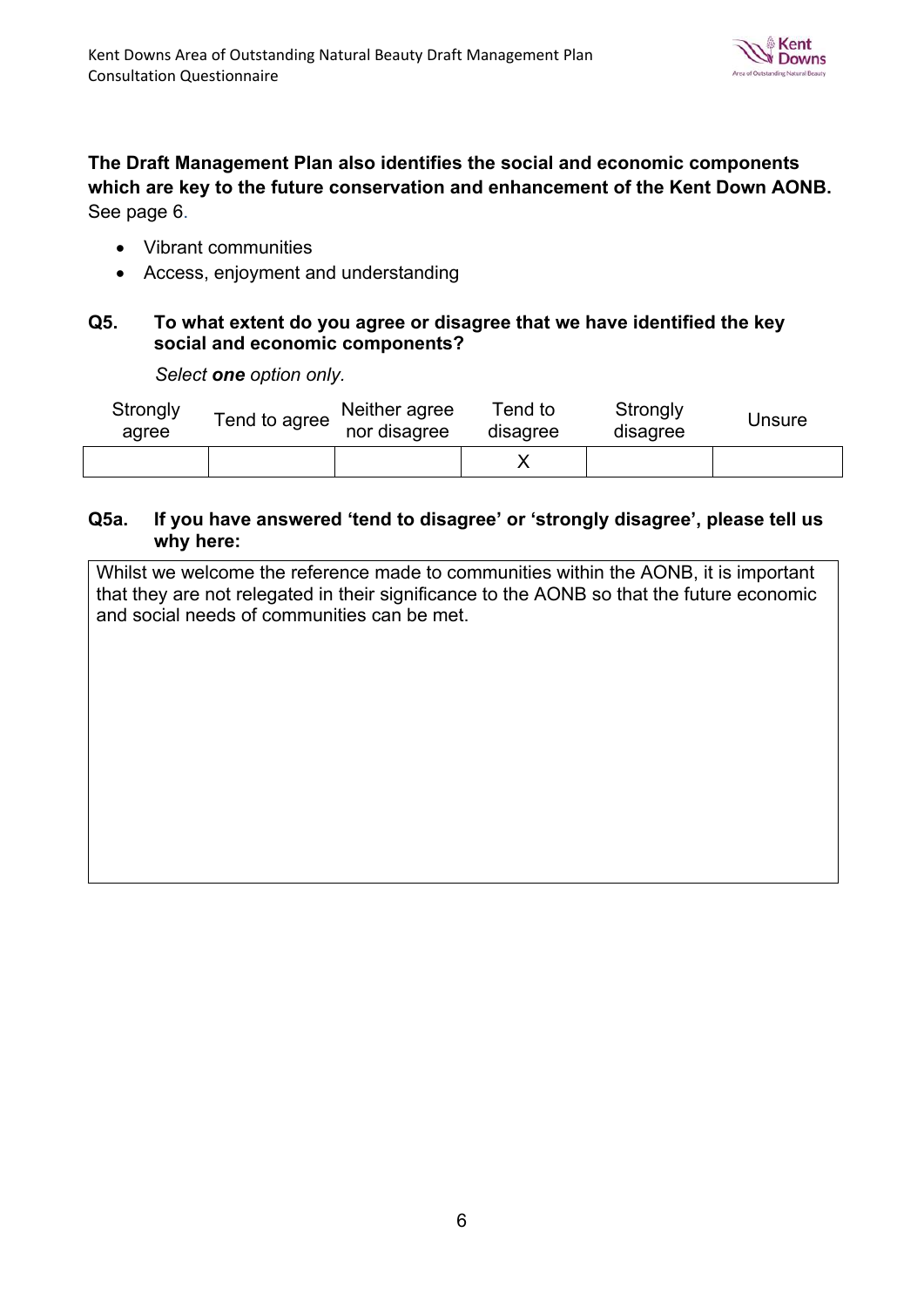

## <span id="page-6-0"></span>**2. The Management of the Kent Downs AONB**

Our vision for the management of the Kent Downs AONB is as follows:

"In 2030… the Kent Downs AONB is widely recognised and greatly valued. It is a landscape cherished and held in the highest esteem by those who visit, live and work there and nearby and by those who influence its future. Residents and visitors know where the AONB is and they understand its character and qualities and support the purposes of its designation. The Kent Downs AONB partnership is acknowledged, supported, funded and equipped to be the main and an influential and effective advocate and champion for the AONB. A diverse range of individuals and organisations are delivering positive action on the ground and are collaboratively engaged in the partnership and management planning. The AONB partnership is engaging and open about the conservation and management of the AONB."

### **Q6. To what extent do you agree or disagree with our vision for the management of the Kent Downs AONB?**

See pages 9 – 18*. Select one option only.*

.

| Strongly<br>agree | Tend to agree | Neither agree<br>nor disagree | Tend to<br>disagree | Strongly<br>disagree | Unsure |
|-------------------|---------------|-------------------------------|---------------------|----------------------|--------|
|                   |               |                               |                     |                      |        |

#### **Q6a. Please provide any comments on our vision for the management of the Kent Downs AONB here:**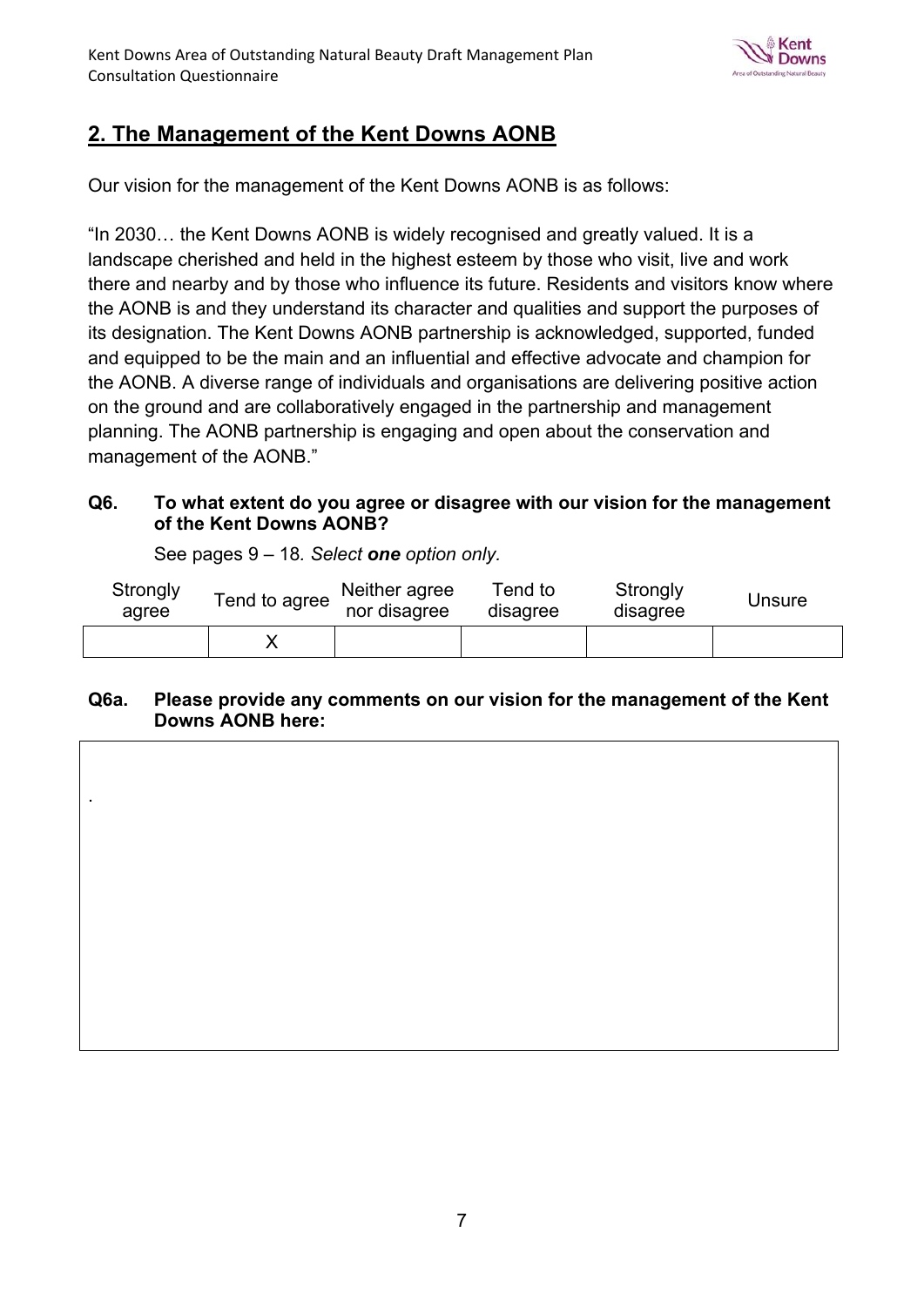

#### **Q7. To what extent do you agree or disagree that we have identified the right aims for the management of the Kent Downs AONB?**

| Strongly<br>agree | Tend to agree | Neither agree<br>nor disagree | Tend to<br>disagree | Strongly<br>disagree | Unsure |
|-------------------|---------------|-------------------------------|---------------------|----------------------|--------|
|                   |               |                               |                     |                      |        |

See page 20. *Select one option only.*

#### **Q7a. If you have answered 'tend to disagree' or 'strongly disagree', please tell us why here:**

We question the removal of the point about responsiveness to people, adaptivity and flexibility to change, which were included in previous iterations of the MP. There is a need to balance conserving and enhancing the AONB with the economic and social wellbeing of the communities that are located within and on the edge of the AONB.

#### **Q8. To what extent do you agree or disagree that we have identified the right principles for management of the Kent Downs AONB?**

See page 20. *Select one option only.*

| Strongly<br>agree | Tend to agree | Neither agree<br>nor disagree | Tend to<br>disagree | Strongly<br>disagree | Unsure |
|-------------------|---------------|-------------------------------|---------------------|----------------------|--------|
|                   |               |                               |                     |                      |        |

#### **Q8a. If you have answered 'tend to disagree' or 'strongly disagree', please tell us why here:**

We acknowledge the role that LPA's have in supporting the implementation of the management plan and support principle MPP2.

Inclusion of technical and financial support from LPA's is new and was not included in the previous MP. Clarification is needed in respect to what form this technical and financial support will take.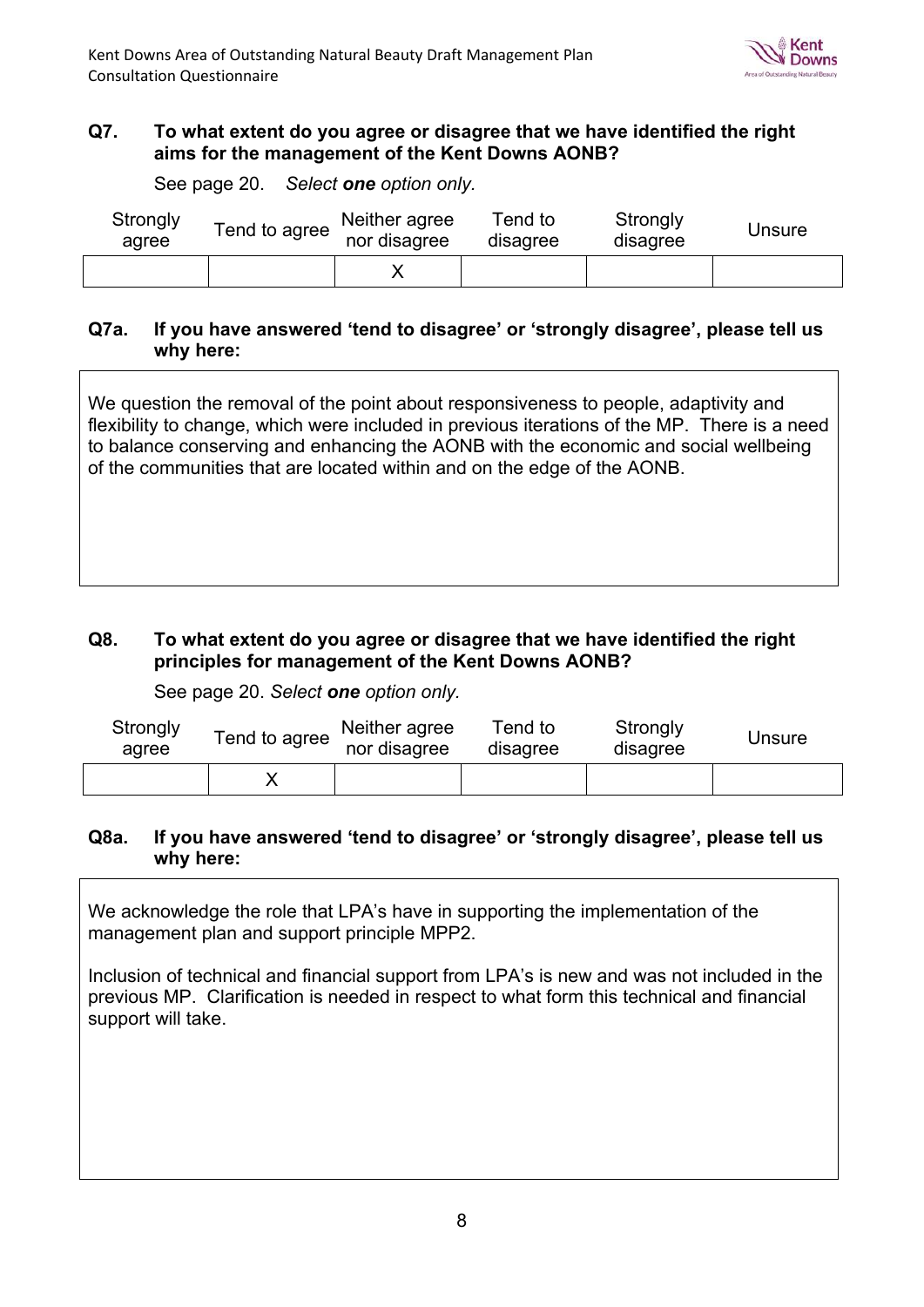

## <span id="page-8-0"></span>**3. Sustainable Development**

Our vision for sustainable development is as follows:

"In 2030 … the principles of sustainable development are at the heart of the management of the Kent Downs. Change reinforces and enhances the characteristics, qualities and distinctiveness of the Kent Downs and benefits its communities and economy. While the surrounding urban areas have expanded considerably, innovative management techniques and policy approaches successfully address the pressure and opportunities presented by growth to the landscapes of the AONB.

"The impacts of climate change are being felt but the mitigation and adaptive responses taken are landscape led, effective and carefully chosen to enhance the characteristics, qualities and distinctiveness of the landscape rather than detracting from them. The natural capital and ecosystems service provision of the Kent Downs has been enhanced. Important areas of tranquillity have been identified, protected and expanded and provide 'oases of calm'."

#### **Q9. To what extent do you agree or disagree with our vision for sustainable development?**

| Strongly<br>agree | Tend to agree | Neither agree<br>nor disagree | Tend to<br>disagree | Strongly<br>disagree | Unsure |
|-------------------|---------------|-------------------------------|---------------------|----------------------|--------|
|                   |               |                               |                     |                      |        |

See pages 23 – 26. *Select one option only.*

#### **Q9a. Please provide any comments on our vision for sustainable development here:**

Clarification is needed in respect to what 'growth to the landscapes of the AONB' means as it is not clear in this context whether it refers to the expansion of the landscape and designation, or expansion into the landscape.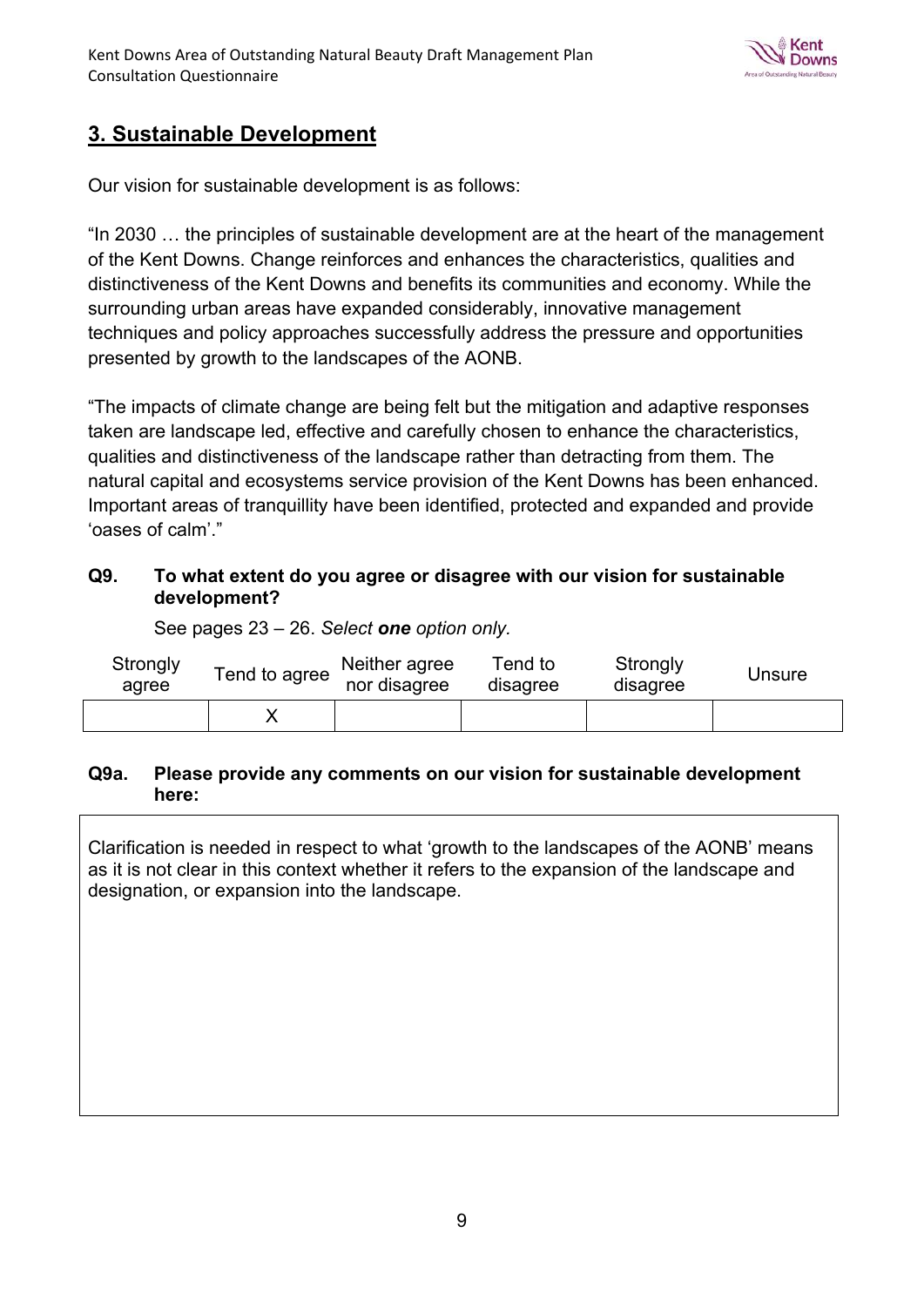

#### **Q10. To what extent do you agree or disagree that we have identified the right guiding themes for sustainable development?**

| Strongly<br>agree | Tend to agree | Neither agree<br>nor disagree | Tend to<br>disagree | Strongly<br>disagree | Unsure |
|-------------------|---------------|-------------------------------|---------------------|----------------------|--------|
|                   |               |                               |                     |                      |        |

See pages 26 – 28. *Select one option only.*

#### **Q10a. If you have answered 'tend to disagree' or 'strongly disagree', please tell us why here:**

#### **Q11. To what extent do you agree or disagree that we have identified the right recurrent themes for sustainable development?**

See pages 29 - 31. *Select one option only.*

| Strongly<br>agree | Tend to agree | Neither agree<br>nor disagree | Tend to<br>disagree | Strongly<br>disagree | Unsure |
|-------------------|---------------|-------------------------------|---------------------|----------------------|--------|
|                   |               |                               |                     |                      |        |

#### **Q11a. If you have answered 'tend to disagree' or 'strongly disagree', please tell us why here:**

#### **Q12. To what extent do you agree or disagree that we have identified the right main issues, opportunities and threats for sustainable development?**

See page 31. *Select one option only.*

| Strongly<br>agree | Tend to agree | Neither agree<br>nor disagree | Tend to<br>disagree | Strongly<br>disagree | Unsure |
|-------------------|---------------|-------------------------------|---------------------|----------------------|--------|
|                   |               |                               |                     |                      |        |

#### **Q12a. If you have answered 'tend to disagree' or 'strongly disagree', please tell us why here:**

We would ask for clarification in respect to the meaning of 'environmental net gain'.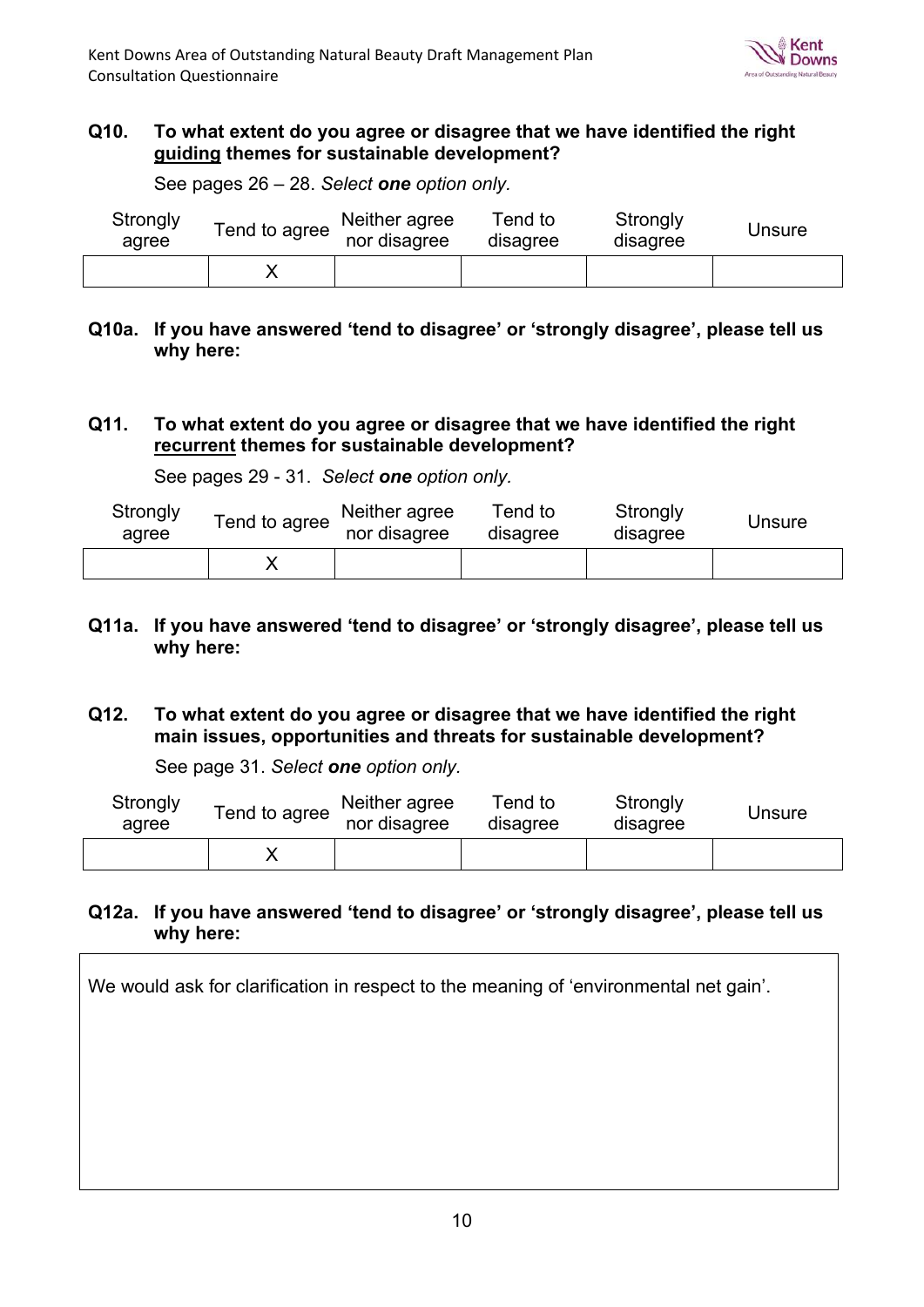

#### **Q13. To what extent do you agree or disagree that we have identified the right aims for sustainable development?**

See page 32. *Select one option only.*

| Strongly<br>agree | Tend to agree | Neither agree<br>nor disagree | Tend to<br>disagree | Strongly<br>disagree | Unsure |
|-------------------|---------------|-------------------------------|---------------------|----------------------|--------|
|                   |               |                               |                     |                      |        |

#### **Q13a. If you have answered 'tend to disagree' or 'strongly disagree', please tell us why here:**

Aim 6 refers to the setting and views in and out of the AONB to be conserved and enhanced. Whilst important, the setting of the AONB is not part of the AONB and should not be subject to the same stringent requirements as the AONB itself.

#### **Q14. To what extent do you agree or disagree that we have identified the right principles for sustainable development?**

See pages 33. *Select one option only.*

| Strongly<br>agree | Tend to agree | Neither agree<br>nor disagree | Tend to<br>disagree | Strongly<br>disagree | Unsure |
|-------------------|---------------|-------------------------------|---------------------|----------------------|--------|
|                   |               |                               |                     |                      |        |

#### **Q14a. If you have answered 'tend to disagree' or 'strongly disagree', please tell us why here:**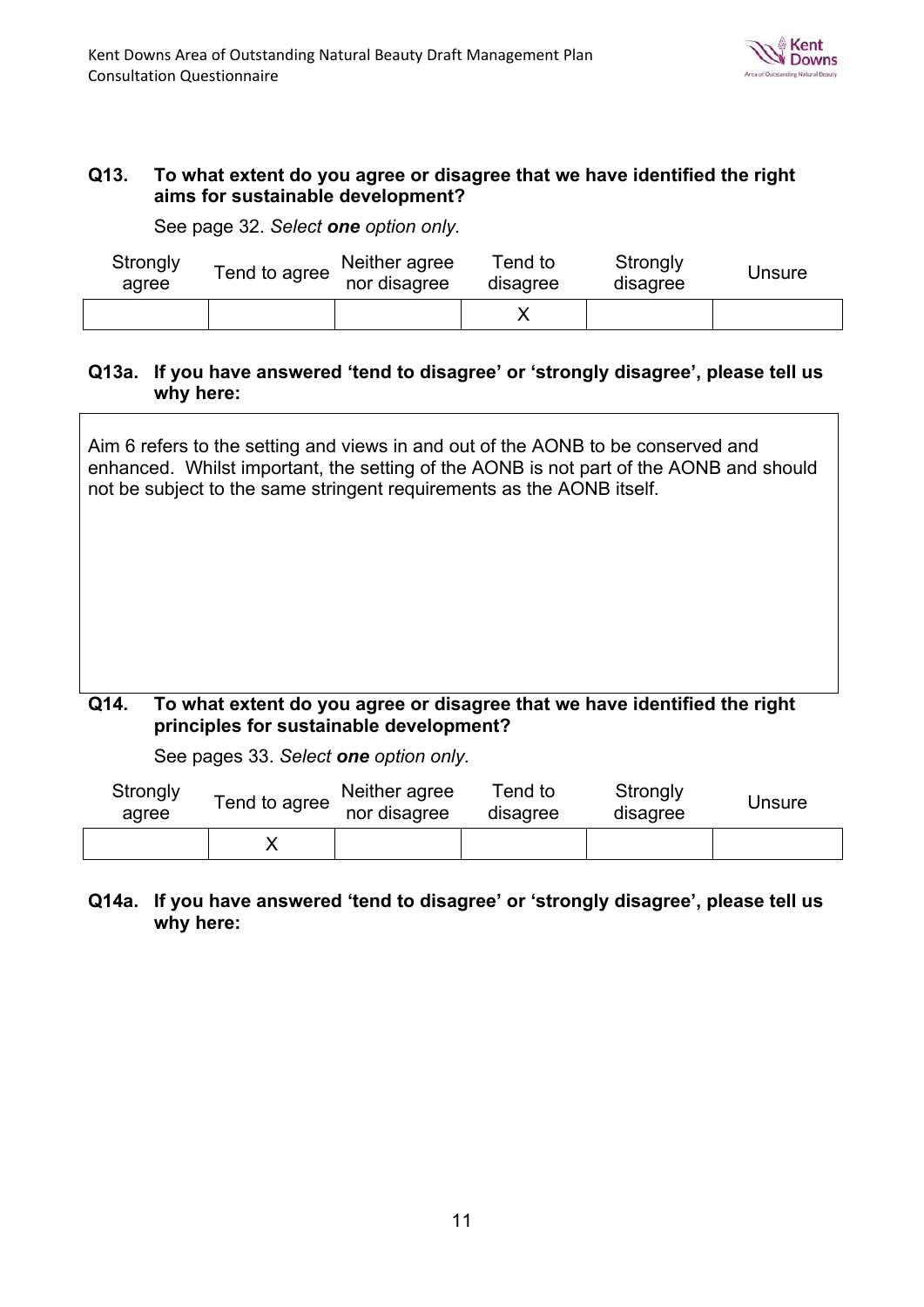

## <span id="page-11-0"></span>**4. Landform and Landscape Character**

*The section is informed by the accompanying Draft Landscape Character Assessment which details the identifying characteristics of the landscape of the Kent Downs AONB and makes landscape management recommendations on actions, investments and priorities to conserve and enhance the landscape. See Section 3 of this questionnaire on page 40 to answer the questions on the Landscape Character Assessment.*

Our vision for landform and landscape character is as follows:

"In 2030… the rich diversity of landscape character and qualities distinctive to the Kent Downs are protected, enhanced and managed to the highest standards in a co-ordinated and continual programme. The special characteristics and qualities of the Kent Downs AONB are widely recognised, valued and strengthened and landscape character informs land and resource management, nature recovery plans, intended net gain and natural capital investments, responses to climate change and development decisions."

#### **Q15. To what extent do you agree or disagree with our vision for landform and landscape character**

See page 36. *Select one option only.*

| Strongly<br>agree | Tend to agree | Neither agree<br>nor disagree | Tend to<br>disagree | Strongly<br>disagree | Unsure |
|-------------------|---------------|-------------------------------|---------------------|----------------------|--------|
|                   |               |                               |                     |                      |        |

#### **Q15a. Please provide any comments on our vision for landform and landscape character here:**

Whilst this section is accompanied by the Draft Landscape Character Assessment we would like to see the methodology so that we can ensure that the assessments fit with our own suite of landscape character assessment evidence.

**Q16. To what extent do you agree or disagree that we have identified the right landscape character types and areas within the Kent Downs AONB?**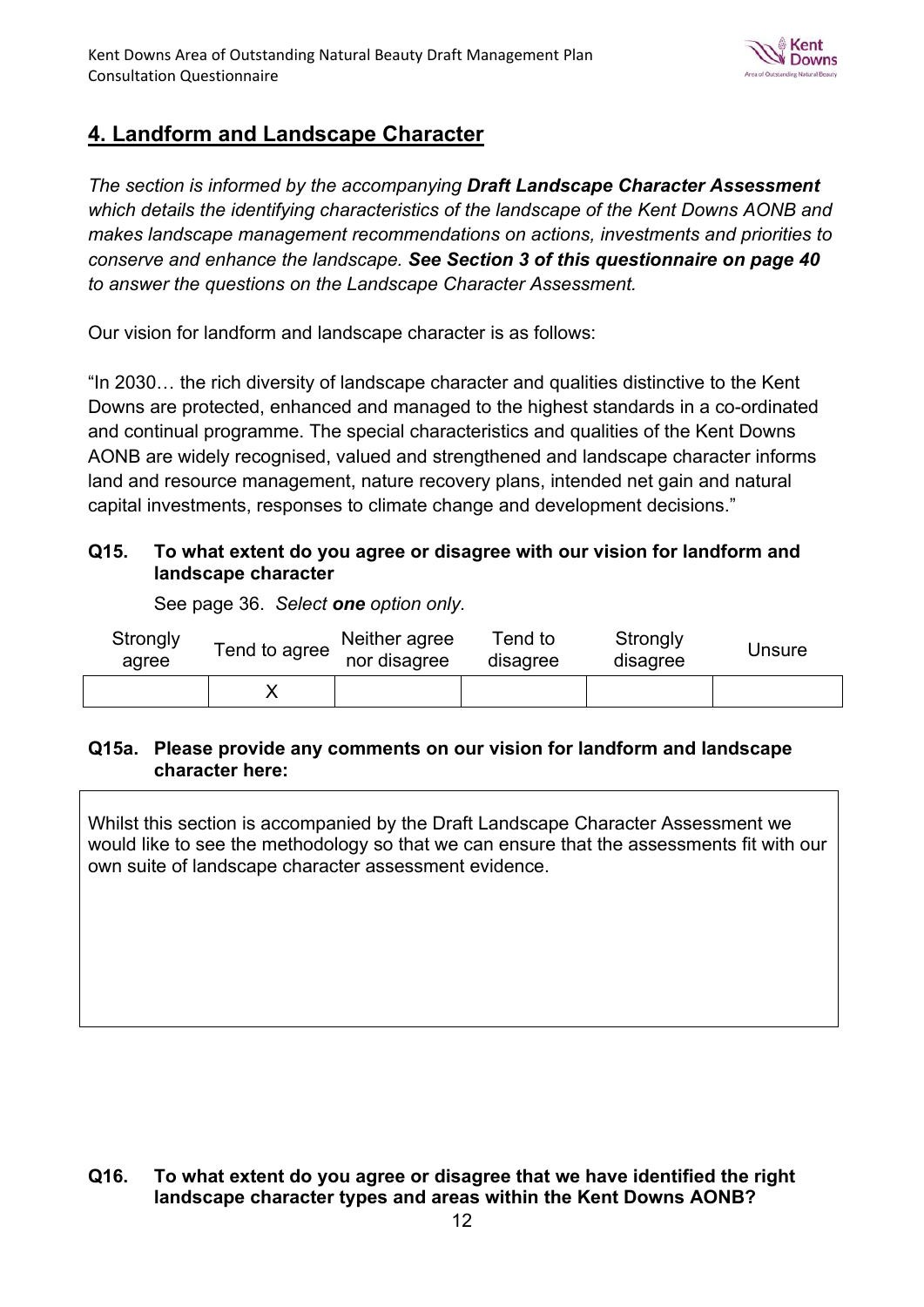

#### See pages 36 - 39*. Select one option only.*

| Strongly<br>agree | Tend to agree | Neither agree<br>nor disagree | Tend to<br>disagree | Strongly<br>disagree | Unsure |
|-------------------|---------------|-------------------------------|---------------------|----------------------|--------|
|                   |               |                               |                     |                      |        |

#### **Q16a. If you have answered 'tend to disagree' or 'strongly disagree', please tell us why here:**

b. should include other incompatible land uses and associated ancillary structures, for example small scale agricultural activities such as alpaca, chicken and pig husbandry.

#### **Q17. To what extent do you agree or disagree that we have identified the right main issues, opportunities and threats for landform and landscape character?**

See page 40. *Select one option only.*

| Strongly<br>agree | Tend to agree | Neither agree<br>nor disagree | Tend to<br>disagree | Strongly<br>disagree | Unsure |
|-------------------|---------------|-------------------------------|---------------------|----------------------|--------|
|                   |               |                               |                     |                      |        |

#### **Q17a. If you have answered 'tend to disagree' or 'strongly disagree', please tell us why here:**

g. should consider landscape and visual appraisals and not just LVIAs as the level of assessment required depends on the type and scale of the land use changes in question.

#### **Q18. To what extent do you agree or disagree that we have identified the right aims for landform and landscape character?**

See page 41. *Select one option only.*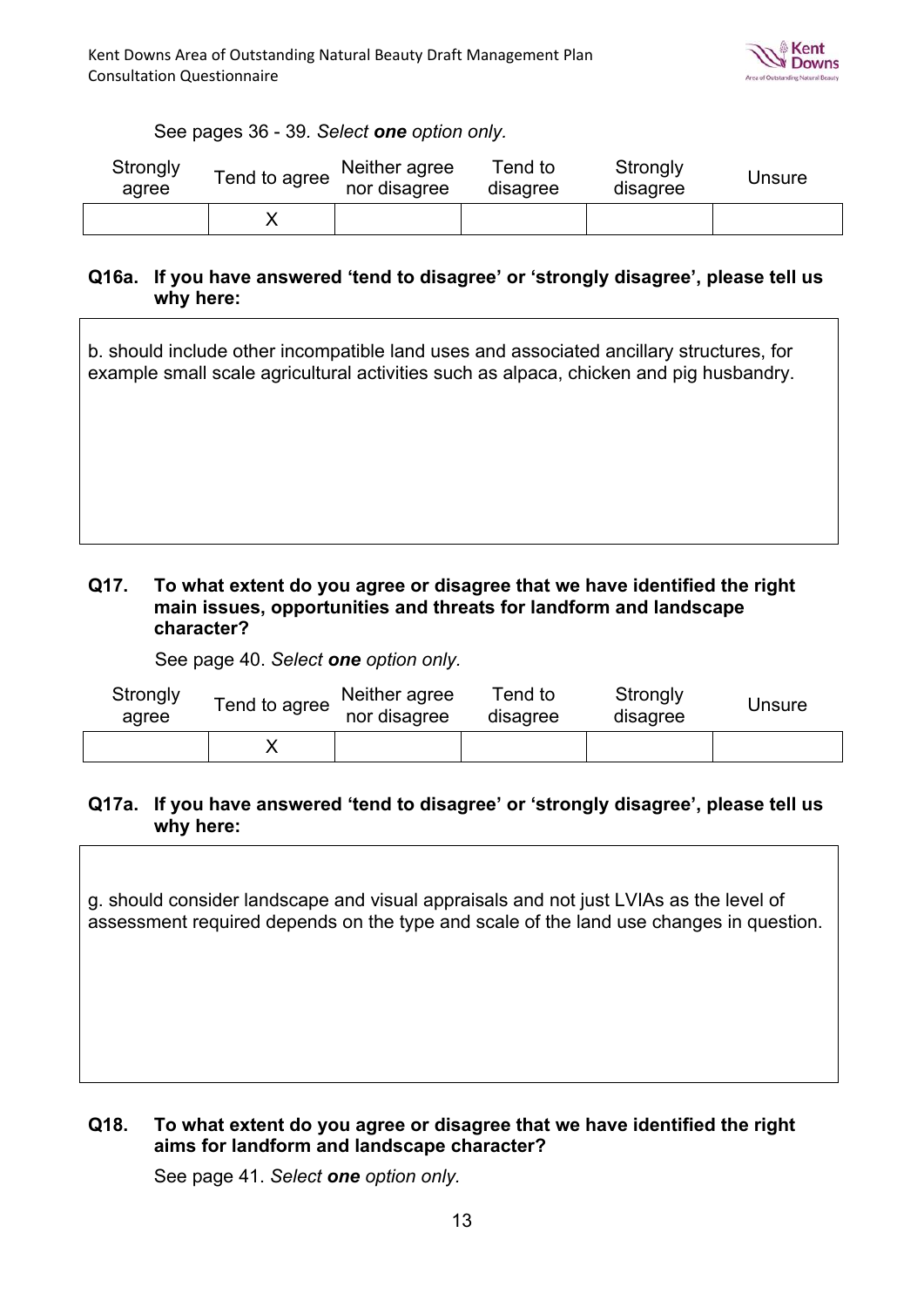

| Strongly<br>agree | Tend to agree | Neither agree<br>nor disagree | Tend to<br>disagree | Strongly<br>disagree | Unsure |
|-------------------|---------------|-------------------------------|---------------------|----------------------|--------|
|                   |               |                               |                     |                      |        |

#### **Q18a. If you have answered 'tend to disagree' or 'strongly disagree', please tell us why here:**

| Again, 'landscape net gain' needs clarifying as a term. |
|---------------------------------------------------------|
|                                                         |
|                                                         |

#### **Q19. To what extent do you agree or disagree that we have identified the right principles for landform and landscape character?**

See pages 41. *Select one option only.*

| Strongly<br>agree | Tend to agree | Neither agree<br>nor disagree | Tend to<br>disagree | Strongly<br>disagree | Unsure |
|-------------------|---------------|-------------------------------|---------------------|----------------------|--------|
|                   |               |                               |                     |                      |        |

#### **Q19a If you have answered 'tend to disagree' or 'strongly disagree', please tell us why here:**

LLC4- should read as 'enforcement action against' as 'prosecution' is just one means of enforcement.

LLC5- is this a principle?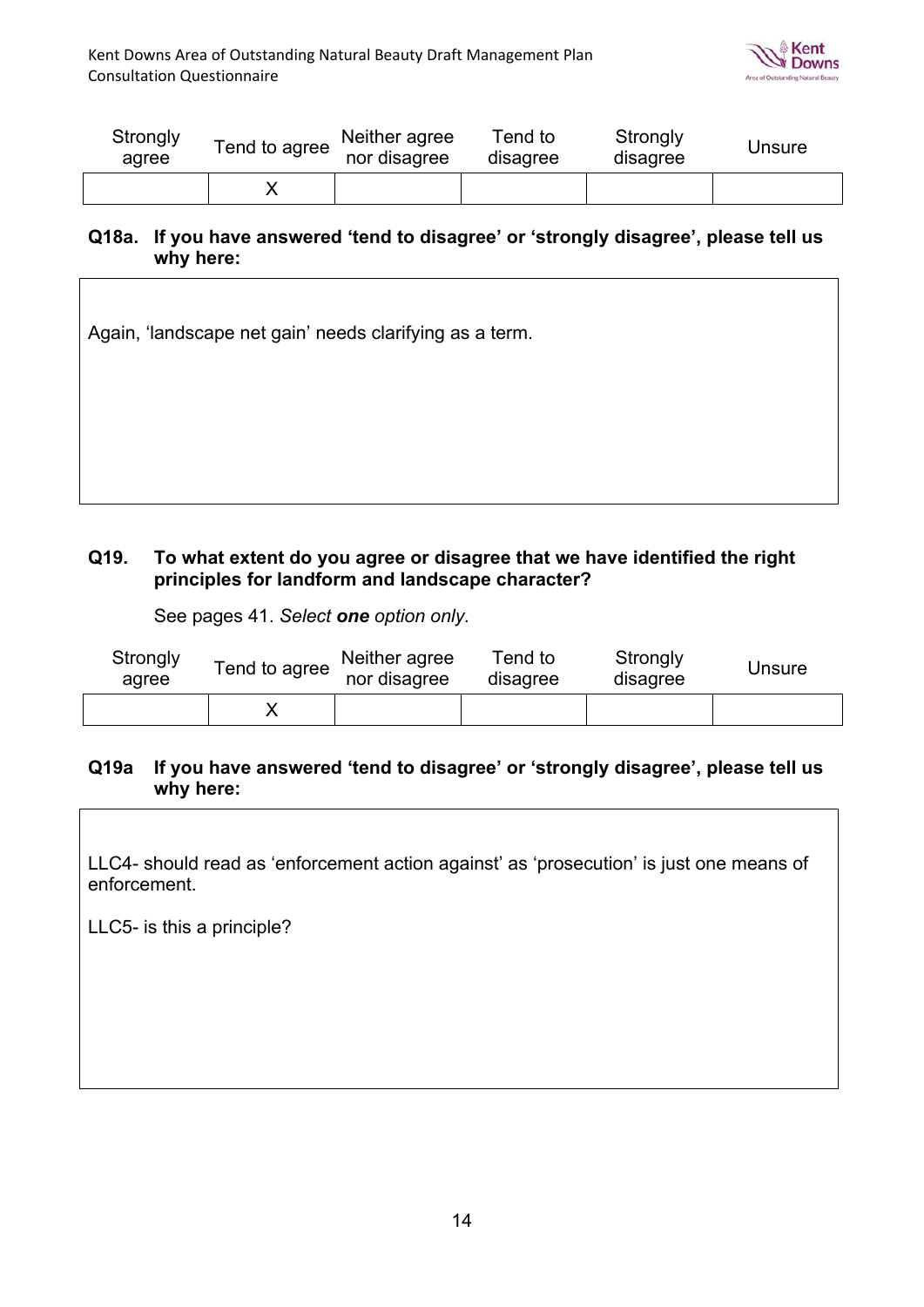

## <span id="page-14-0"></span>**5. Biodiversity**

Our vision for biodiversity is as follows:

"By 2030… the distinctive wildlife habitats of the Kent Downs are understood better, enjoyed and celebrated and are in favourable, resilient condition with individual characteristic species flourishing. There is a far-sighted nature recovery plan being implemented for the Kent Downs, which recognises and responds to the substantial changes that will be experienced and is linked to a wider nature recovery network. An approach to intended biodiversity net gain is understood and agreed and is achieving advances in biodiversity and habitats across the Kent Downs. There has been an increase in the extent and quality of key characteristic habitats and abundance of species of the Downs. People, policy and funding regimes recognise, value and support the importance of nature in the Kent Downs."

### **Q20. To what extent do you agree or disagree with our vision for biodiversity?**

See pages 44 – 47*. Select one option only.*

| Strongly<br>agree | Tend to agree | Neither agree<br>nor disagree | Tend to<br>disagree | Strongly<br>disagree | Unsure |
|-------------------|---------------|-------------------------------|---------------------|----------------------|--------|
|                   |               |                               |                     |                      |        |

**Q20a. Please provide any comments on our vision for biodiversity here:**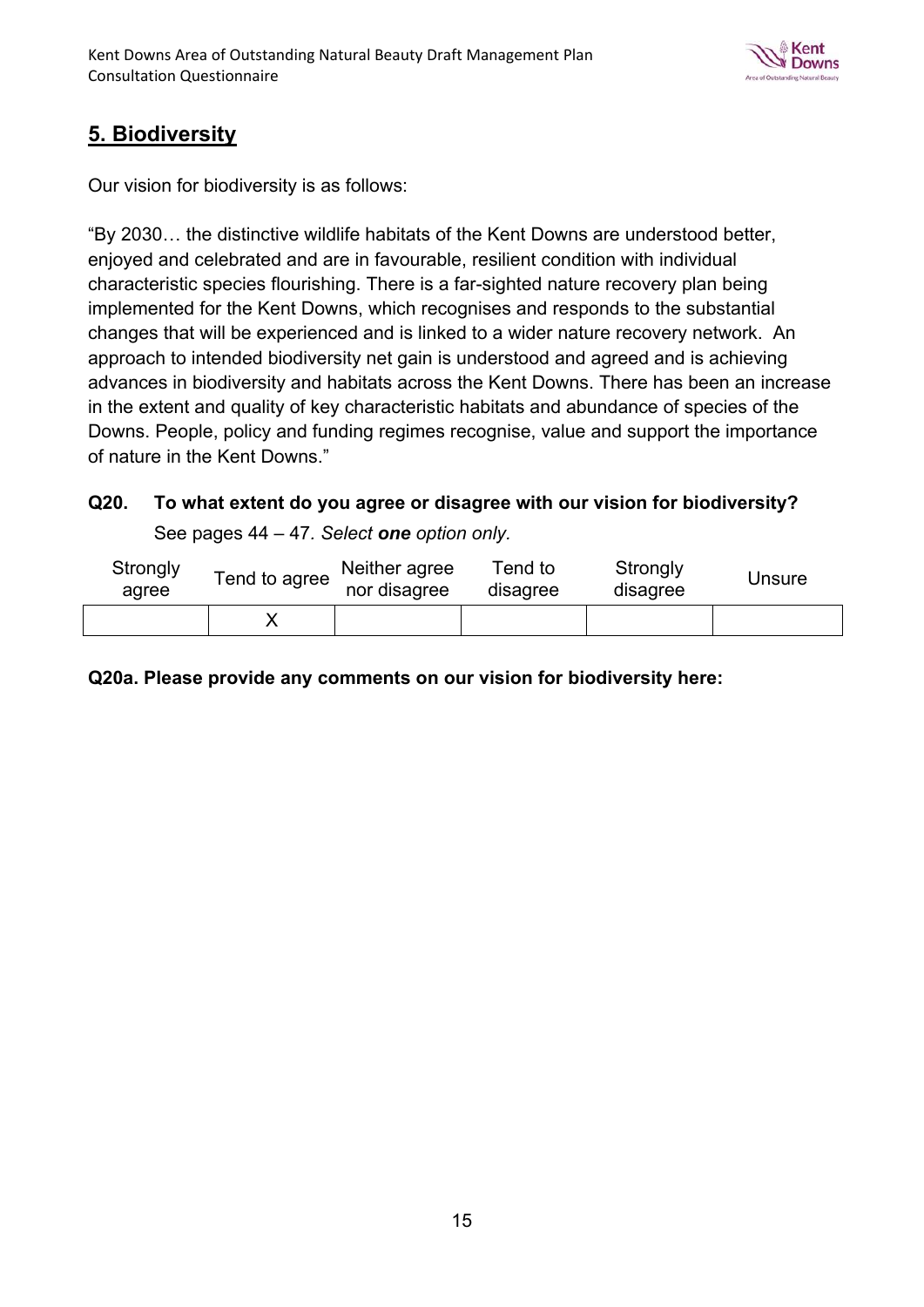

#### **Q21. To what extent do you agree or disagree that we have identified the right special characteristics and qualities for biodiversity?**

| Strongly<br>agree | Tend to agree | Neither agree<br>nor disagree | Tend to<br>disagree | Strongly<br>disagree | Unsure |
|-------------------|---------------|-------------------------------|---------------------|----------------------|--------|
|                   |               |                               |                     |                      |        |

See pages 47 - 51. *Select one option only.*

#### **Q21a. If you have answered 'tend to disagree' or 'strongly disagree', please tell us why here:**

#### **Q22. To what extent do you agree or disagree that we have identified the right main issues, opportunities and threats for biodiversity?**

See page 52. *Select one option only.*

| Strongly<br>agree | Tend to agree | Neither agree<br>nor disagree | Tend to<br>disagree | Strongly<br>disagree | Unsure |
|-------------------|---------------|-------------------------------|---------------------|----------------------|--------|
|                   |               |                               |                     |                      |        |

#### **Q22a. If you have answered 'tend to disagree' or 'strongly disagree', please tell us why here:**

#### **Q23. To what extent do you agree or disagree that we have identified the right aims for biodiversity?**

See page 54. *Select one option only.*

| Strongly<br>agree | Tend to agree | Neither agree<br>nor disagree | Tend to<br>disagree | Strongly<br>disagree | Unsure |
|-------------------|---------------|-------------------------------|---------------------|----------------------|--------|
|                   |               |                               |                     |                      |        |

#### **Q23a. If you have answered 'tend to disagree' or 'strongly disagree', please tell us why here:**

#### **Q24. To what extent do you agree or disagree that we have identified the right principles for biodiversity?**

See page 54. *Select one option only.*

| Strongly<br>agree | Tend to agree | Neither agree<br>nor disagree | Tend to<br>disagree | Strongly<br>disagree | Unsure |
|-------------------|---------------|-------------------------------|---------------------|----------------------|--------|
|                   |               |                               |                     |                      |        |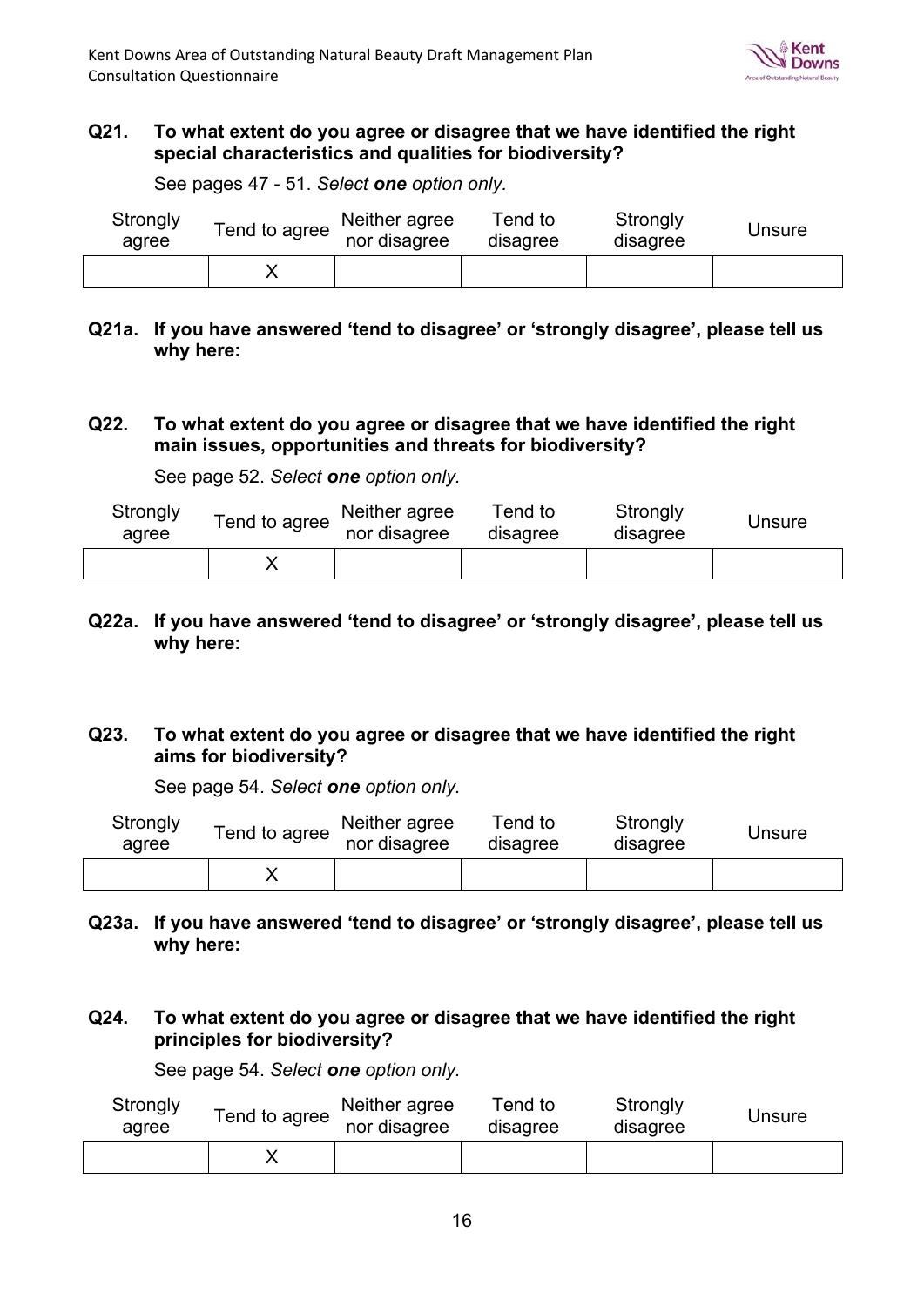

#### **Q24a. If you have answered 'tend to disagree' or 'strongly disagree', please tell us why here:**

## <span id="page-16-0"></span>**6. Farmed Landscape**

Our vision for farmed landscape is as follows:

"In 2030… the Kent Downs AONB is a place where agriculture takes and is appreciated for a pivotal role in the conservation of natural beauty and landscape qualities and character as well as wider. Sustainable farming is the predominant land-use of the AONB and the heritage of mixed farming is retained in a contemporary context, supports and enhances landscape character, nature and is an increasingly important part of the Kent Downs contribution to achieving net zero carbon emissions. There is a greater public understanding of the roles of farming and more opportunities to gain carefully managed access to farmed landscape and to understand farming systems. Despite the volatile context, a broad range of crops are sustainably produced and are suited to the increasing extremes of climate, local conditions and market forces as well as the landscape. Naturally diverse permanent grasslands are well managed by grazing and orchards, plats and hop gardens retain an important place in the landscape. The flourishing number of vineyards are managed in a way that conserves the characteristics and qualities of the AONB. The high-quality products of the Kent Downs are commercially successful and high environmental quality is a market advantage."

#### **Q25. To what extent do you agree or disagree with our vision for farmed landscape?**

| Strongly<br>agree | Tend to agree | Neither agree<br>nor disagree | Tend to<br>disagree | Strongly<br>disagree | Unsure |
|-------------------|---------------|-------------------------------|---------------------|----------------------|--------|
|                   |               |                               |                     |                      |        |

See pages 57 – 61. *Select one option only.*

#### **Q25a. Please provide any comments regarding our vision for farmed landscape here:**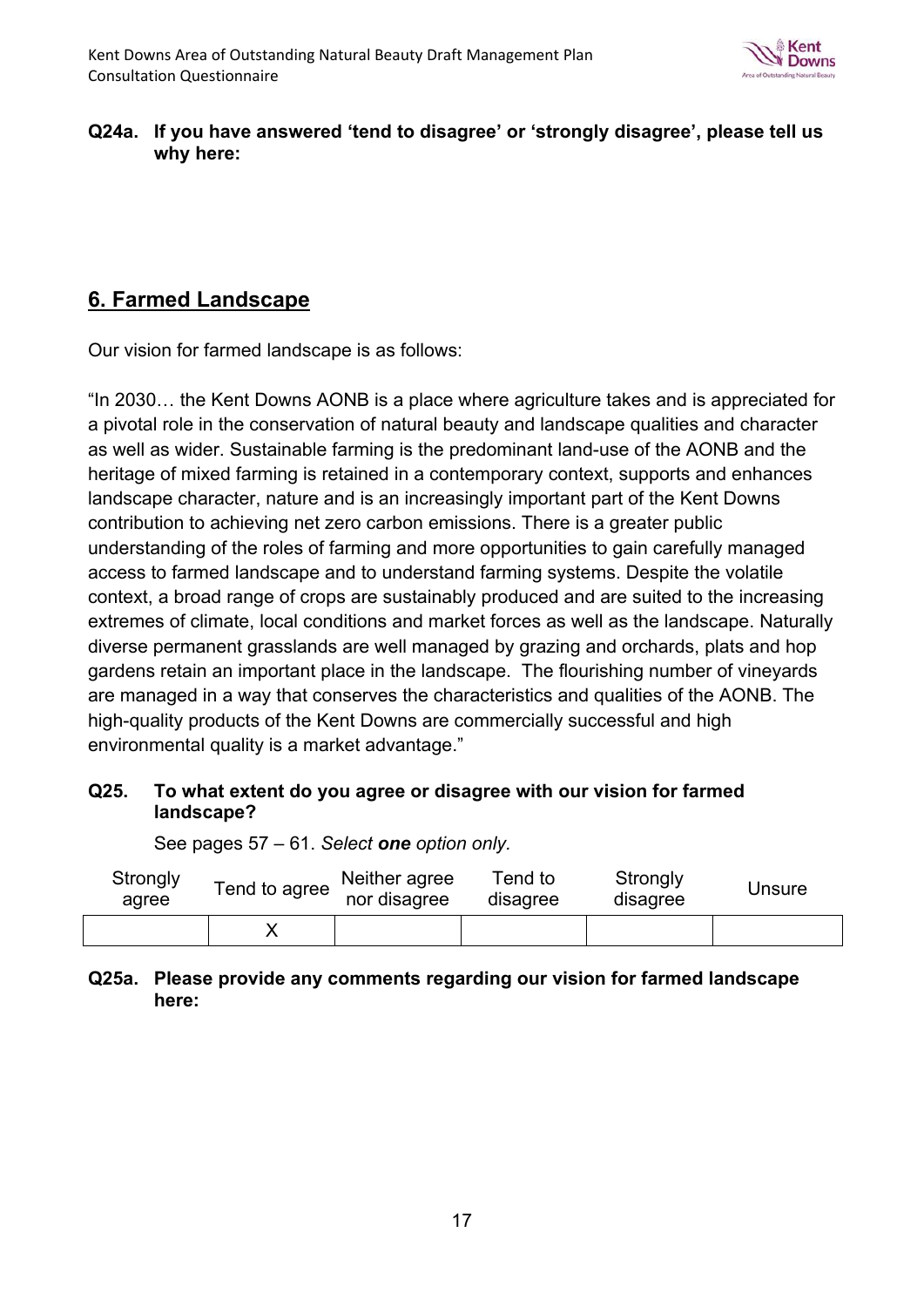

#### **Q26. To what extent do you agree or disagree that we have identified the right special characteristics and qualities for farmed landscape?**

| Strongly<br>agree | Tend to agree | Neither agree<br>nor disagree | Tend to<br>disagree | Strongly<br>disagree | Unsure |
|-------------------|---------------|-------------------------------|---------------------|----------------------|--------|
|                   |               |                               |                     |                      |        |

See page 66. *Select one option only.*

#### **Q26a. If you have answered 'tend to disagree' or 'strongly disagree', please tell us why here:**

**Q27. To what extent do you agree or disagree that we have identified the right main issues, opportunities and threats for farmed landscape?**

See page 67. *Select one option only.*

| Strongly<br>agree | Tend to agree | Neither agree<br>nor disagree | Tend to<br>disagree | Strongly<br>disagree | Unsure |
|-------------------|---------------|-------------------------------|---------------------|----------------------|--------|
|                   |               |                               |                     |                      |        |

**Q27a. If you have answered 'tend to disagree' or 'strongly disagree', please tell us why here:**

#### **Q28. To what extent do you agree or disagree that we have identified the right aims for farmed landscape?**

See page 68. *Select one option only.*

| Strongly<br>agree | Tend to agree | Neither agree<br>nor disagree | Tend to<br>disagree | Strongly<br>disagree | Unsure |
|-------------------|---------------|-------------------------------|---------------------|----------------------|--------|
|                   |               |                               |                     |                      |        |

#### **Q28a. If you have answered 'tend to disagree' or 'strongly disagree', please tell us why here:**

#### **Q29. To what extent do you agree or disagree that we have identified the right principles for farmed landscape?**

See page 69. *Select one option only.*

| Strongly<br>agree | Tend to agree | Neither agree<br>nor disagree | Tend to<br>disagree | Strongly<br>disagree | Unsure |
|-------------------|---------------|-------------------------------|---------------------|----------------------|--------|
|                   |               |                               |                     |                      |        |

**Q29a. If you have answered 'tend to disagree' or 'strongly disagree', please tell us why here:**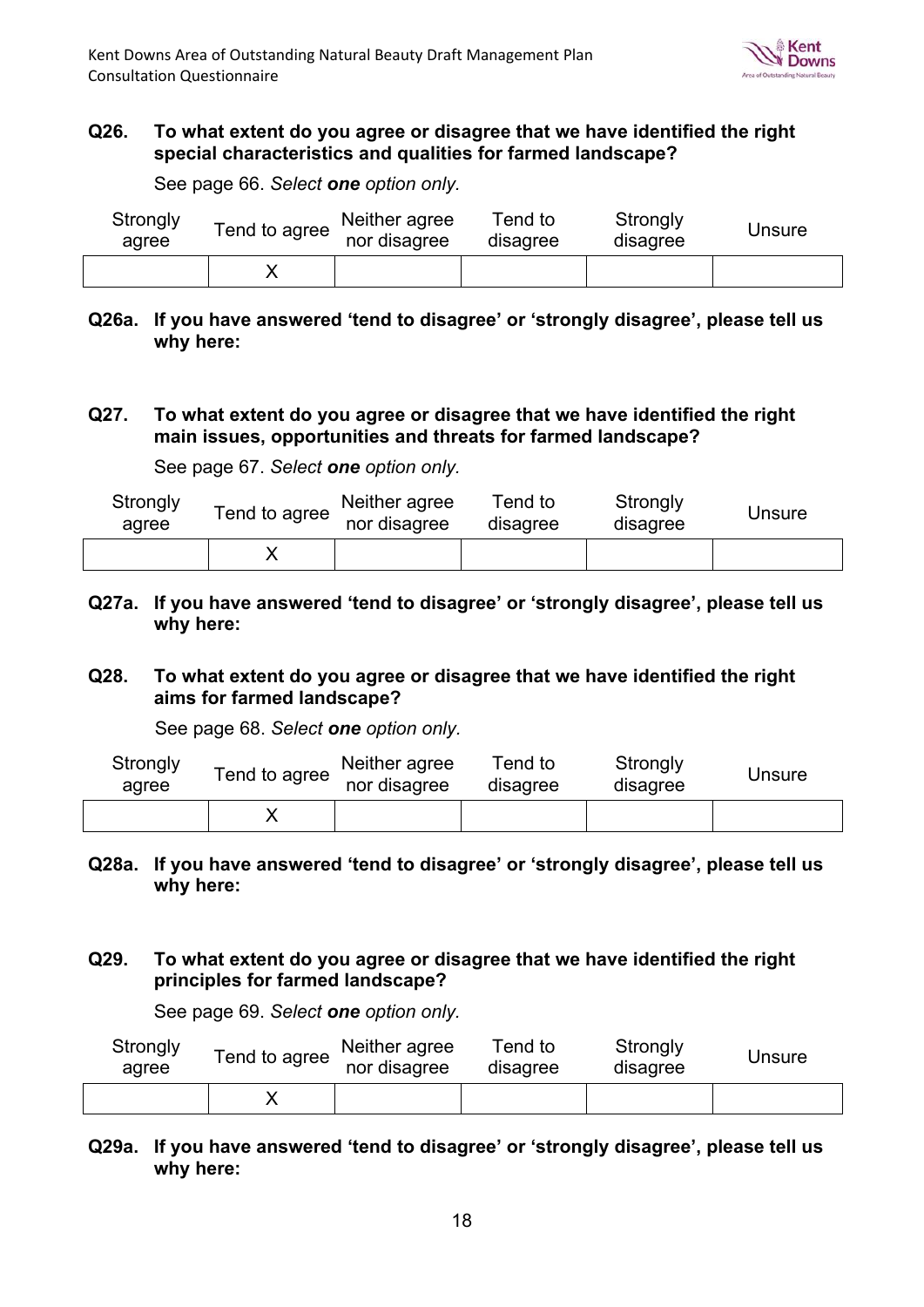

# <span id="page-18-0"></span>**7. Woodlands and Trees**

Our vision for woodlands and trees is as follows:

"In 2030… the characteristic Kent Downs network of woodland and trees is greater in extent and is conserved and enhanced for its landscape, wildlife and historic value. Sustainably managed woodlands and trees are resilient to stressors such as pests, disease, visitor pressure and climate change, they provide inherent mitigation and adaption to that change. Buoyant markets for woodland products support the productive, sustainable management of trees and woodlands; high quality multi-functional management provides well-used places for leisure and recreation, health and wellbeing and are rich in characteristic wildlife."

#### **Q30. To what extent do you agree or disagree with our vision for woodland and trees?**

See pages 72 – 77*. Select one option only.*

| Strongly<br>agree | Tend to agree | Neither agree<br>nor disagree | Tend to<br>disagree | Strongly<br>disagree | Unsure |
|-------------------|---------------|-------------------------------|---------------------|----------------------|--------|
|                   |               |                               |                     |                      |        |

#### **Q30a. Please provide any comments on the vision for woodland and trees here:**

Whilst we strongly agree with the vision we would like to see consideration of hedgerows alongside trees and woodlands.

It would also be helpful to take a more detailed view on 'wilding'.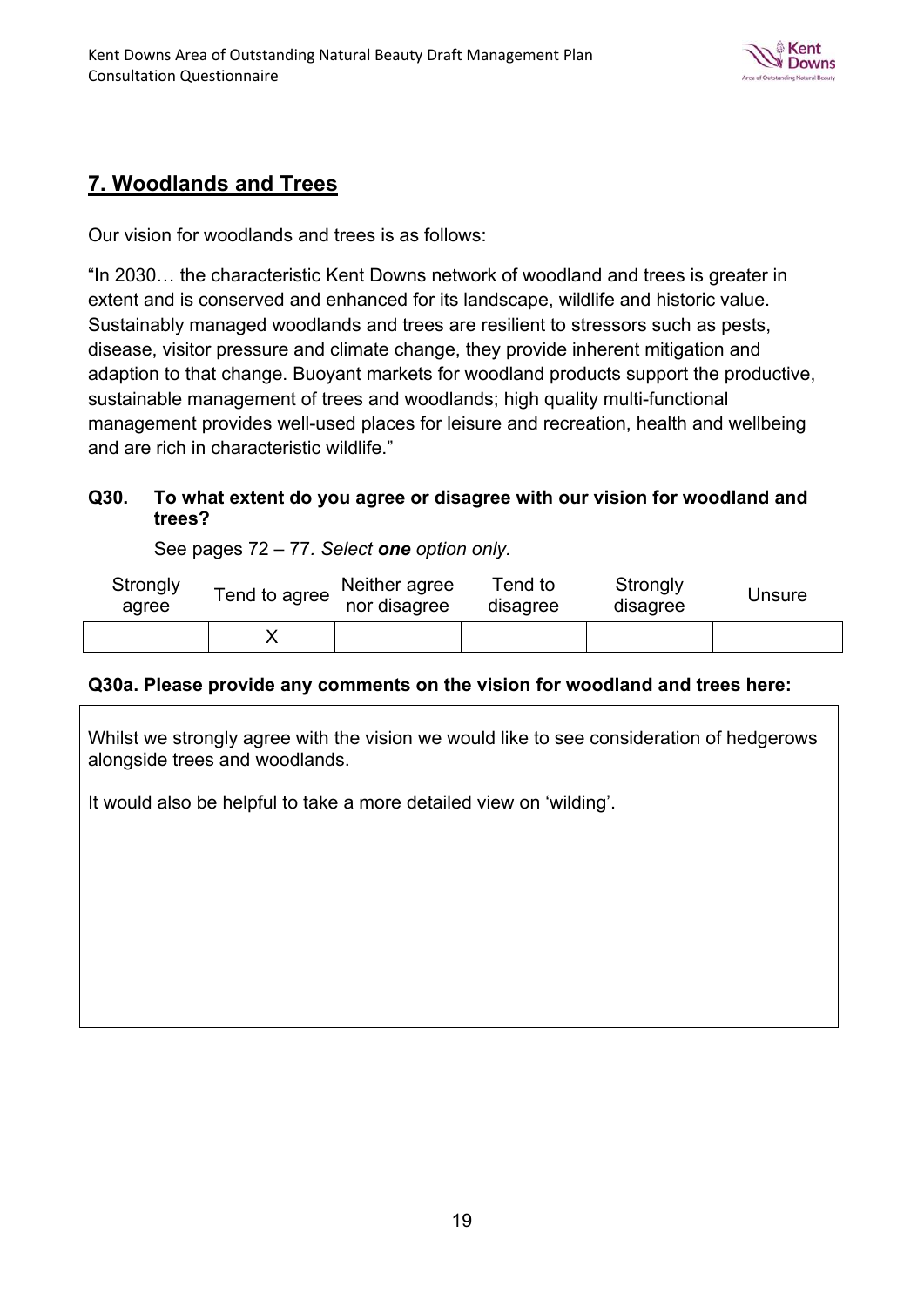

#### **Q31. To what extent do you agree or disagree that we have identified the right special characteristics and qualities for woodlands and trees?**

| Strongly<br>agree | Tend to agree | Neither agree<br>nor disagree | Tend to<br>disagree | Strongly<br>disagree | Unsure |
|-------------------|---------------|-------------------------------|---------------------|----------------------|--------|
|                   |               |                               |                     |                      |        |

See page 77. *Select one option only.*

#### **Q31a. If you have answered 'tend to disagree' or 'strongly disagree', please tell us why here:**

Definition of 'notable' trees is needed.

We would also like this to encompass groups of trees which have important amenity value (where the individual trees may or may not be in good condition or significant).

#### **Q32. To what extent do you agree or disagree that we have identified the right main issues, opportunities and threats for woodlands and trees?**

See page 78. *Select one option only.*

| Strongly<br>agree | Tend to agree | Neither agree<br>nor disagree | Tend to<br>disagree | Strongly<br>disagree | Unsure |
|-------------------|---------------|-------------------------------|---------------------|----------------------|--------|
|                   |               |                               |                     |                      |        |

#### **Q32a. If you have answered 'tend to disagree' or 'strongly disagree', please tell us why here:**

Other non- intensive activities can pose a threat to woodland trees (see answer to Q16a.).

Again the issue of 'wilding' needs clarification.

Definition of 'specimen' trees, particularly the distinction between 'notable' trees, and the need for consideration of groups of trees needed (see answer to Q31a. above).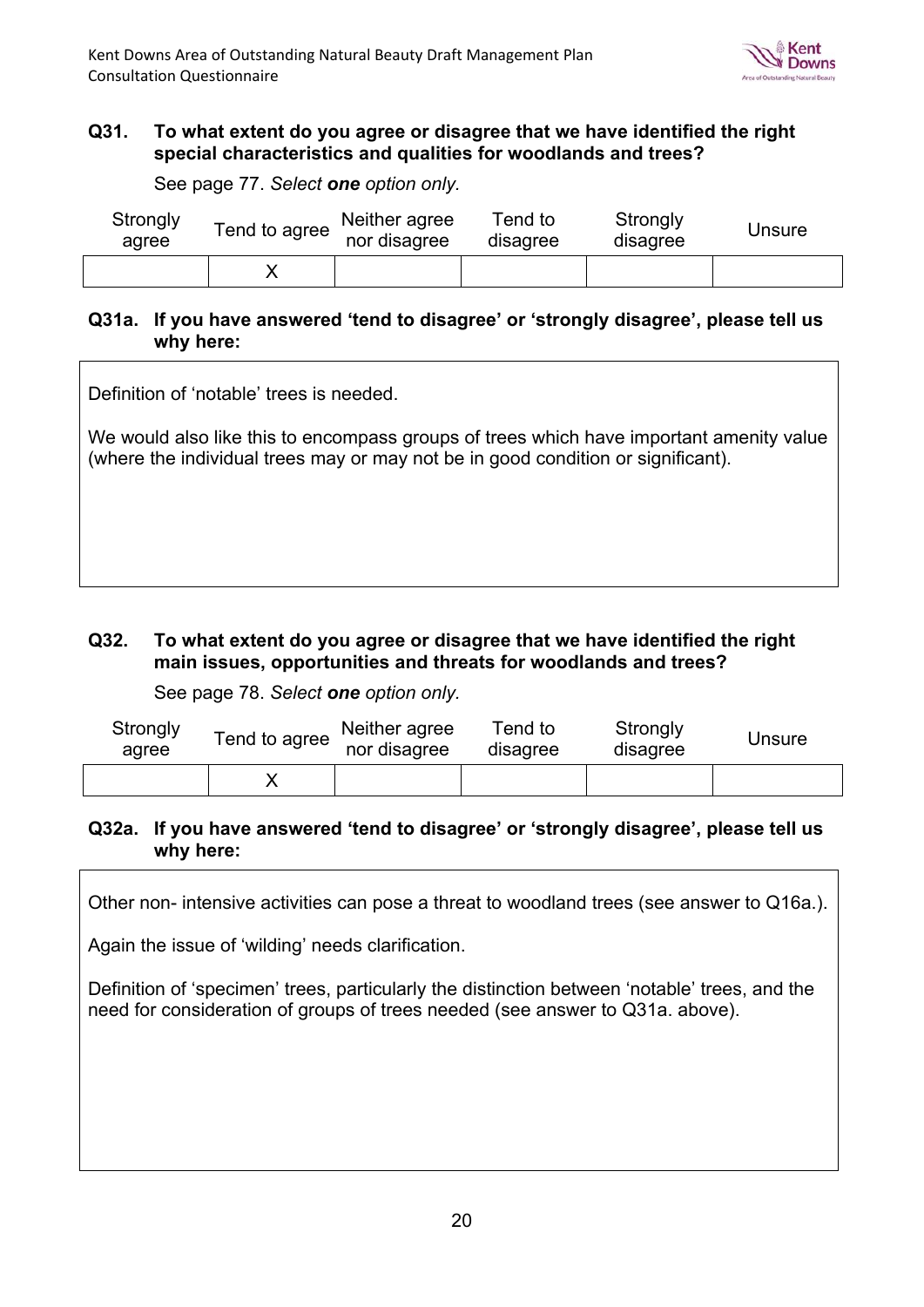

#### **Q33. To what extent do you agree or disagree that we have identified the right aims that support the sustainable management of woodlands and trees?**

| Strongly<br>agree | Tend to agree | Neither agree<br>nor disagree | Tend to<br>disagree | Strongly<br>disagree | Unsure |
|-------------------|---------------|-------------------------------|---------------------|----------------------|--------|
|                   |               |                               |                     |                      |        |

See page 79. *Select one option only.*

#### **Q33a. If you have answered 'tend to disagree' or 'strongly disagree', please tell us why here:**

7.3.1 The word 'fine' should be omitted and hedgerows added.

#### **Q34. To what extent do you agree or disagree that we have identified the right principles that support the sustainable management of woodlands and trees?**

See page 80. *Select one option only.*

| Strongly<br>agree | Tend to agree | Neither agree<br>nor disagree | Tend to<br>disagree | Strongly<br>disagree | Unsure |
|-------------------|---------------|-------------------------------|---------------------|----------------------|--------|
|                   |               |                               |                     |                      |        |

#### **Q34a. If you have answered 'tend to disagree' or 'strongly disagree', please tell us why here:**

Include mention of hedgerows.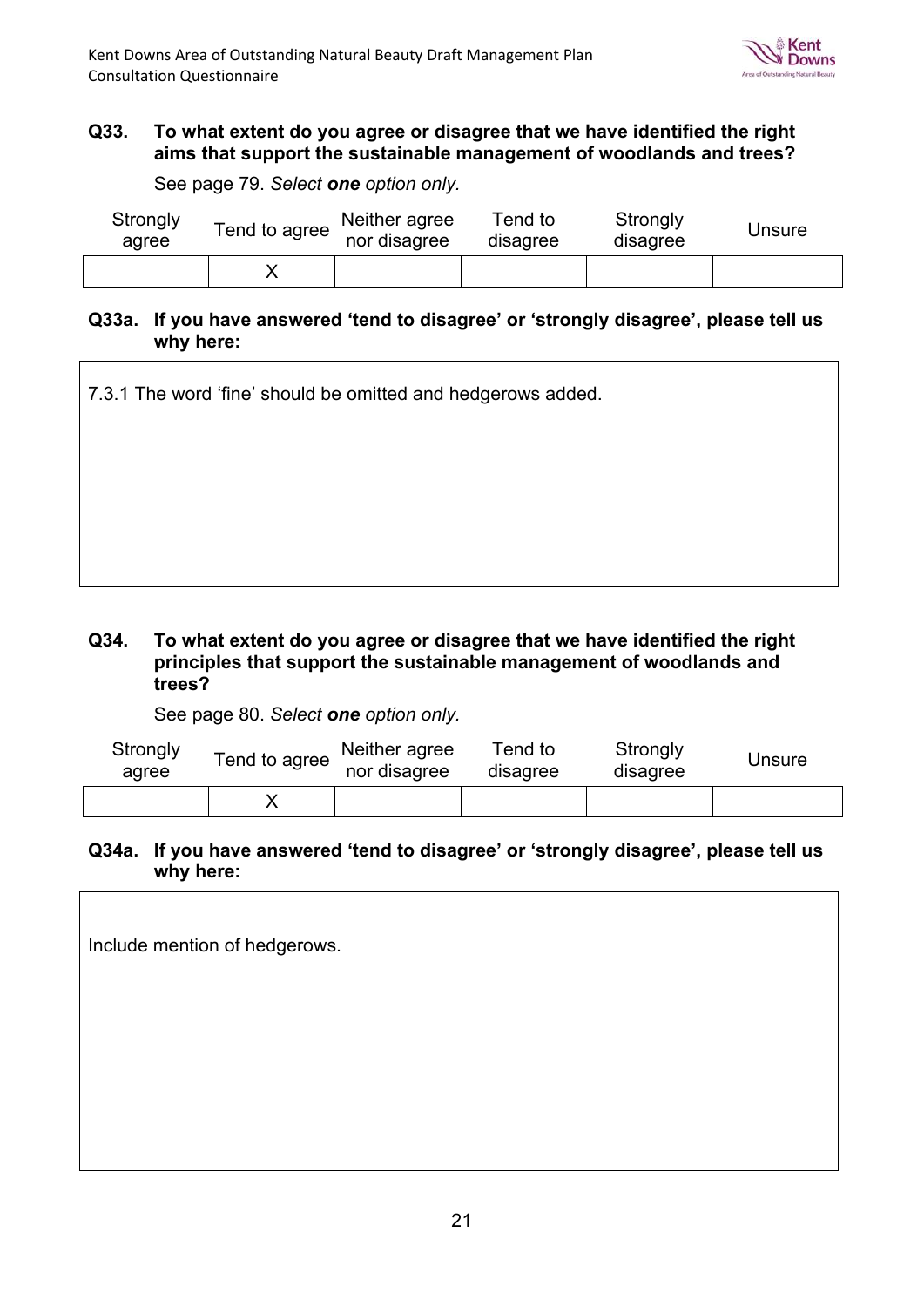

## <span id="page-21-0"></span>**8. Historic and Cultural Heritage**

Our vision for historic and cultural heritage is as follows:

"In 2034… the rich heritage of historic landscape, buildings, settlements and sites that characterise the Kent Downs' historic and cultural fabric are maintained in favourable condition and are enhanced to reflect their local character and significance. The environmental performance of historic buildings is enhanced in a way that is sensitive to their character. They are understood and cherished by local people and visitors alike for their intrinsic value and for their important contribution to quality of life and rural economy. Vibrant and exciting artistic and cultural interpretation and celebration of the Kent Downs is supported and strong partnerships for the arts and cultural development in the Downs is in place and delivering extraordinary, contemporary work enjoyed by and inspiring wide and diverse publics."

### **Q35. To what extent do you agree or disagree with our vision for historic and cultural heritage?**

See page 83. *Select one option only.*

| Strongly<br>agree | Tend to agree | Neither agree<br>nor disagree | Tend to<br>disagree | Strongly<br>disagree | Unsure |
|-------------------|---------------|-------------------------------|---------------------|----------------------|--------|
|                   |               |                               |                     |                      |        |

#### **Q35a. Please provide any comments on the vision for historic and cultural heritage here:**

The vision for the historic environment is supported. As well as being understood and cherished, the Plan should encourage local people and visitors to actively participate in protecting and enhancing the heritage and cultural aspects of the landscape. The vision for artistic and cultural interpretation and celebration should include the history of the landscape and its heritage. This would fit with Principle HCH5.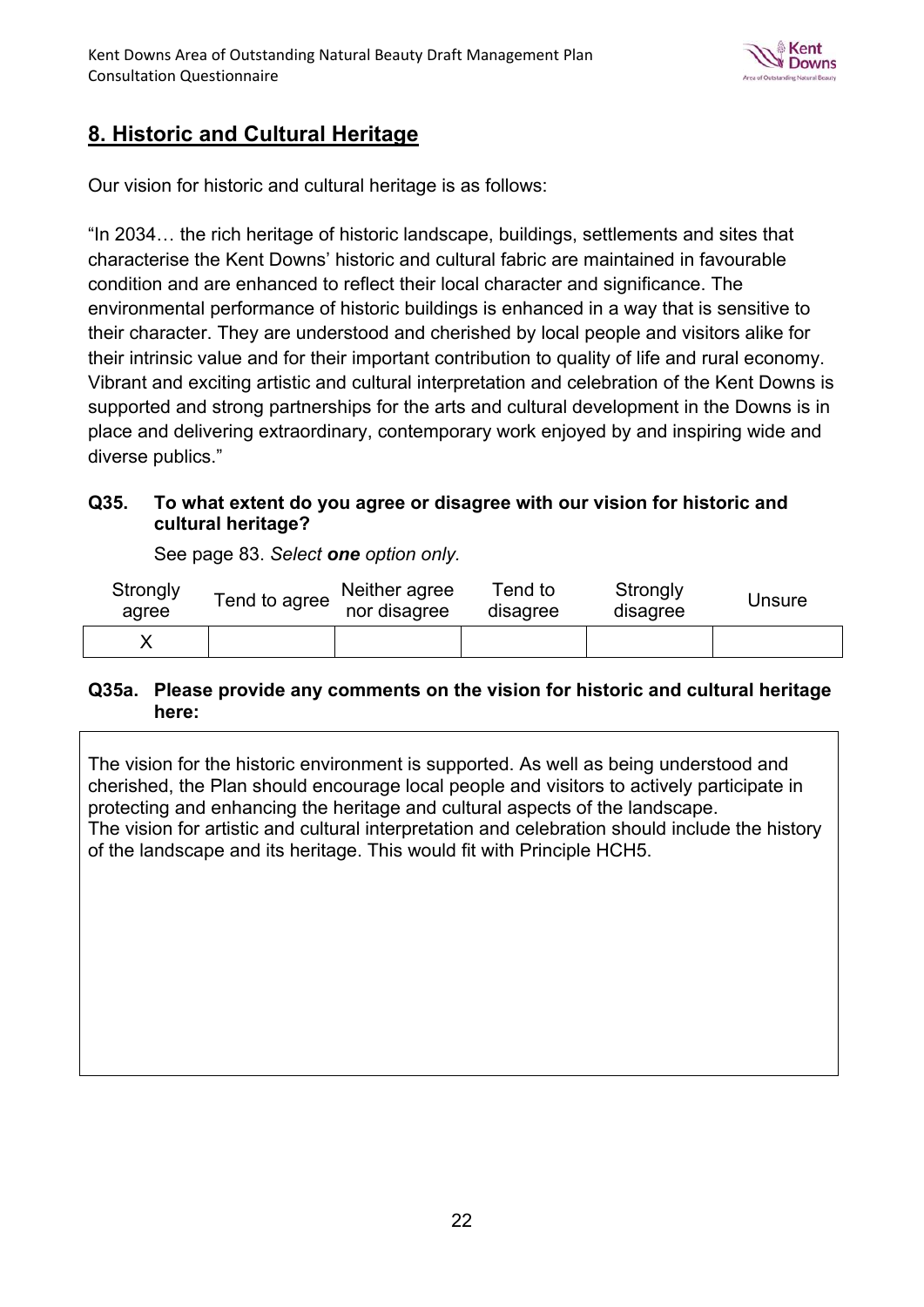

#### **Q36. To what extent do you agree or disagree that we have identified the right special characteristics and qualities for historic and cultural heritage?**

| Strongly<br>agree | Tend to agree | Neither agree<br>nor disagree | Tend to<br>disagree | Strongly<br>disagree | Unsure |
|-------------------|---------------|-------------------------------|---------------------|----------------------|--------|
|                   |               |                               |                     |                      |        |

See pages 83 - 89. *Select one option only.*

#### **Q36a. If you have answered 'tend to disagree' or 'strongly disagree', please tell us why here:**

More emphasis should be given to the importance of historic farmsteads, which are present across the landscape. This would align with Principle HCH6 and the Kent Downs Farmsteads Guidance. As well as being significant historic buildings, farm houses form the nucleus of groups of ancillary buildings and the managed land around them, and farmsteads and their settings are an essential aspect of the historic landscape.

The Plan could refer to the presence of valuable but non-designated 20<sup>th</sup> century defensive heritage which exists away from the coast, for example the numerous structures and features at Detling airfield.

#### **Q37. To what extent do you agree or disagree that we have identified the right main issues, opportunities and threats for historic and cultural heritage?**

See page 89. *Select one option only.*

| Strongly<br>agree | Tend to agree | Neither agree<br>nor disagree | Tend to<br>disagree | Strongly<br>disagree | Unsure |
|-------------------|---------------|-------------------------------|---------------------|----------------------|--------|
|                   |               |                               |                     |                      |        |

#### **Q37a. If you have answered 'tend to disagree' or 'strongly disagree', please tell us why here:**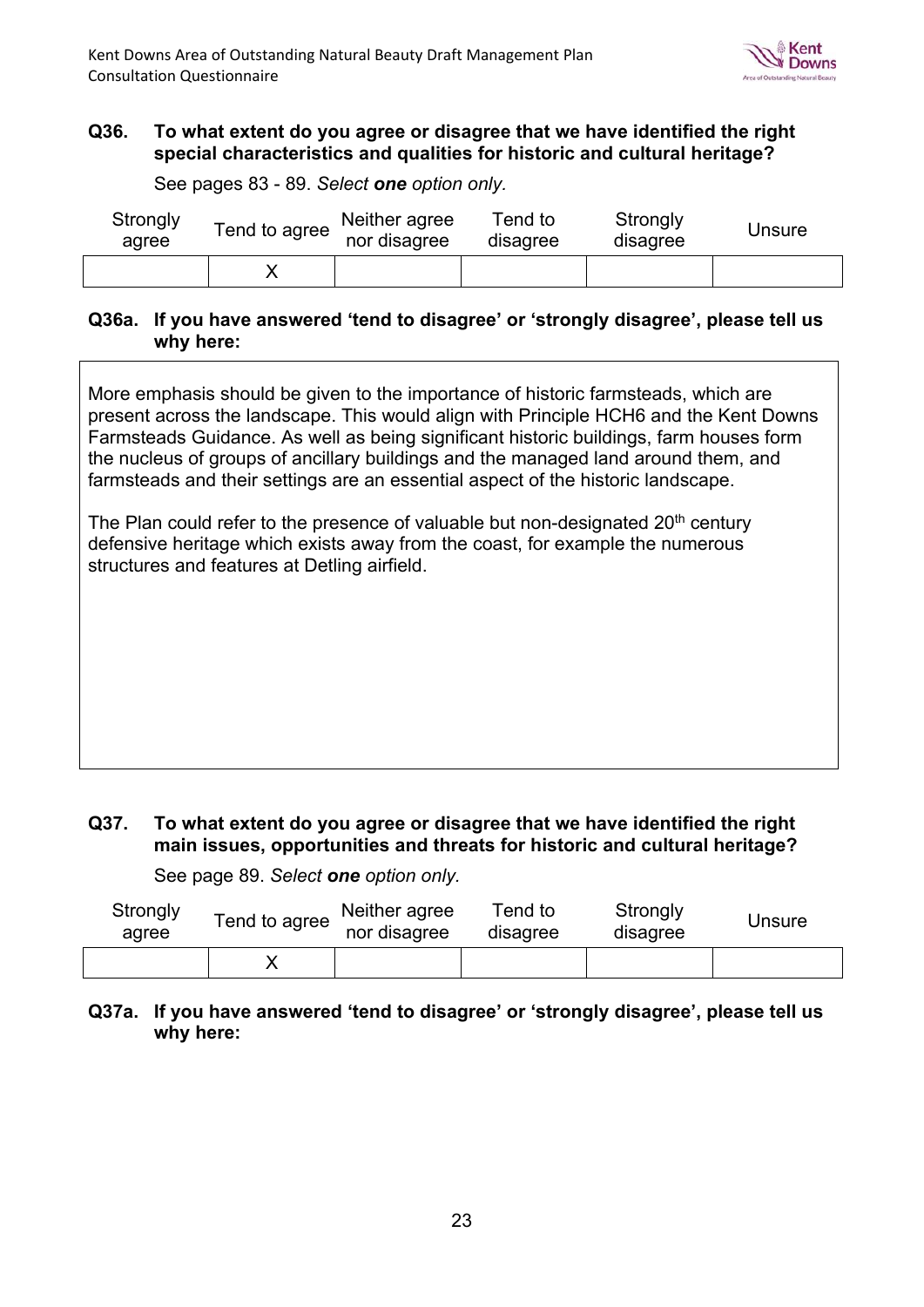

The text refers to scheduled and unscheduled historic environment. It would be more accurate to refer to designated and non-designated heritage assets, as this would encompass both buildings and archaeology.

#### **Q38. To what extent do you agree or disagree that we have identified the right aims for historic and cultural heritage?**

See page 90. *Select one option only.*

| Strongly<br>agree | Tend to agree | Neither agree<br>nor disagree | Tend to<br>disagree | Strongly<br>disagree | Unsure |
|-------------------|---------------|-------------------------------|---------------------|----------------------|--------|
|                   |               |                               |                     |                      |        |

#### **Q38a. If you have answered 'tend to disagree' or 'strongly disagree', please tell us why here:**

Aim 1 should also refer to buildings and structures, for example farmsteads or churches that may not be within a defined village settlement.

Aim 5 should refer to conservation rather than restoration in order to be consistent with aim 4 and wider historic environment policy.

Aim 5 could include a desire to promote traditional skills training and education, which would then support Aim 5 which requires skilled workers to be employed.

#### **Q39. To what extent do you agree or disagree that we have identified the right principles for historical and cultural heritage?**

See page 90. *Select one option only.*

| Strongly | Tend to agree | Neither agree | Tend to  | Strongly |        |
|----------|---------------|---------------|----------|----------|--------|
| agree    |               | nor disagree  | disagree | disagree | Unsure |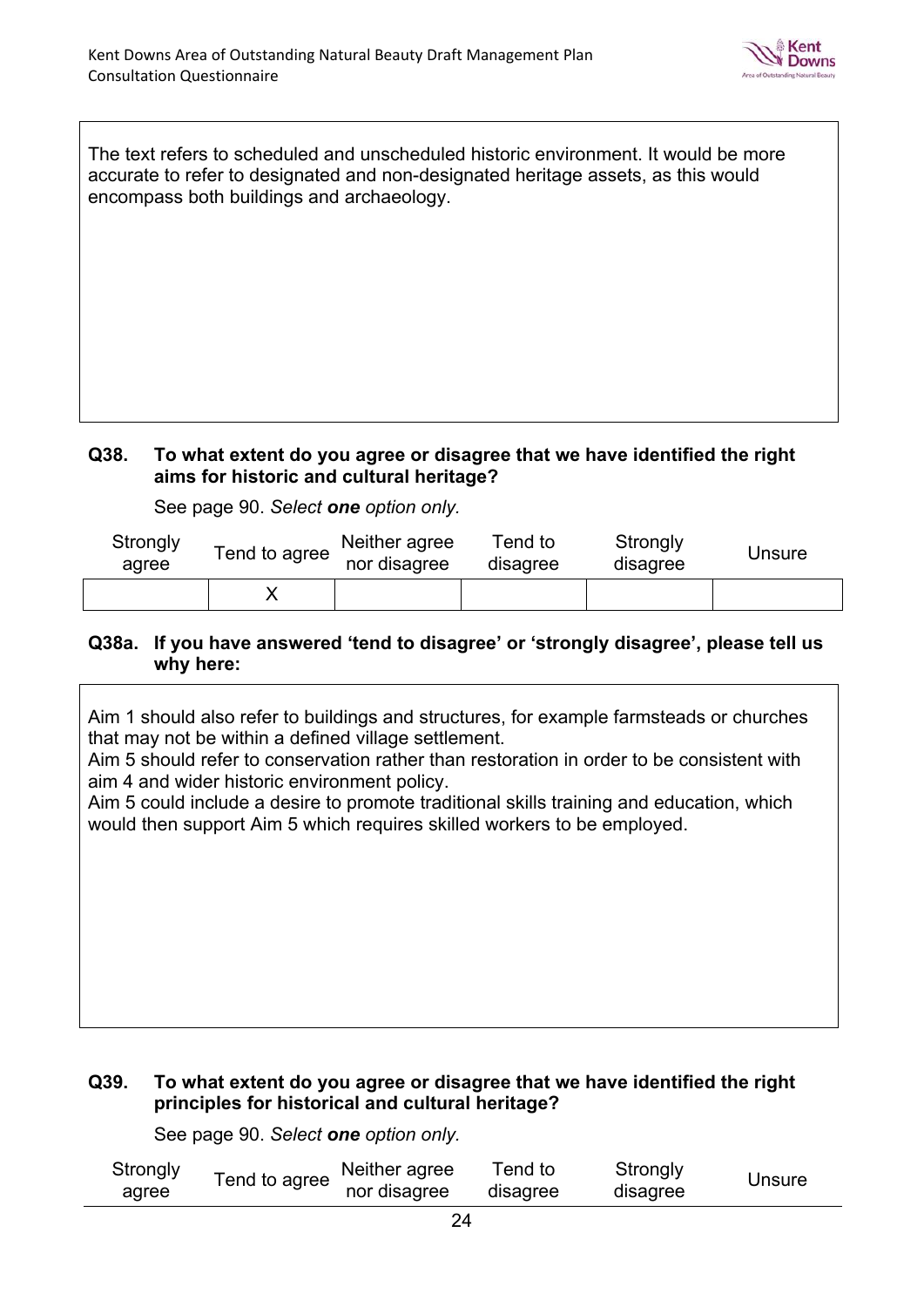

|--|--|

#### **Q39a. If you have answered 'tend to disagree' or 'strongly disagree', please tell us why here:**

Principle HCH6 should also refer to other relevant conservation management plans, which might include those for conservation areas, registered parks and gardens, or archaeological sites.

The application of design policies in relevant neighbourhood plans is pursued though the functions of the LPA and therefore it is not necessary for this to be duplicated in HCH6.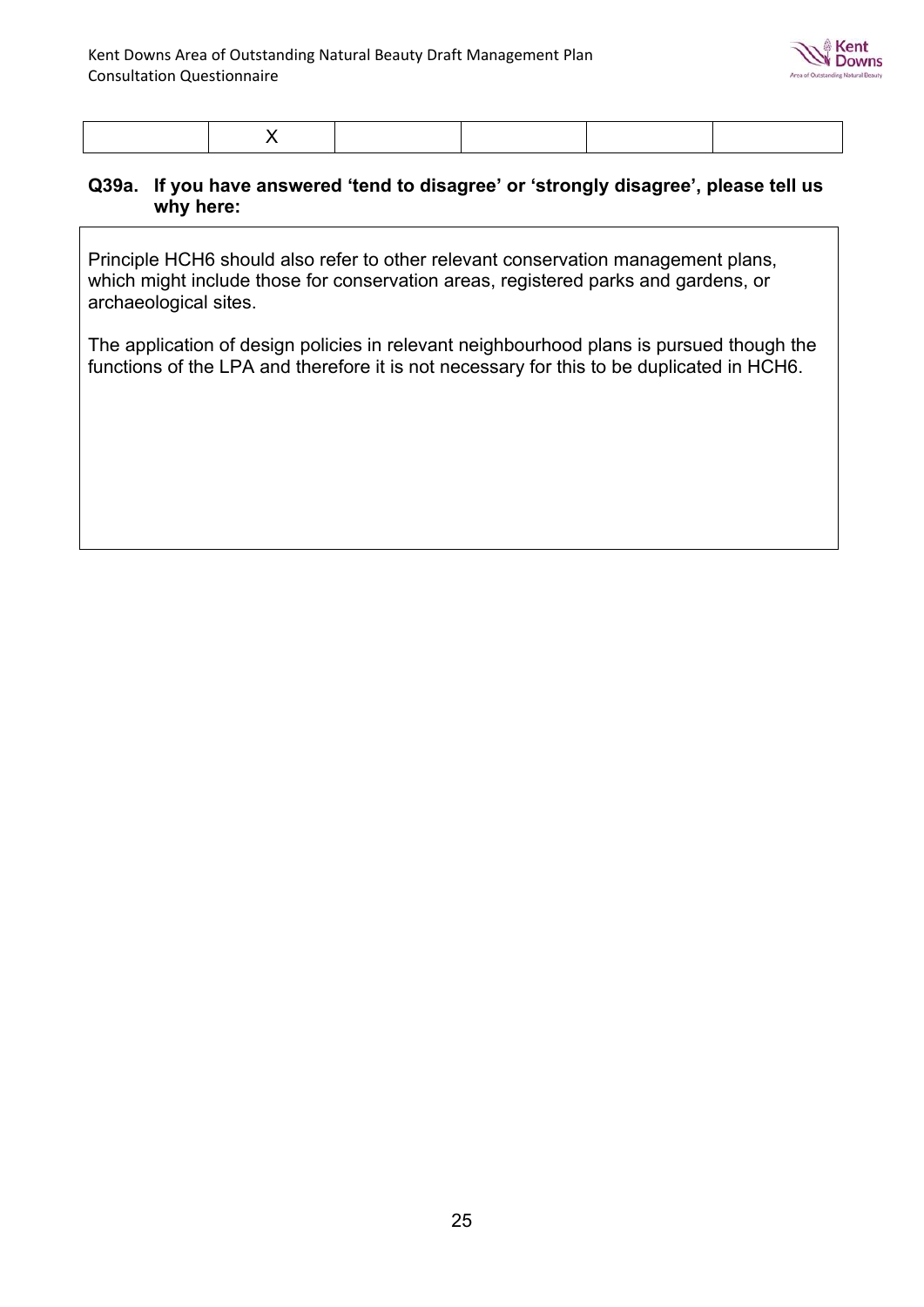

## <span id="page-25-0"></span>**9. Heritage Coast**

Our vision for the Heritage Coast is as follows:

"In 2030… the special place that the White Cliffs of Dover have in the hearts and minds of millions of people is justified by the reality experienced on the ground. Collaborative effort continues to transform the management of the coasts which meets the needs of the landscape, natural and historic environment and communities, while supporting the sustainable regeneration of the coastal economy including the coastal towns."

#### **Q40. To what extent do you agree or disagree with our vision for the heritage coast?**

See pages 93 – 97*. Select one option only.*

| Strongly<br>agree | Tend to agree | Neither agree<br>nor disagree | Tend to<br>disagree | Strongly<br>disagree | Unsure |
|-------------------|---------------|-------------------------------|---------------------|----------------------|--------|
|                   |               |                               |                     |                      |        |

**Q40a. Please provide any comments on the vision for the heritage coast here:**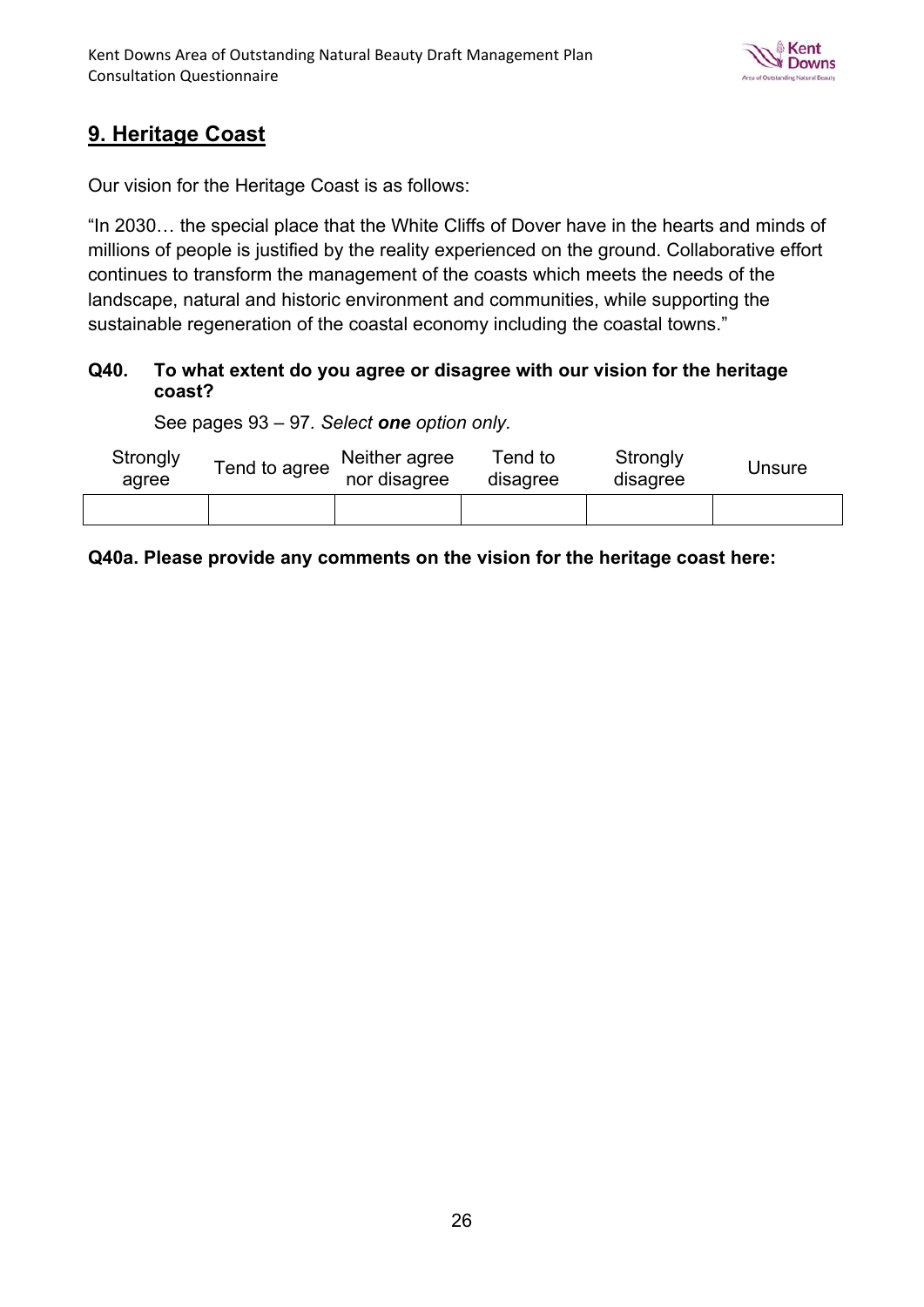

#### **Q41. To what extent do you agree or disagree that we have identified the right special characteristics and qualities for the heritage coast?**

| Strongly<br>agree | Tend to agree | Neither agree<br>nor disagree | Tend to<br>disagree | Strongly<br>disagree | Unsure |
|-------------------|---------------|-------------------------------|---------------------|----------------------|--------|
|                   |               |                               |                     |                      |        |

See page 97. *Select one option only.*

#### **Q41a. If you have answered 'tend to disagree' or 'strongly disagree', please tell us why here:**

#### **Q42. To what extent do you agree or disagree that we have identified the right main issues, opportunities and threats for the heritage coast?**

See page 98. *Select one option only.*

| Strongly<br>agree | Tend to agree | Neither agree<br>nor disagree | Tend to<br>disagree | Strongly<br>disagree | Unsure |
|-------------------|---------------|-------------------------------|---------------------|----------------------|--------|
|                   |               |                               |                     |                      |        |

**Q42a. If you have answered 'tend to disagree' or 'strongly disagree', please tell us why here:**

#### **Q43. To what extent do you agree or disagree that we have identified the right aims for the heritage coast?**

See page 99. *Select one option only.*

| Strongly<br>agree | Tend to agree | Neither agree<br>nor disagree | Tend to<br>disagree | Strongly<br>disagree | Unsure |
|-------------------|---------------|-------------------------------|---------------------|----------------------|--------|
|                   |               |                               |                     |                      |        |

**Q43a. If you have answered 'tend to disagree' or 'strongly disagree', please tell us why here:**

#### **Q44. To what extent do you agree or disagree that we have identified the right principles for the heritage coast?**

See page 99. *Select one option only.*

| Strongly<br>agree | Tend to agree | Neither agree<br>nor disagree | Tend to<br>disagree | Strongly<br>disagree | Unsure |
|-------------------|---------------|-------------------------------|---------------------|----------------------|--------|
|                   |               |                               |                     |                      |        |

#### **Q44a. If you have answered 'tend to disagree' or 'strongly disagree', please tell us why here:**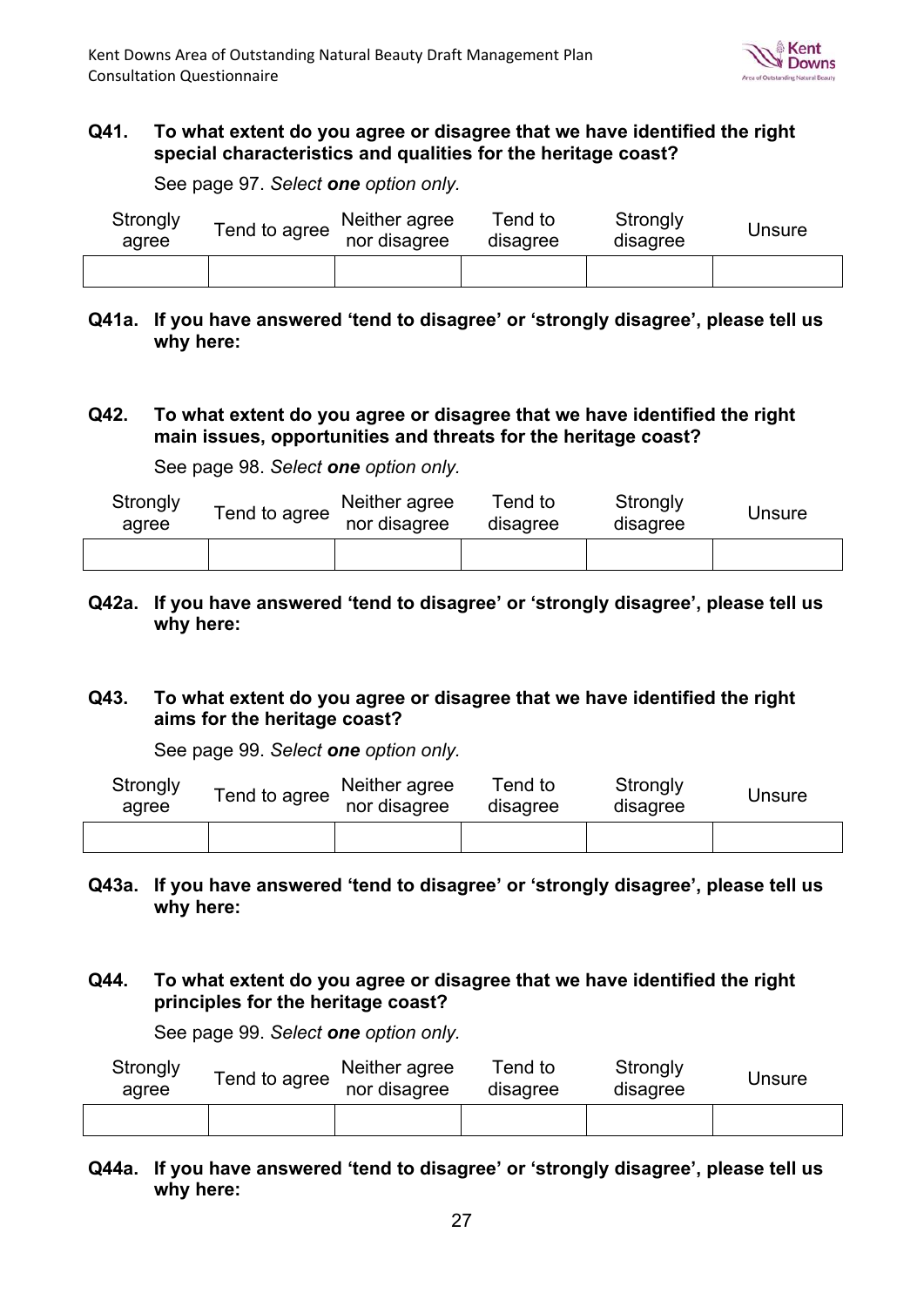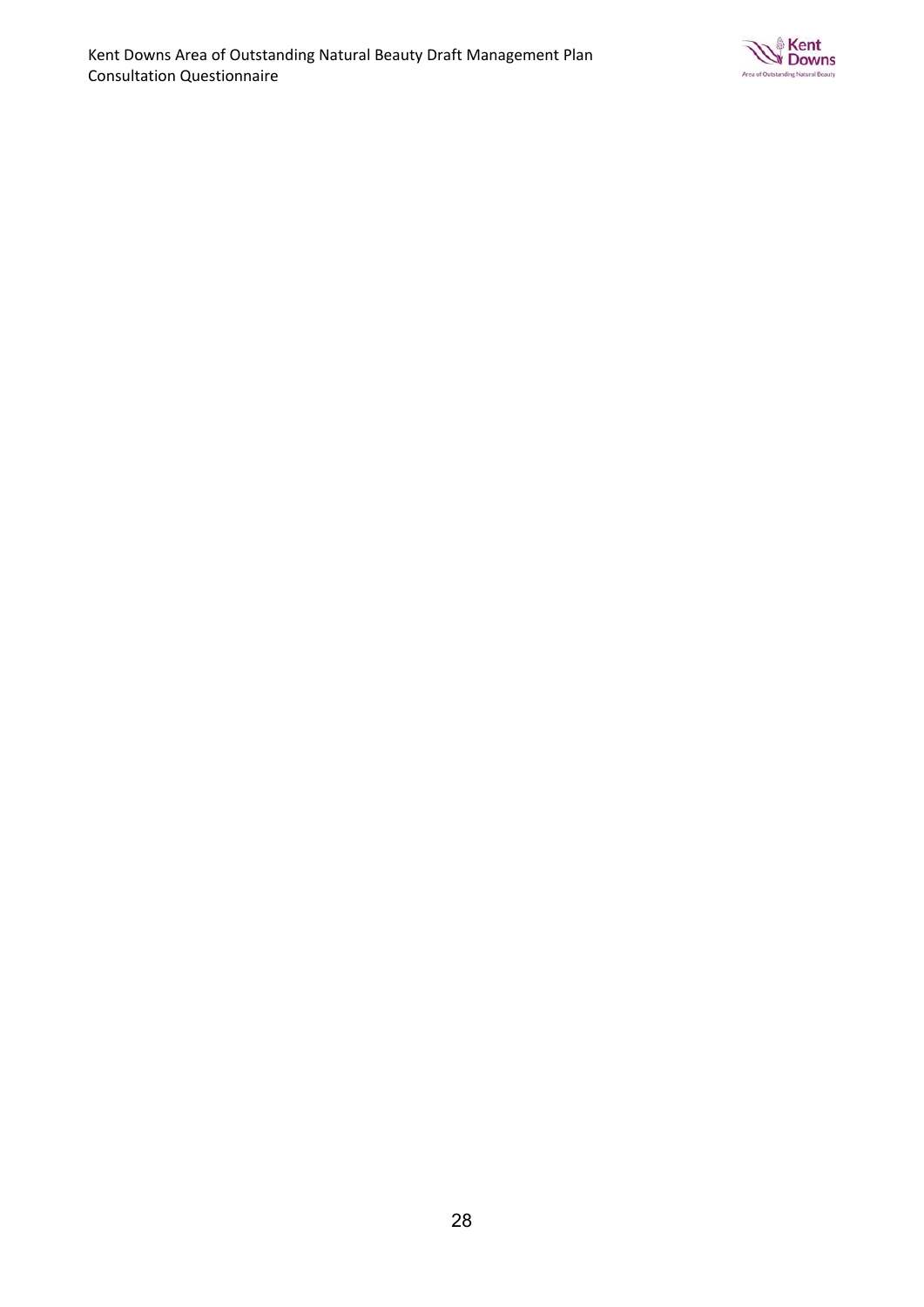

## <span id="page-28-0"></span>**10. Geology and Natural Resources**

Our vision for geology and natural resources is as follows:

"In 2030… great care is taken to conserve and manage the natural resources of the Kent Downs particularly soil, air, ground and river water. New and innovative ways to both reduce resource use and enhance the existing natural capital have been adopted which support landscape character and qualities, the economy and communities. The need to conserve and enhance natural beauty means mineral resource mining occurs away from the AONB, except in exceptional circumstances, and worked out quarry sites have been restored to enhance local landscape character."

#### **Q45. To what extent do you agree or disagree with our vision for geology and natural resources?**

See pages 102 – 105. *Select one option only.*

| Strongly<br>agree | Tend to agree | Neither agree<br>nor disagree | Tend to<br>disagree | Strongly<br>disagree | Unsure |
|-------------------|---------------|-------------------------------|---------------------|----------------------|--------|
|                   |               |                               |                     |                      |        |

#### **Q45a. Please provide any comments on the vision for geology and natural resources here:**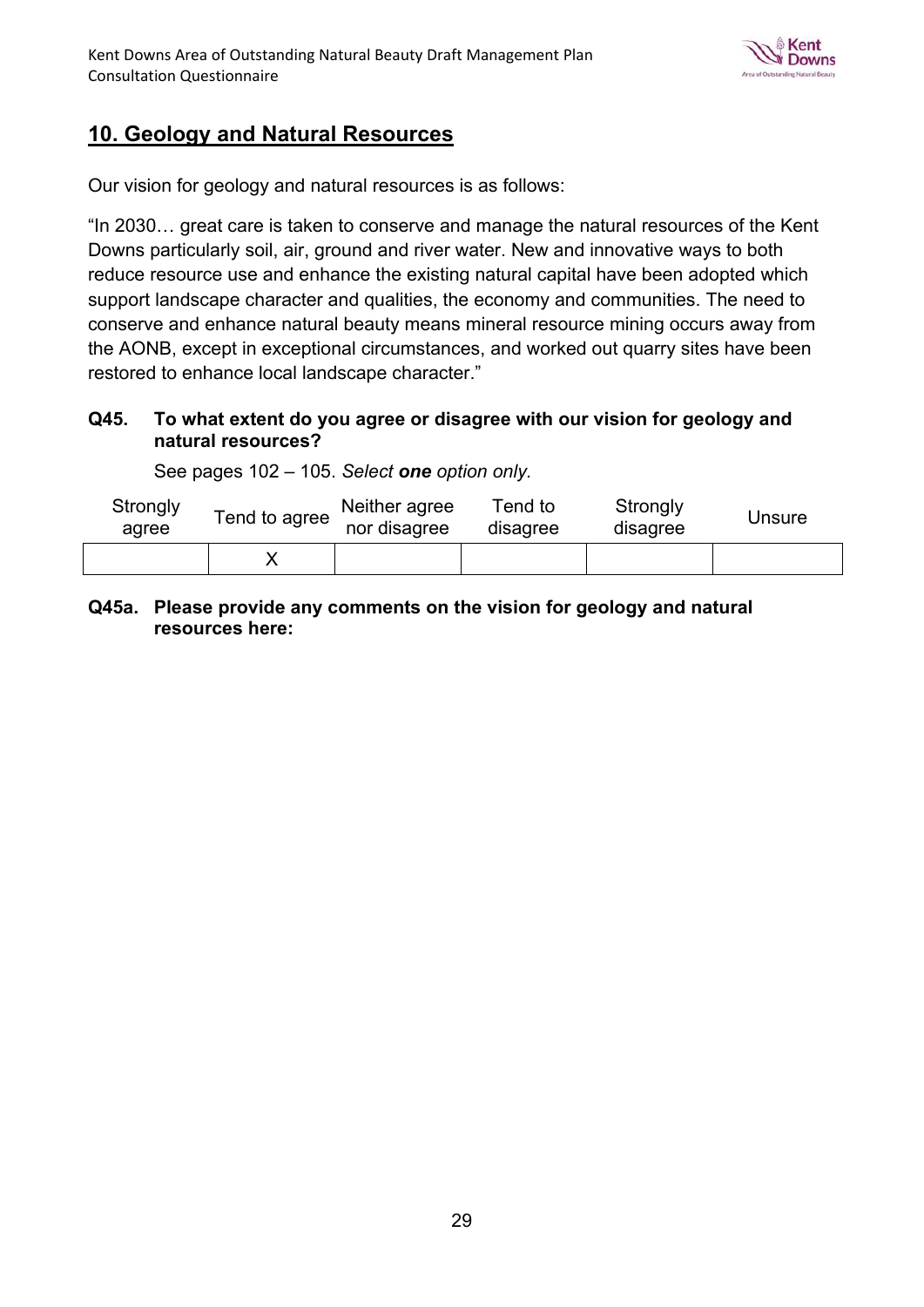

#### **Q46. To what extent do you agree or disagree that we have identified the right special characteristics and qualities for geology and natural resources?**

| Strongly<br>agree | Tend to agree | Neither agree<br>nor disagree | Tend to<br>disagree | Strongly<br>disagree | Unsure |
|-------------------|---------------|-------------------------------|---------------------|----------------------|--------|
|                   |               |                               |                     |                      |        |

See page 105 - 106. *Select one option only.*

#### **Q46a. If you have answered 'tend to disagree' or 'strongly disagree', please tell us why here:**

#### **Q47. To what extent do you agree or disagree that we have identified the right main issues, opportunities and threats for geology and natural resources?**

See pages 107 - 108. *Select one option only.*

| Strongly<br>agree | Tend to agree | Neither agree<br>nor disagree | Tend to<br>disagree | Strongly<br>disagree | Unsure |
|-------------------|---------------|-------------------------------|---------------------|----------------------|--------|
|                   |               |                               |                     |                      |        |

#### **Q47a. If you have answered 'tend to disagree' or 'strongly disagree', please tell us why here:**

There is an opportunity to reference the symbiotic relationship that can exist between flood reduction measures and landscape enhancement.

#### **Q48. To what extent do you agree or disagree that we have identified the right aims for geology and natural resources?**

| Strongly<br>agree | Tend to agree | Neither agree<br>nor disagree | Tend to<br>disagree | Strongly<br>disagree | Unsure |
|-------------------|---------------|-------------------------------|---------------------|----------------------|--------|
|                   |               |                               |                     |                      |        |

See page 108. *Select one option only.*

#### **Q48a. If you have answered 'tend to disagree' or 'strongly disagree', please tell us why here:**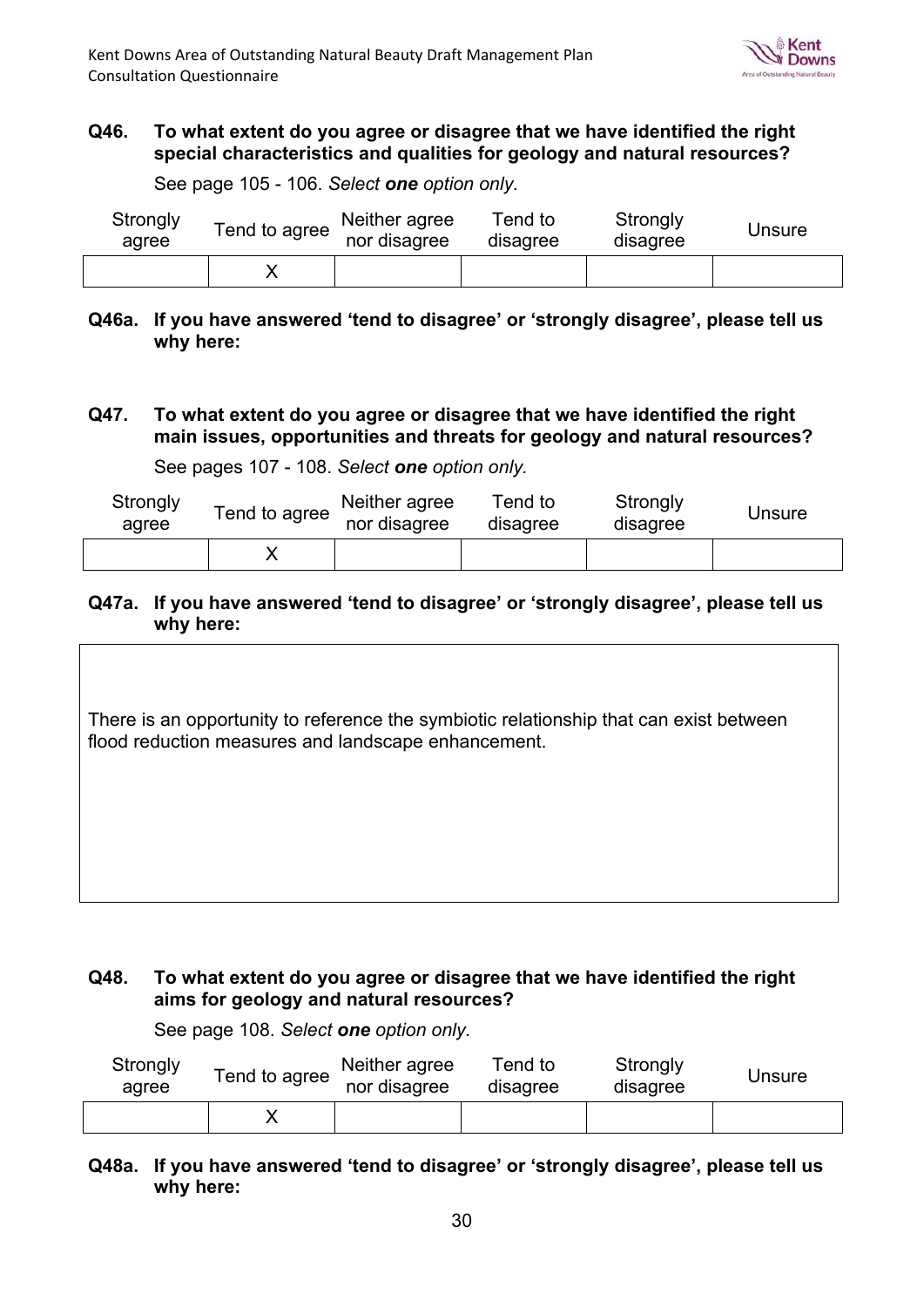

#### **Q49. To what extent do you agree or disagree that we have identified the right principles for geology and natural resources?**

See page 108. *Select one option only.*

| Strongly<br>agree | Tend to agree | Neither agree<br>nor disagree | Tend to<br>disagree | Strongly<br>disagree | Unsure |
|-------------------|---------------|-------------------------------|---------------------|----------------------|--------|
|                   |               |                               |                     |                      |        |

#### **Q49a. If you have answered 'tend to disagree' or 'strongly disagree', please tell us why here:**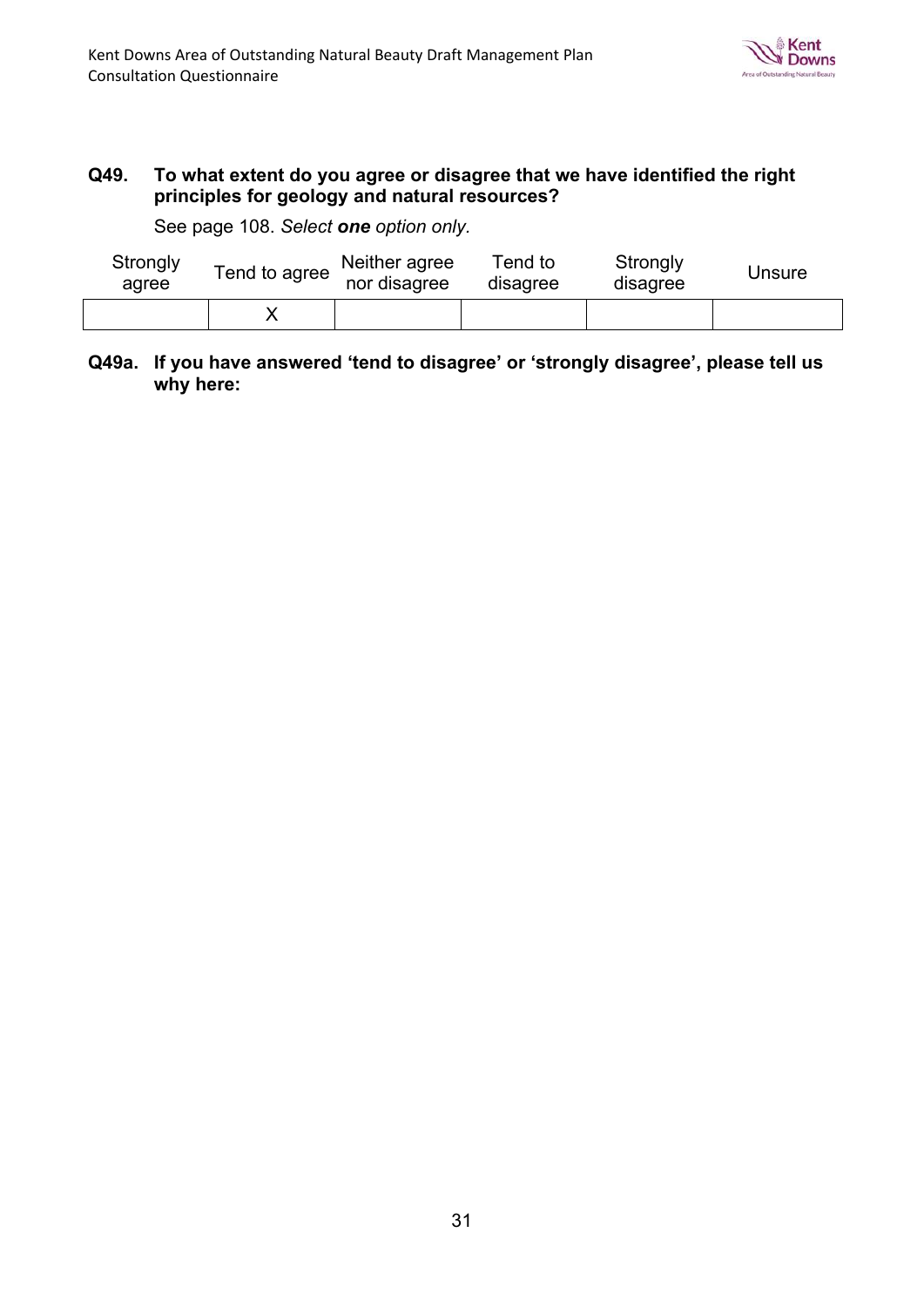

# <span id="page-31-0"></span>**11. Quality of Life and Vibrant Communities**

Our vision for quality of life and vibrant communities is as follows:

"In 2030… a diversity of people and communities are central to the conservation, enhancement and enjoyment of the Kent Downs; they value this special place and feel welcome to enjoy, experience and benefit from the AONB. People and communities have a strong, positive influence over change through being engaged and active participants. Communities' work and voluntary activity marries social and economic well-being with landscape conservation and enhancement. Individuals and organisations choose to buy goods and services that in themselves benefit the Kent Downs landscape and economy.

"The health and well-being benefits of contact with nature and beauty have become central to the purposes and management of the landscape and the Kent Downs partnership."

#### **Q50. To what extent do you agree or disagree with our vision for quality of life and vibrant communities?**

See pages 111 – 116*. Select one option only.*

| Strongly<br>agree | Tend to agree | Neither agree<br>nor disagree | Tend to<br>disagree | Strongly<br>disagree | Unsure |
|-------------------|---------------|-------------------------------|---------------------|----------------------|--------|
|                   |               |                               |                     |                      |        |

#### **Q50a. Please provide any comments on the vision for quality of life and vibrant communities here:**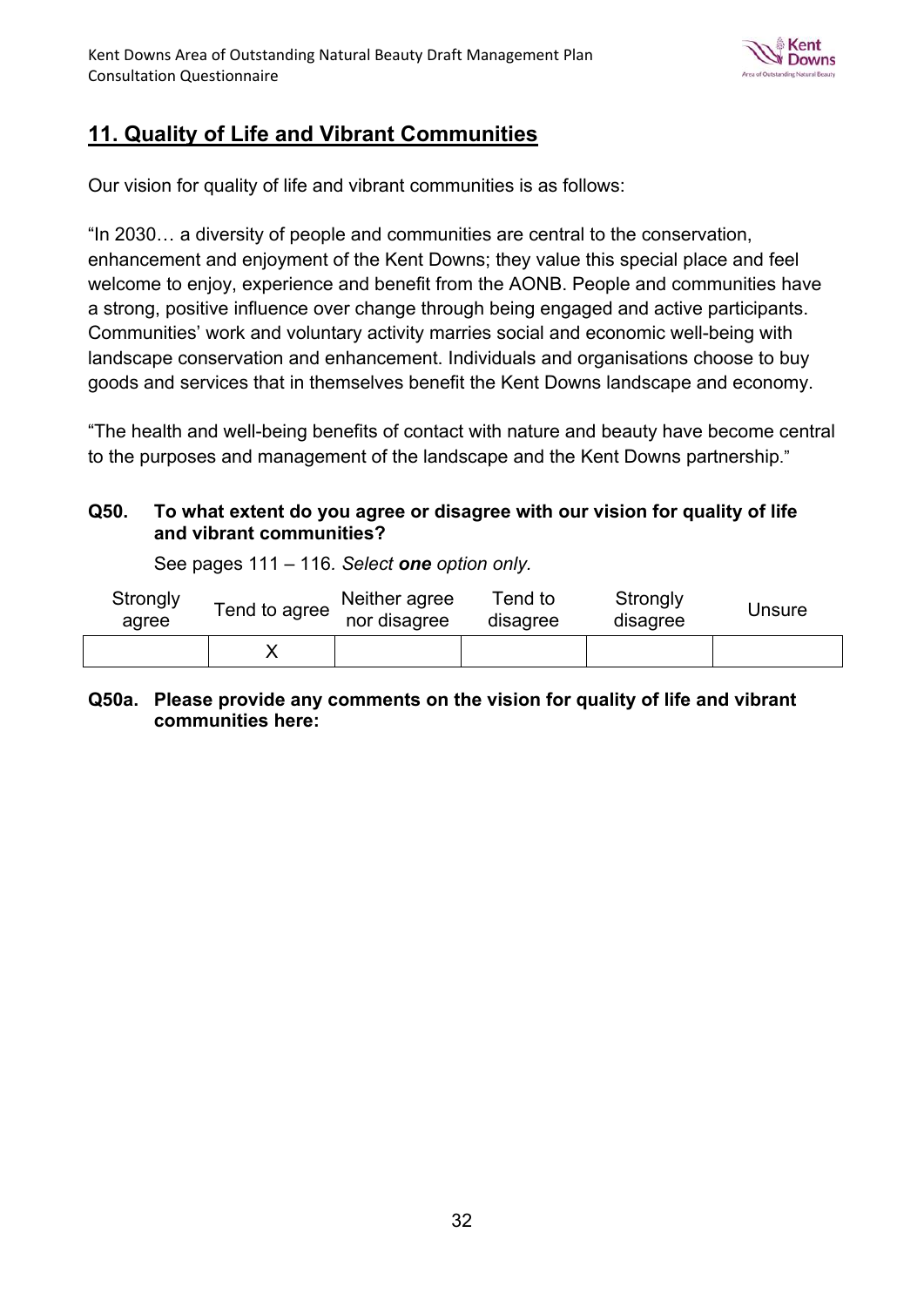See page 116 - 118. *Select one option only.*



#### **Q51. To what extent do you agree or disagree that we have identified the right main issues, opportunities and threats for quality of life and vibrant communities?**

| Strongly<br>agree | Tend to agree | Neither agree<br>nor disagree | Tend to<br>disagree | Strongly<br>disagree | Unsure |
|-------------------|---------------|-------------------------------|---------------------|----------------------|--------|
|                   |               |                               |                     |                      |        |

- **Q51a. If you have answered 'tend to disagree' or 'strongly disagree', please tell us why here:**
- **Q52. To what extent do you agree or disagree that we have identified the right aims for quality of life and vibrant communities?**

See page 118. *Select one option only.*

| Strongly<br>agree | Tend to agree | Neither agree<br>nor disagree | Tend to<br>disagree | Strongly<br>disagree | Unsure |
|-------------------|---------------|-------------------------------|---------------------|----------------------|--------|
|                   |               |                               |                     |                      |        |

**Q52a. If you have answered 'tend to disagree' or 'strongly disagree', please tell us why here:**

#### **Q53. To what extent do you agree or disagree that we have identified the right principles for quality of life and vibrant communities?**

See page 118. *Select one option only.*

| Strongly<br>agree | Tend to agree | Neither agree<br>nor disagree | Tend to<br>disagree | Strongly<br>disagree | Unsure |
|-------------------|---------------|-------------------------------|---------------------|----------------------|--------|
|                   |               |                               |                     |                      |        |

#### **Q53a. If you have answered 'tend to disagree' or 'strongly disagree', please tell us why here:**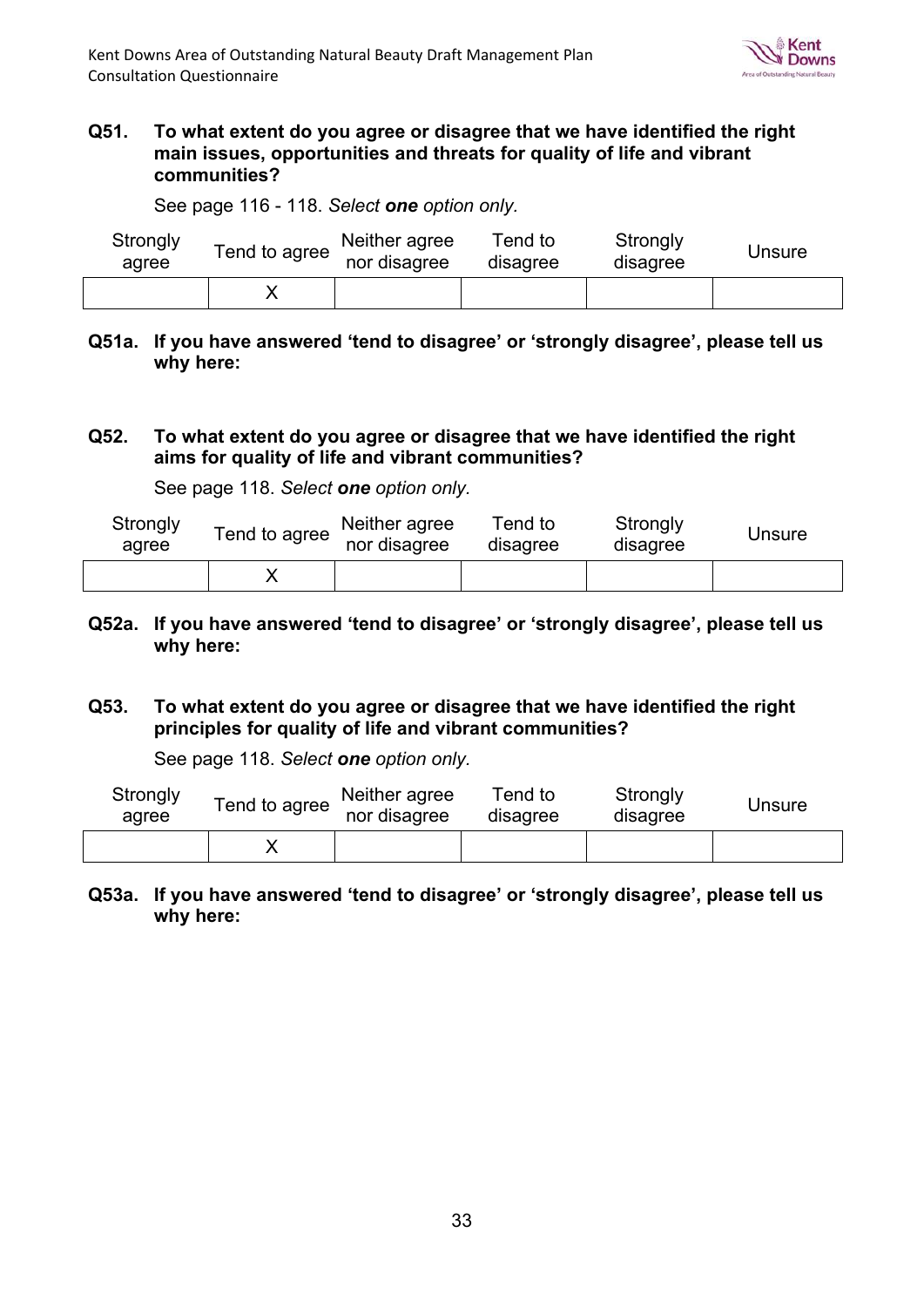

## <span id="page-33-0"></span>**12. Access, Enjoyment and Understanding**

Our vision for access, enjoyment and understanding is as follows:

"In 2030… the Kent Downs AONB is a place of natural beauty with opportunity and access for all people; they feel welcome to participate in quiet recreation for health, relaxation, enjoyment and for cultural and artistic expression.

"Improved management ensures that the Public Rights of Way and much of the highway network is safe, quiet and convenient for walkers, cyclists and horse riders and public transport is an attractive option to reach and enjoy the landscape. Maintenance of the Public Rights of Way and highway network is sympathetic to biodiversity and landscape character.

"The Kent Downs AONB is recognised, valued and celebrated by residents, visitors and by those who simply delight in the fact that it is there."

#### **Q54. To what extent do you agree or disagree with our vision for access, enjoyment and understanding?**

See pages 121 – 128*. Select one option only.*

| Strongly<br>agree | Tend to agree | Neither agree<br>nor disagree | Tend to<br>disagree | Strongly<br>disagree | Unsure |
|-------------------|---------------|-------------------------------|---------------------|----------------------|--------|
|                   |               |                               |                     |                      |        |

#### **Q54a. Please provide any comments on the vision for access, enjoyment and understanding here:**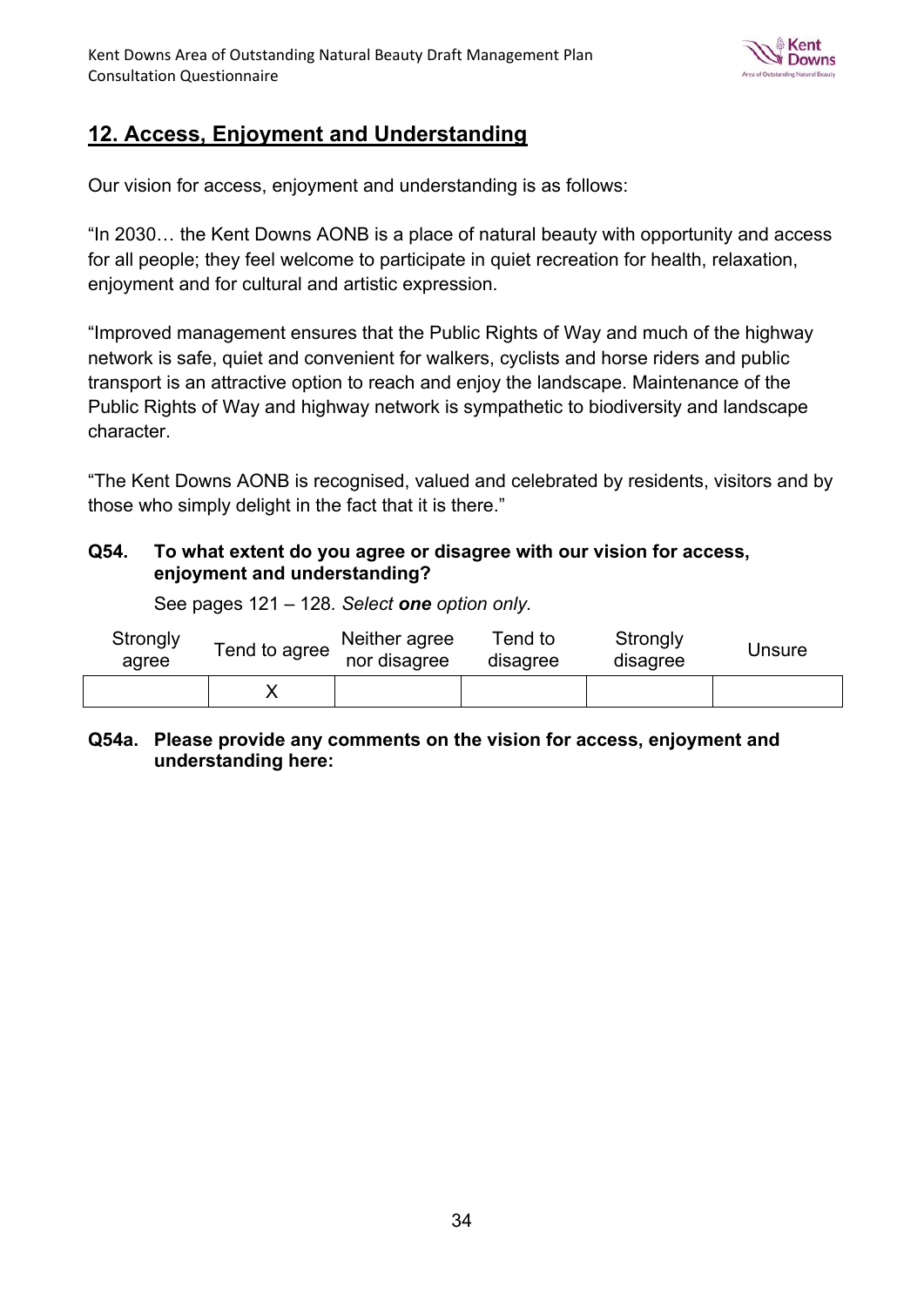See page 128. *Select one option only.*



#### **Q55. To what extent do you agree or disagree that we have identified the right main issues, opportunities and threats for access, enjoyment and understanding?**

| Strongly<br>agree | Tend to agree | Neither agree<br>nor disagree | Tend to<br>disagree | Strongly<br>disagree | Unsure |
|-------------------|---------------|-------------------------------|---------------------|----------------------|--------|
|                   |               |                               |                     |                      |        |

**Q55a. If you have answered 'tend to disagree' or 'strongly disagree', please tell us why here:**

#### **Q56. To what extent do you agree or disagree that we have identified the right aims for access, enjoyment and understanding?**

See page 130. *Select one option only.*

| Strongly<br>agree | Tend to agree | Neither agree<br>nor disagree | Tend to<br>disagree | Strongly<br>disagree | Unsure |
|-------------------|---------------|-------------------------------|---------------------|----------------------|--------|
|                   |               |                               |                     |                      |        |

#### **Q56a. If you have answered 'tend to disagree' or 'strongly disagree', please tell us why here:**

#### **Q57. To what extent do you agree or disagree that we have identified the right principles for access, enjoyment and understanding?**

See page 130. *Select one option only.*

| Strongly<br>agree | Tend to agree | Neither agree<br>nor disagree | Tend to<br>disagree | Strongly<br>disagree | Unsure |
|-------------------|---------------|-------------------------------|---------------------|----------------------|--------|
|                   |               |                               |                     |                      |        |

#### **Q57a. If you have answered 'tend to disagree' or 'strongly disagree', please tell us why here:**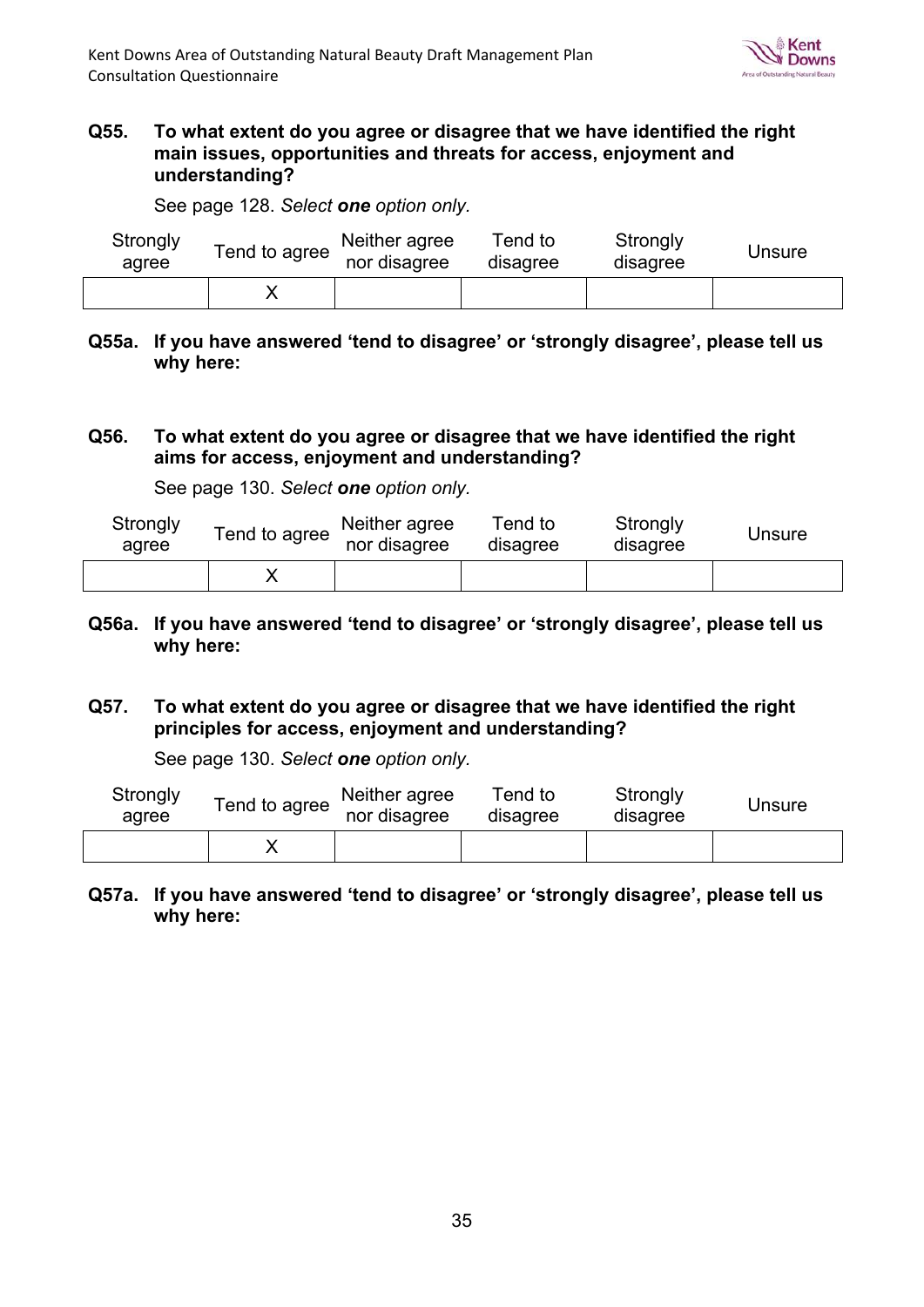

# **Section 3 – Draft Landscape Character Assessment**

The Draft Landscape Character Assessment (which is made up of 13 individual documents) outlines the identifying characteristics of the landscape of the Kent Downs AONB and makes landscape management recommendations on actions, investments and priorities to conserve and enhance the landscape. These recommendations inform the Draft Management Plan.

### **Q58. To what extent do you agree or disagree with the landscape management recommendations in the draft Landscape Character Assessment?**

| <b>Chalk Downs</b>            | Strongly<br>agree | Tend to<br>agree | <b>Neither</b><br>agree<br>nor<br>disagree | Tend to<br>disagree | Strongly<br>disagree | Unsure |
|-------------------------------|-------------------|------------------|--------------------------------------------|---------------------|----------------------|--------|
| <b>LCA 1A West Kent Downs</b> |                   |                  |                                            |                     |                      |        |
| <b>LCA 1B Mid Kent Downs</b>  |                   |                  | X                                          |                     |                      |        |
| <b>LCA 1C East Kent Downs</b> |                   |                  |                                            |                     |                      |        |

*Select one option in each row.*

| <b>Chalk Scarps and Vales</b>          | Strongly<br>agree | Tend to<br>agree | <b>Neither</b><br>agree<br>nor<br>disagree | Tend to<br>disagree | Strongly<br>disagree | Unsure |
|----------------------------------------|-------------------|------------------|--------------------------------------------|---------------------|----------------------|--------|
| LCA 2A Kemsing Scarp and<br>Vale       |                   |                  |                                            |                     |                      |        |
| LCA 2B Hollingbourne Scarp<br>and Vale |                   |                  |                                            | X                   |                      |        |
| LCA 2C Postling Scarp and<br>Vale      |                   |                  |                                            |                     |                      |        |

| <b>Chalk Cliffs and Coast</b>    | Strongly<br>agree | Tend to<br>agree | <b>Neither</b><br>agree<br>nor<br>disagree | Tend to<br>disagree | Strongly<br>disagree | <b>Unsure</b> |
|----------------------------------|-------------------|------------------|--------------------------------------------|---------------------|----------------------|---------------|
| <b>LCA 3A White Cliffs Coast</b> |                   |                  |                                            |                     |                      |               |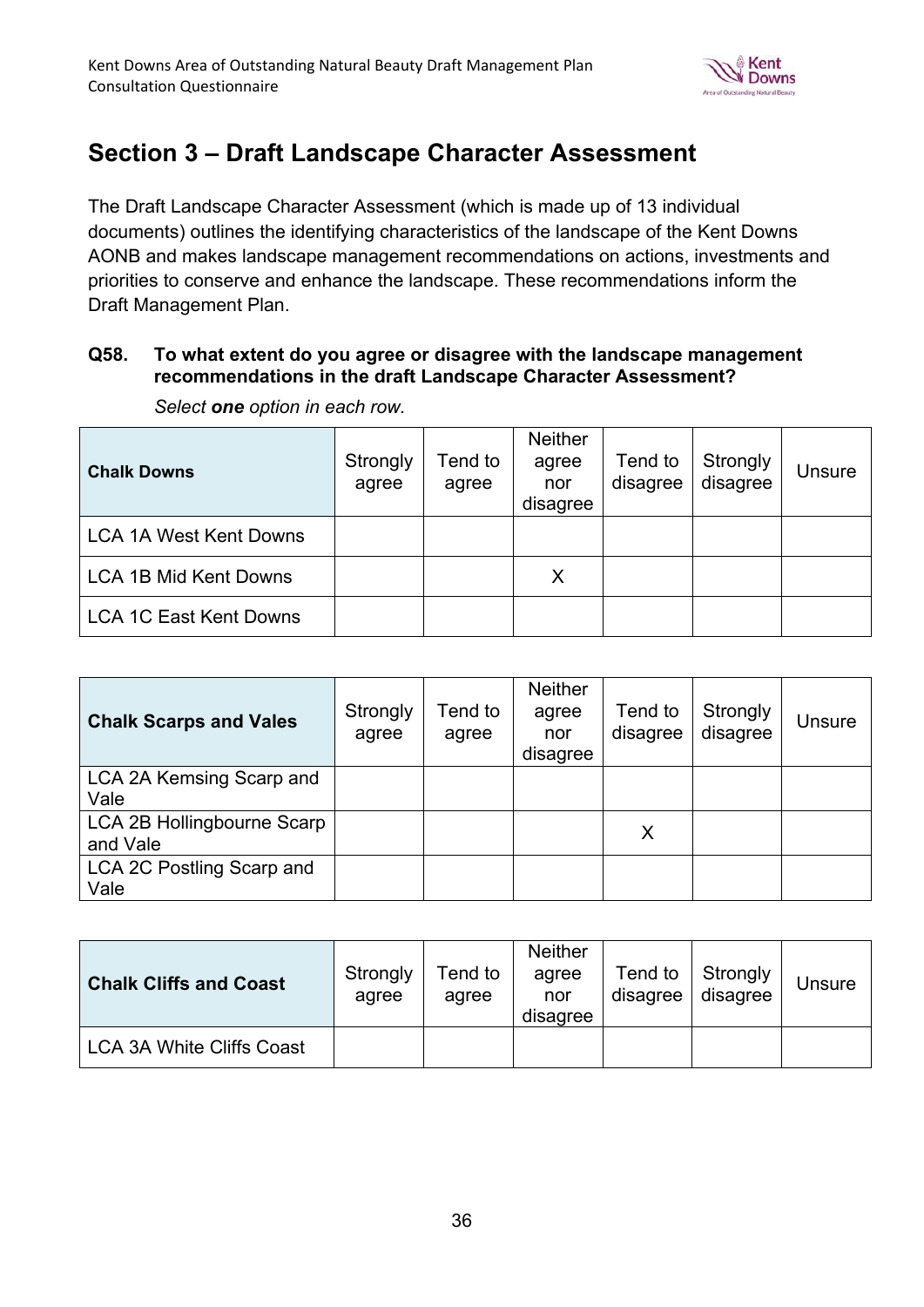

#### *Select one option in each row.*

| <b>River Valleys</b>        | Strongly<br>agree | Tend to<br>agree | <b>Neither</b><br>agree<br>nor<br>disagree | Tend to<br>disagree | Strongly<br>disagree | Unsure |
|-----------------------------|-------------------|------------------|--------------------------------------------|---------------------|----------------------|--------|
| <b>LCA 4A Darent Valley</b> |                   |                  |                                            |                     |                      |        |
| <b>LCA 4B Medway Valley</b> |                   | Χ                |                                            |                     |                      |        |
| <b>LCA 4C Stour Valley</b>  |                   |                  |                                            |                     |                      |        |

| <b>Greensand</b>                                  | Strongly<br>agree | Tend to<br>agree | <b>Neither</b><br>agree<br>nor<br>disagree | Tend to<br>disagree | Strongly<br>disagree | Unsure |
|---------------------------------------------------|-------------------|------------------|--------------------------------------------|---------------------|----------------------|--------|
| <b>LCA 5A Sevenoaks</b><br><b>Greensand Ridge</b> |                   |                  |                                            |                     |                      |        |
| LCA 5B Lympne Greensand<br>Escarpment             |                   |                  |                                            |                     |                      |        |

| <b>Low Weald</b>                       | Strongly<br>agree | Tend to<br>agree | <b>Neither</b><br>agree<br>nor<br>disagree | Tend to<br>disagree | Strongly<br>disagree | <b>Unsure</b> |
|----------------------------------------|-------------------|------------------|--------------------------------------------|---------------------|----------------------|---------------|
| <b>LCA 6C Low Weald Eden</b><br>Valley |                   |                  |                                            |                     |                      |               |

#### **Q58a. Please provide any comments on the landscape management recommendations here:** *Please be as specific as is possible in your answers and provide evidence if appropriate.*

LCA 2B Suggests that large scale development outside the AONB will have an adverse effect on the AONB. We disagree with this and consider that it should be rephrased to make it clear that, so long as suitable design and appropriate edge treatments can be secured to mitigate potential harm to the landscape character of the AONB, then appropriate largescale development in the setting of the AONB could be acceptable in landscape impact terms..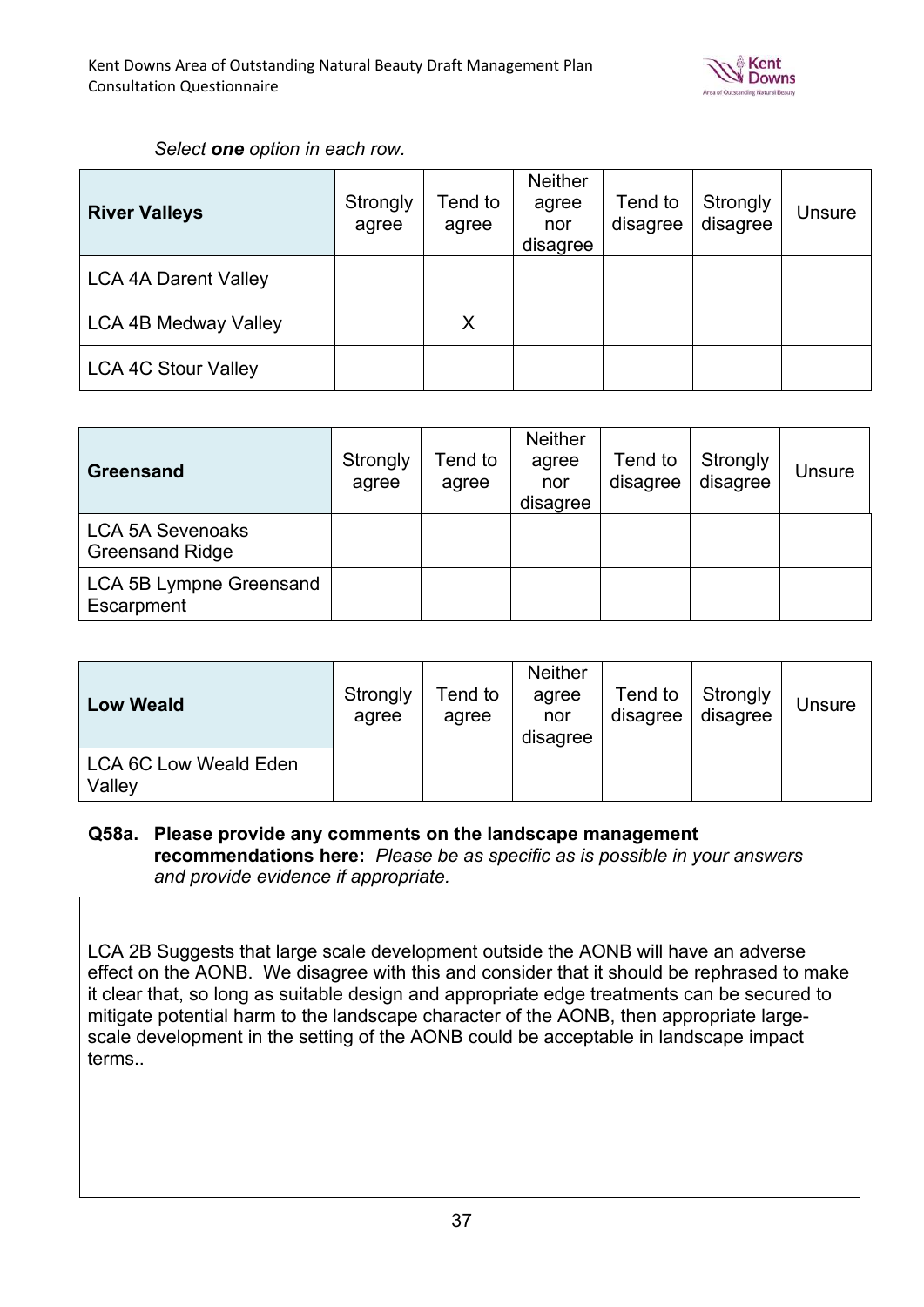

# **Section 4 – Supporting Assessments**

#### **Q59. We have completed an Environment Report and Sustainability Assessment on the Draft Management Plan.**

**If you have any comments on this assessment, please provide them here:** The Environment Report and Sustainability Assessment is available at [kent.gov.uk/k](http://www.kent.gov.uk/)entdownsaonb or in hard copy on request.

To help ensure that we are meeting our obligations under the Equality Act 2010 we have undertaken an Equality Impact Assessment (EqIAs) for the draft Management Plan.

An EqIA is a tool to assess the impact any proposals would have on the protected characteristics: age, disability, sex, gender reassignment, sexual orientation, race, religion, and carer's responsibilities. The EqIA is available at [kent.gov.uk/k](http://www.kent.gov.uk/)entdownsaonb or in hard copy on request.

**Q60. We welcome your views on our equality analysis and if you think there is anything else we should consider relating to equality and diversity. Please provide any comments here:**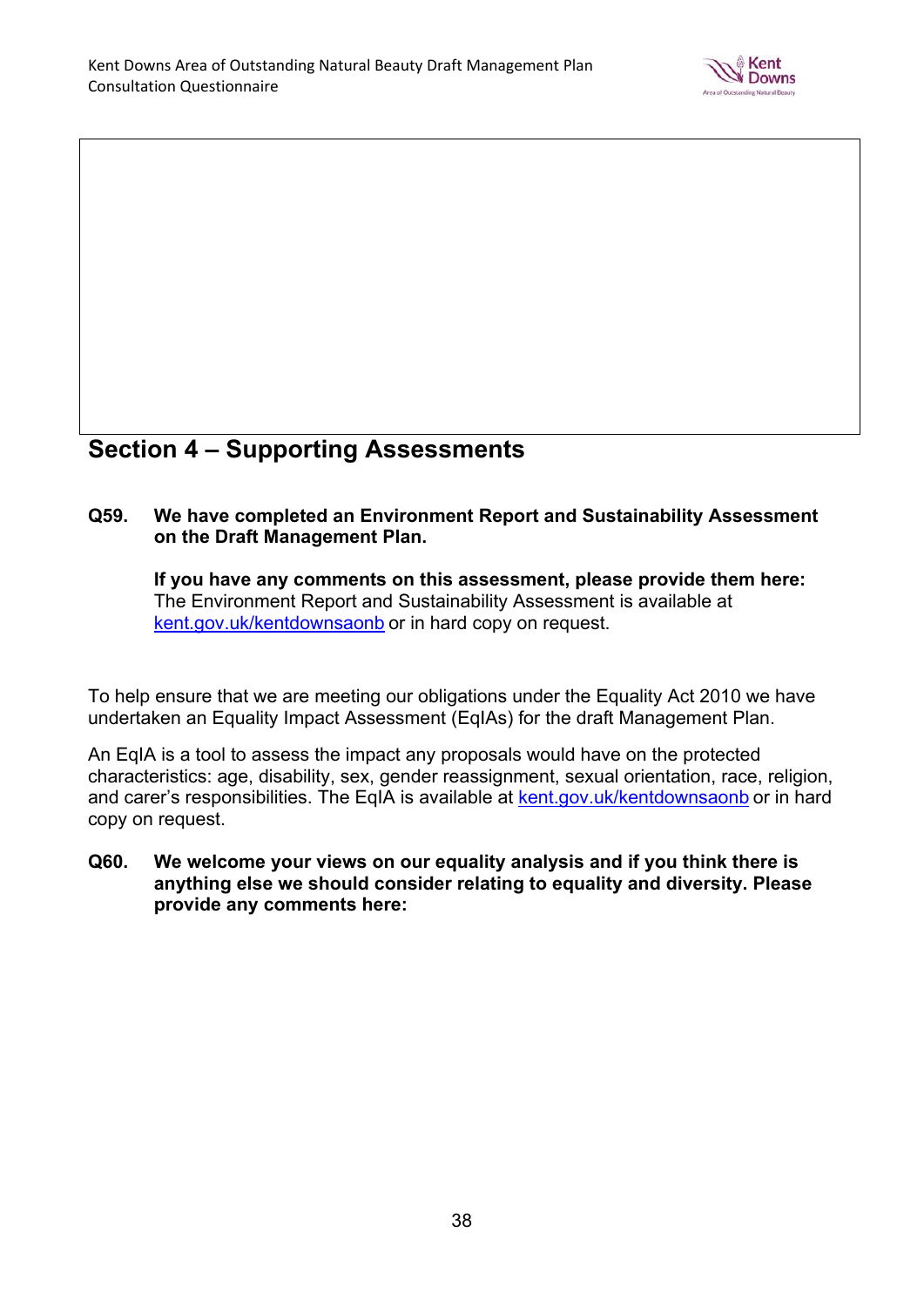

# **Section 5 – Additional Information**

**Q61. The Draft Management Plan was prepared before the Covid-19 pandemic. It will be important to consider how the Management Plan should respond to the crisis. Please provide any key considerations you think we should take into account here:**

*If your comments directly relate to a specific section of the Draft Management Plan, please include the name of the section with your comment.*

**Q62. If you have any examples of landscape enhancement, biodiversity, or access improvement projects in your local area, please provide details here:**

If you wish to discuss, please contact [mail@kentdowns.org.uk](mailto:mail@kentdowns.org.uk)

#### **Q63. How did you find out about this consultation?**

#### *Select all that apply*

|   | Received an email from Kent County Council                                |
|---|---------------------------------------------------------------------------|
| X | Received an email from Kent Downs Area of Outstanding Natural Beauty Unit |
|   | Received an email from another organisation or contact                    |
|   | From a friend or relative                                                 |
|   | Newspaper                                                                 |
|   | Social Media (Facebook or Twitter)                                        |
|   | Kent gov uk website                                                       |
|   | Other                                                                     |

If other, please specify:

#### **Q64. Finally, do you any other comments to make about our Draft Management Plan?**

#### **Kent Downs AONB Citizen's Panel and Newsletter**

The Kent Downs AONB is considering establishing a Citizen's Panel. Members would be asked for their feedback on a range of issues to help the AONB better understand residents' views and provide the right information to help people enjoy the landscape.

If you are interested in learning more, please visit <https://bit.ly/3cpYPnq>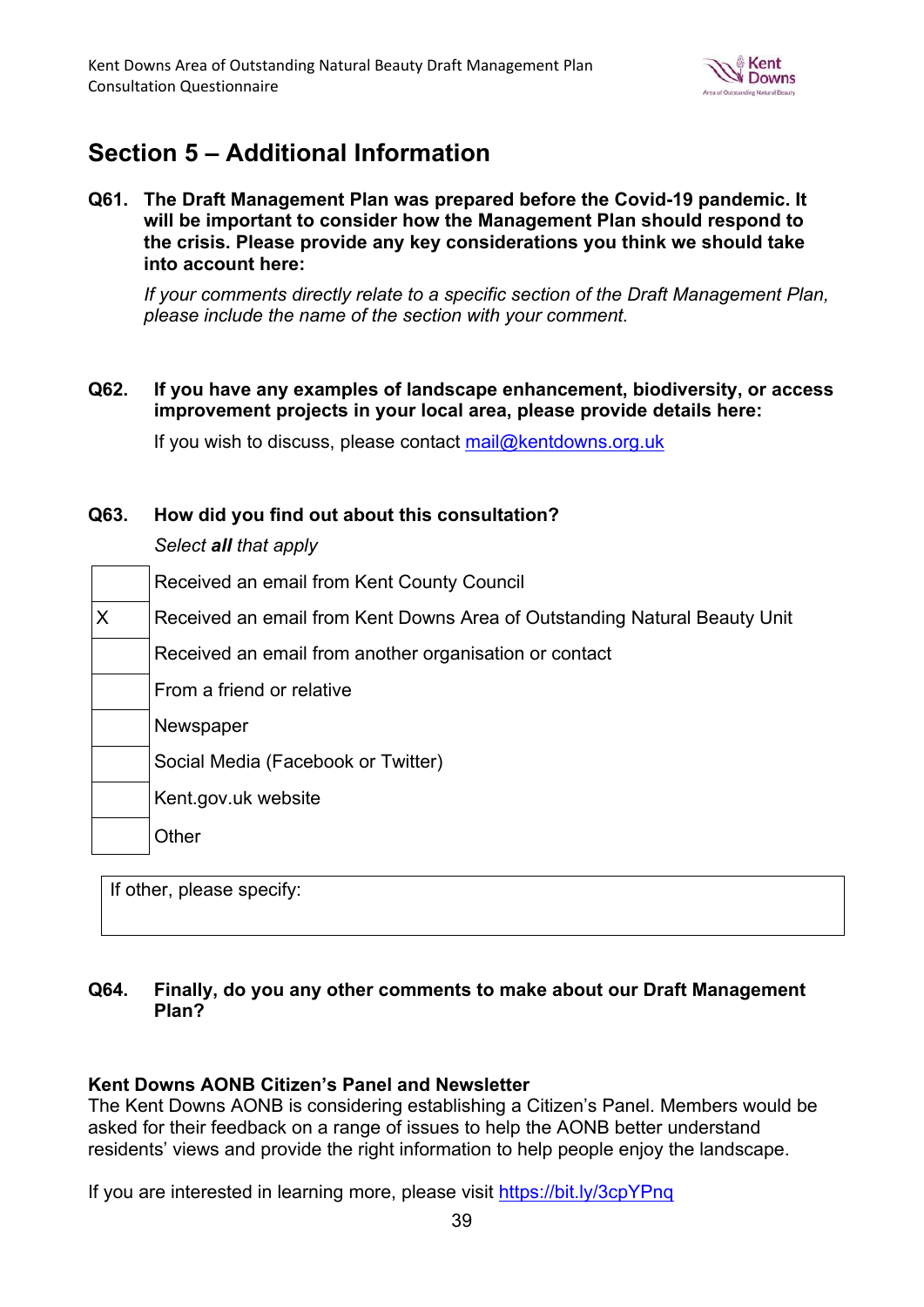

Visit our website [KentDowns.org.uk](http://www.kentdowns.org.uk/) and join our email list via <https://bit.ly/2Lg7Bsb> to stay up to date with news and events in the Kent Downs Areas Outstanding Natural Beauty.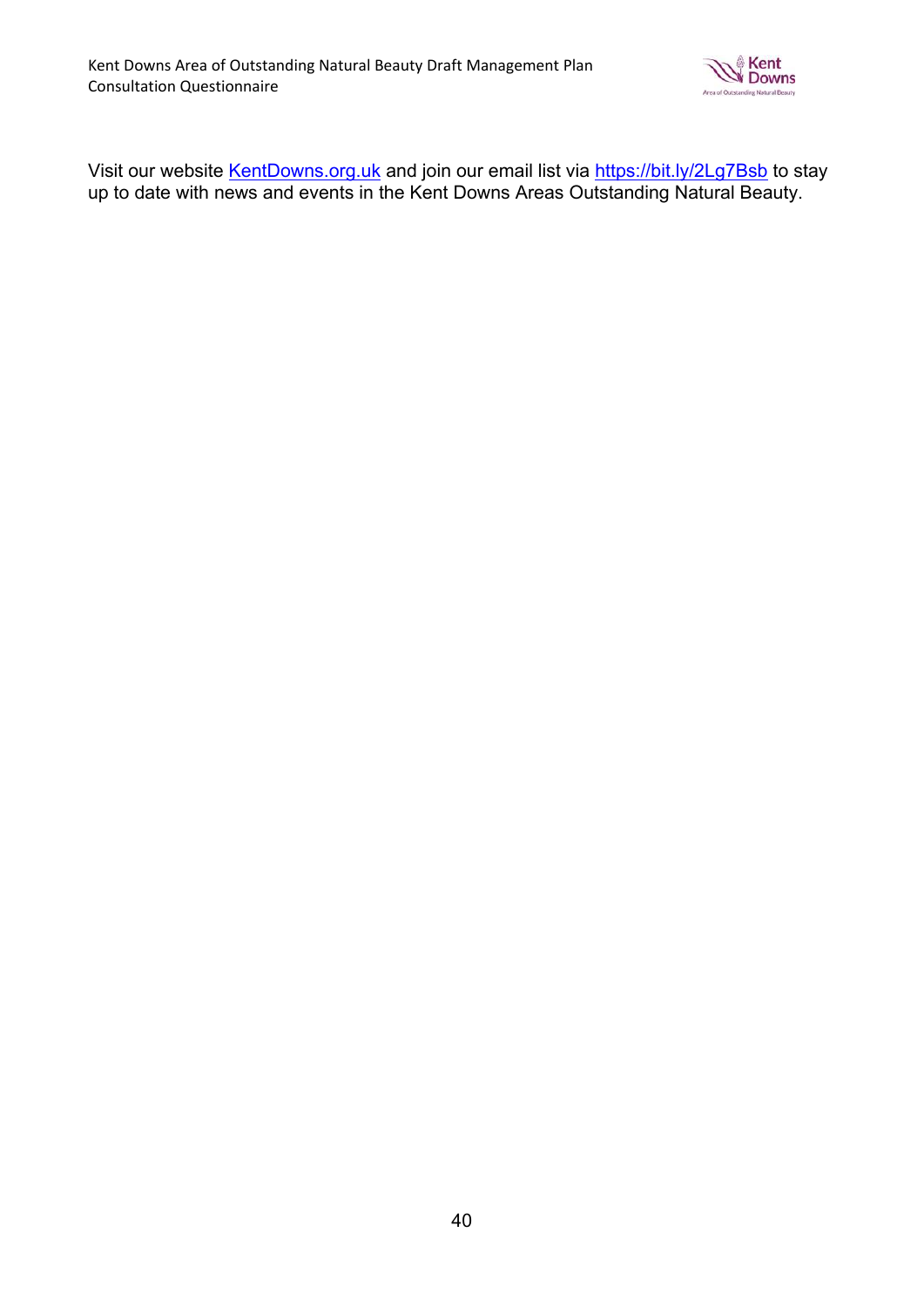

# **Section 6 - More About You**

We want to make sure that everyone is treated fairly and equally, and that no one gets left out. That's why we are asking you these questions. We won't share the information you give us with anyone else. We'll use it only to help us make decisions and improve our services.

*If you would rather not answer any of these questions, you don't have to. It is not necessary to answer these questions if you are responding on behalf of an organisation.*

**Q65. Are you......?** *Select one option only.*

| Male                |
|---------------------|
| Female              |
| I prefer not to say |

### **Q66. Is your Gender the same as your birth?** *Select one option only*

| Yes      |
|----------|
| No       |
| I<br>pre |

prefer not to say

#### **Q67. Which of these age groups applies to you?** *Select one option only.*

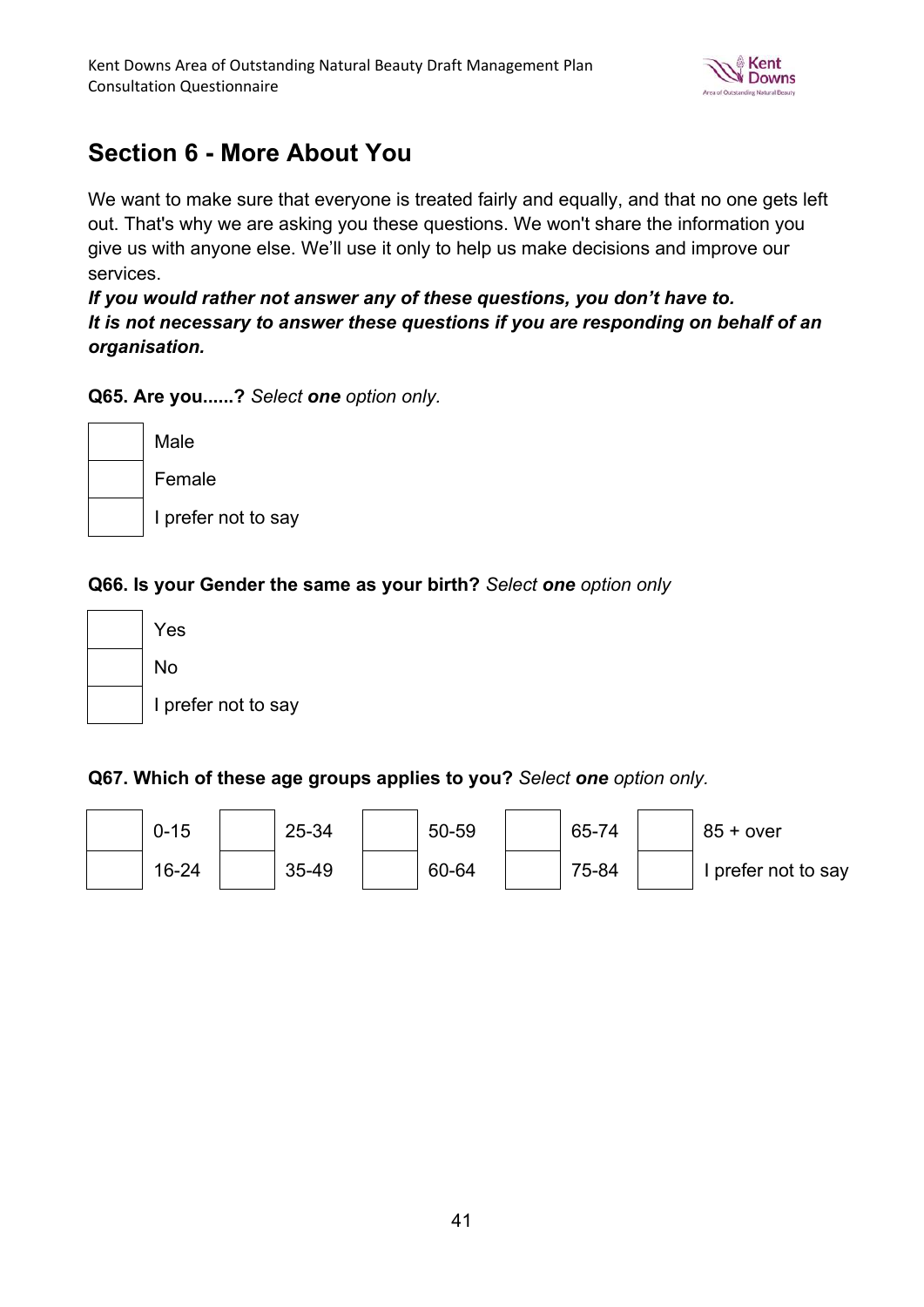

### **Q68. To which of these ethnic groups do you feel you belong?**

*Select one option only.* 



### \***Other Ethnic Group - If your ethnic group is not specified on the list, please describe it here**

A Carer is anyone who cares, unpaid, for a friend or family member who due to illness, disability, a mental health problem or an addiction cannot cope without their support. Both children and adults can be carers.

#### **Q69. Are you a Carer?** *Select one option only.*

| Yes                 |
|---------------------|
| No                  |
| I prefer not to say |

The Equality Act 2010 describes a person as disabled if they have a longstanding physical or mental condition that has lasted, or is likely to last, at least 12 months; and this condition has a substantial adverse effect on their ability to carry out normal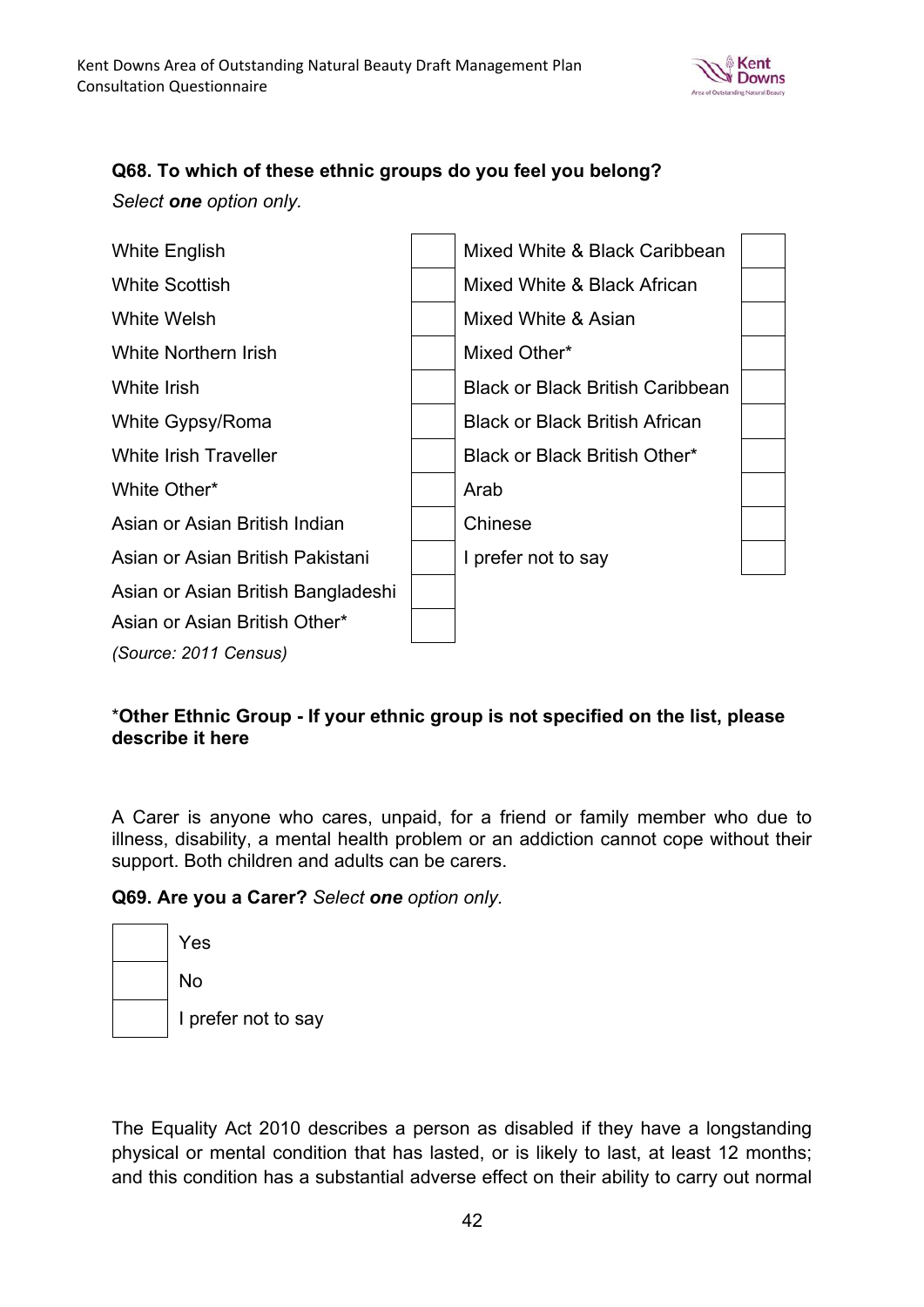

day-to-day activities. People with some conditions (cancer, multiple sclerosis and HIV/AIDS, for example), are considered to be disabled from the point that they are diagnosed.

#### **Q70. Do you consider yourself to be disabled as set out in the Equality Act 2010?**

*Select one option only.*



Yes No I prefer not to say

#### **Question 70a. If you answered 'Yes' above, please tell us the type of impairment that applies:**

*You may have more than one type of impairment, so please tick all that apply. If none of these applies to you, please select 'Other', and give brief details of the impairment you have.*

| <b>Physical impairment</b>                            |
|-------------------------------------------------------|
| Sensory impairment (hearing, sight or both)           |
| Longstanding illness or health condition, or epilepsy |
| Mental health condition                               |
| Learning disability                                   |
| I prefer not to say                                   |
| Other                                                 |
|                                                       |

If you selected Other, please specify: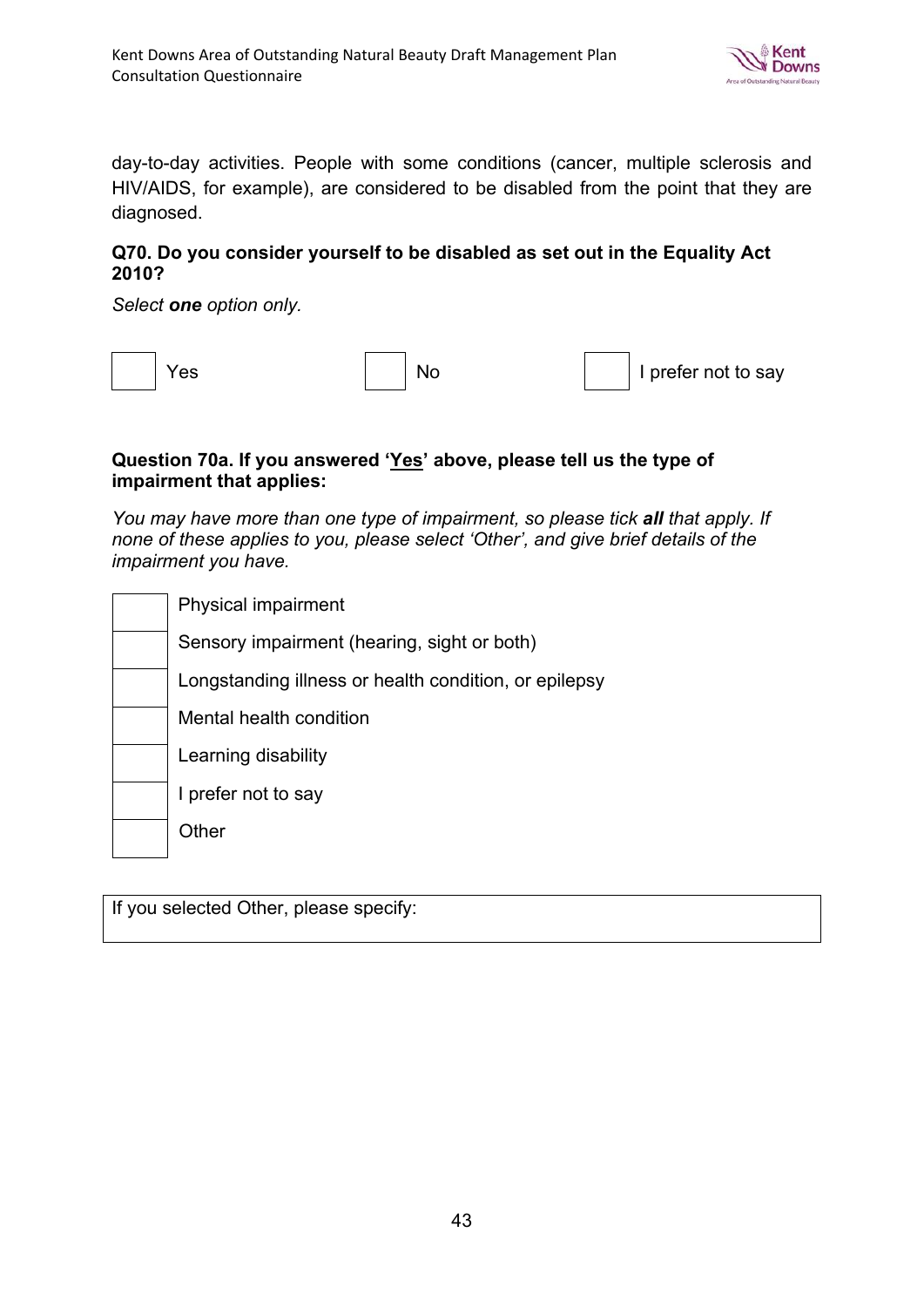

### **Q71. Do you regard yourself as belonging to a particular religion or belief?**

*Select one option only.*

Yes No I prefer not to say

#### **Q71a. If you answered 'Yes' above, which of the following applies to you?** *Select one option only.*

| Christian           |
|---------------------|
| <b>Buddhist</b>     |
| Hindu               |
| Jewish              |
| Muslim              |
| Sikh                |
| Other               |
| I prefer not to say |

If you selected Other, please specify:

## **Q72. Are you…?** *Select one option only.*

| Heterosexual/Straight |
|-----------------------|
| <b>Bi/Bisexual</b>    |
| Gay woman/Lesbian     |
| Gay man               |
| Other                 |
| I prefer not to say   |

If you selected Other, please specify: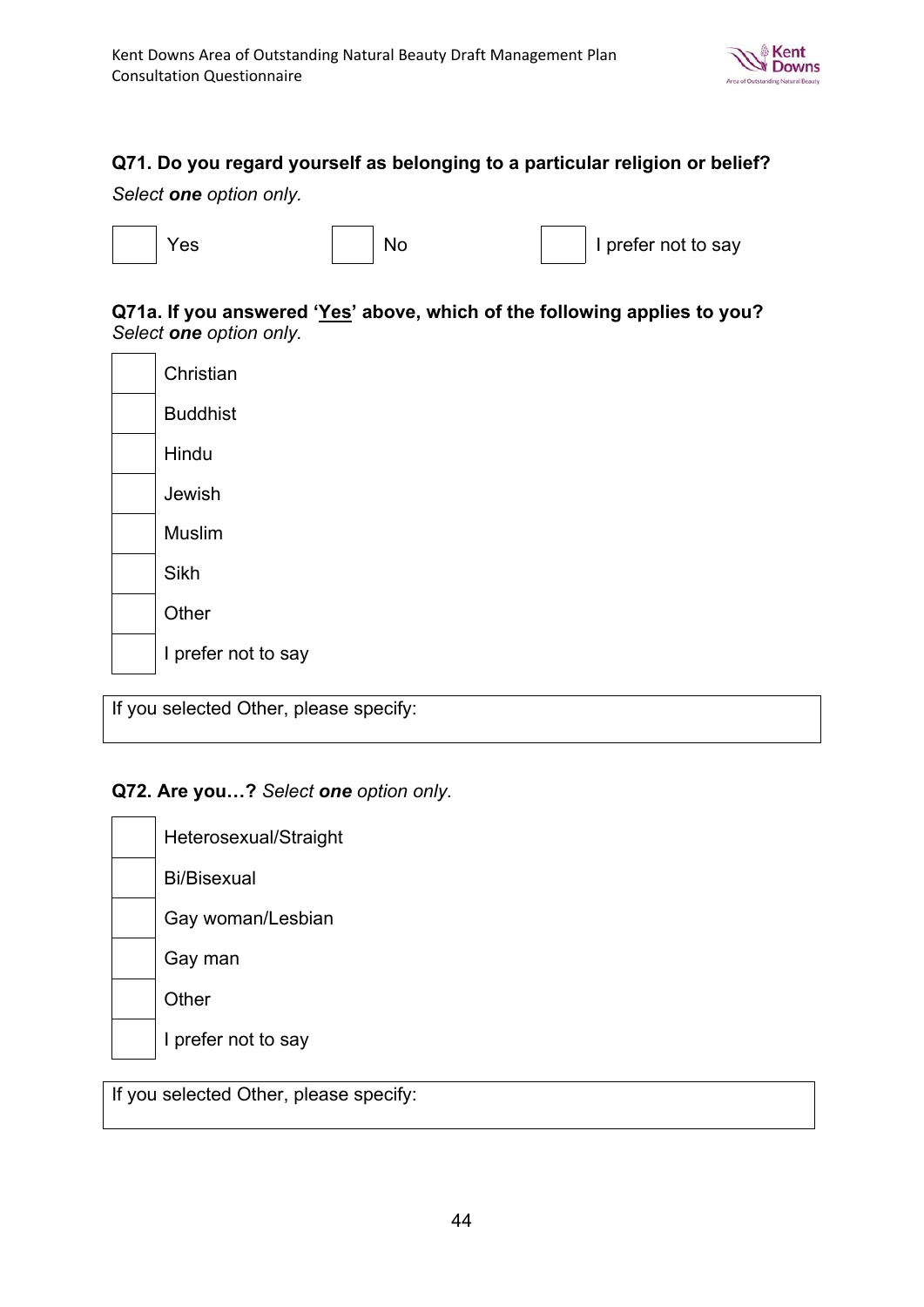

# **Consultation Privacy Notice**

Last Updated: 10 June 2020

# Who are we?

Kent County Council collects, uses and is responsible for certain personal information about you. When we do so we are regulated under the General Data Protection Regulation which applies across the European Union (including in the United Kingdom) and we are responsible as 'controller' of that personal information for the purposes of those laws. Our Data Protection Officer is Benjamin Watts.

# The personal information we collect and use

### Information collected by us

In the course of responding to Consultations published by Kent County Council we collect the following personal information when you provide it to us:

- Postcode
- Email address if you want updates on a consultation
- Feedback on the consultation
- Equalities Data Ethnicity, Religion, Sexuality, Gender Reassignment, Disability or if you are a Carer
- Cookies we use three types of cookies when you use our website. For more information about the cookies and how they are used please visit <https://kahootz.deskpro.com/kb/articles/kahootz-cookie-information-ci>

We use cookies to remember who you are and a few of your preferences whilst you use the website.

We do not use cookies to collect personally identifiable information about you, track your behaviour or share information with 3rd parties.

Our cookies do not contain any of your personal information and only take up about one-thousandth of the space of a single image from a typical digital camera.

All of the cookies we set are strictly necessary in order for us to provide the online service to you.

You do not need to submit any equalities information if you do not want to. KCC is committed to the principle that all our customers have the right to equality and fairness in the way they are treated and in the services that they receive. Any information you do give will be used to see if there are any differences in views for different groups of people, and to check if services are being delivered in a fair and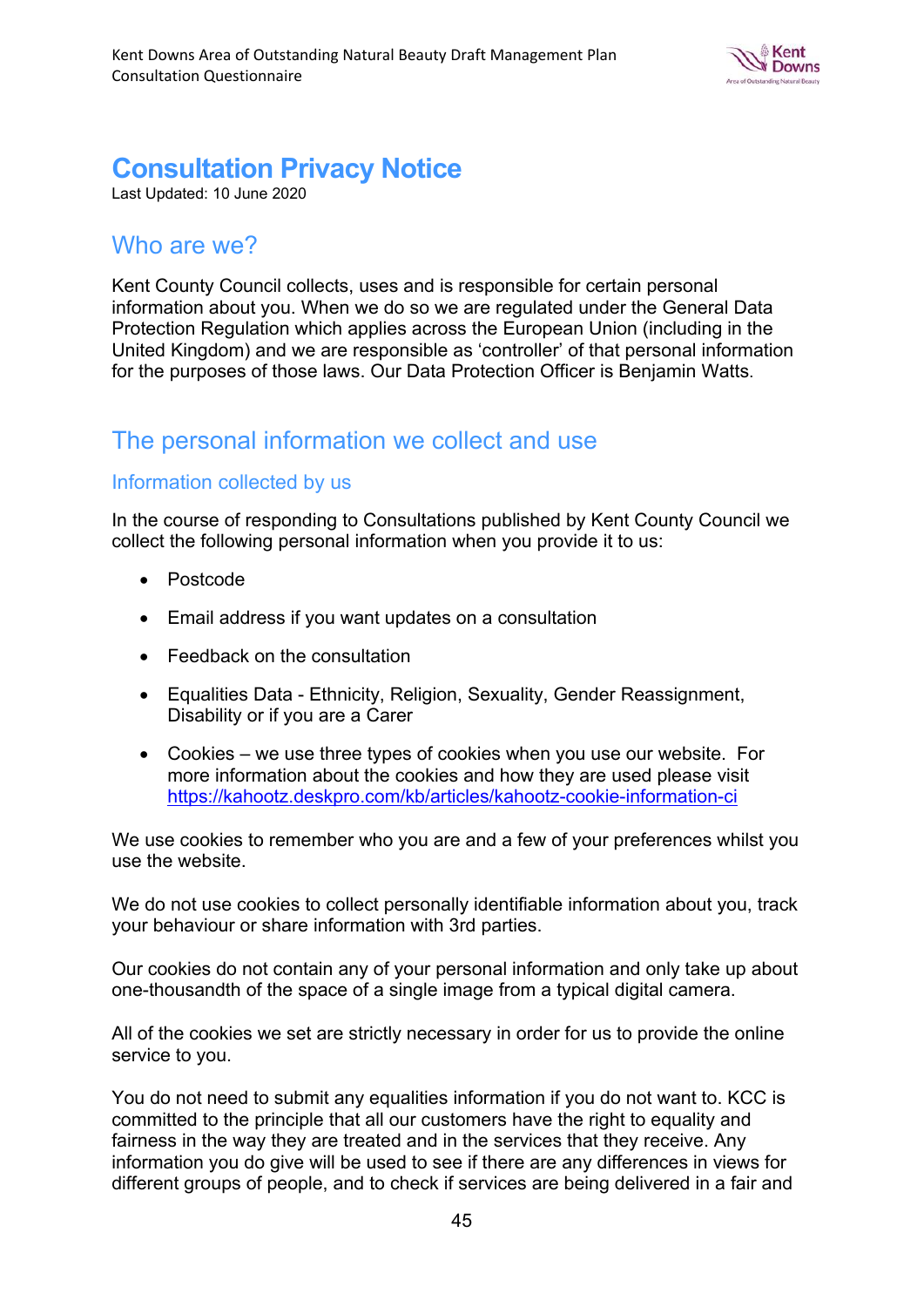

reasonable way. No personal information which can identify you, such as your name or address, will be used in producing equality reports. We will follow our Data Protection policies to keep your information secure and confidential. Your equality data will be anonymised before sent to other teams.

#### How we use your personal information

We use your personal information to inform you of the outcome of the consultation, if you have requested updates.

We may use your postcode to carry out a type of profiling to estimate which one of a number of lifestyle groups you are most likely to fall into. We do this using geodemographic segmentation tools. We do not make any decisions about individual service users based solely on automated processing, including profiling.

#### How long your personal data will be kept

We will hold your personal information for up to 6 years following the closure of a consultation.

Reasons we can collect and use your personal information

We rely on *'processing is necessary for the performance of a task carried out in the public interest'*

*And 'processing is necessary for compliance with a legal obligation to which the controller is subject.'*

The provision of contact details, including name, address or email address is required from you to enable us to respond to your feedback on consultations.

We rely on *processing is necessary for reasons of substantial public interest* as the lawful basis on which we collect and use your special category data for the purpose of equalities monitoring.

Further, the processing is necessary for the purposes of identifying or keeping under review the existence or absence of equality of opportunity or treatment between groups of people with the view to enabling such equality to be promoted or maintained.

You can read KCC's Equality Policy on our website [http://www.kent.gov.uk/about](http://www.kent.gov.uk/about-the-council/strategies-and-policies/corporate-policies/equality-and-diversity)[the-council/strategies-and-policies/corporate-policies/equality-and-diversity](http://www.kent.gov.uk/about-the-council/strategies-and-policies/corporate-policies/equality-and-diversity)

#### Who we share your personal information with

Kent County Council are hosting this consultation on behalf of the Kent Downs AONB Unit services. We may share your personal data and feedback with the Kent Down AONB Unit who may need to respond to your feedback. In some cases that may include your name and contact details if provided.

We will share personal information with law enforcement or other authorities if required by applicable law.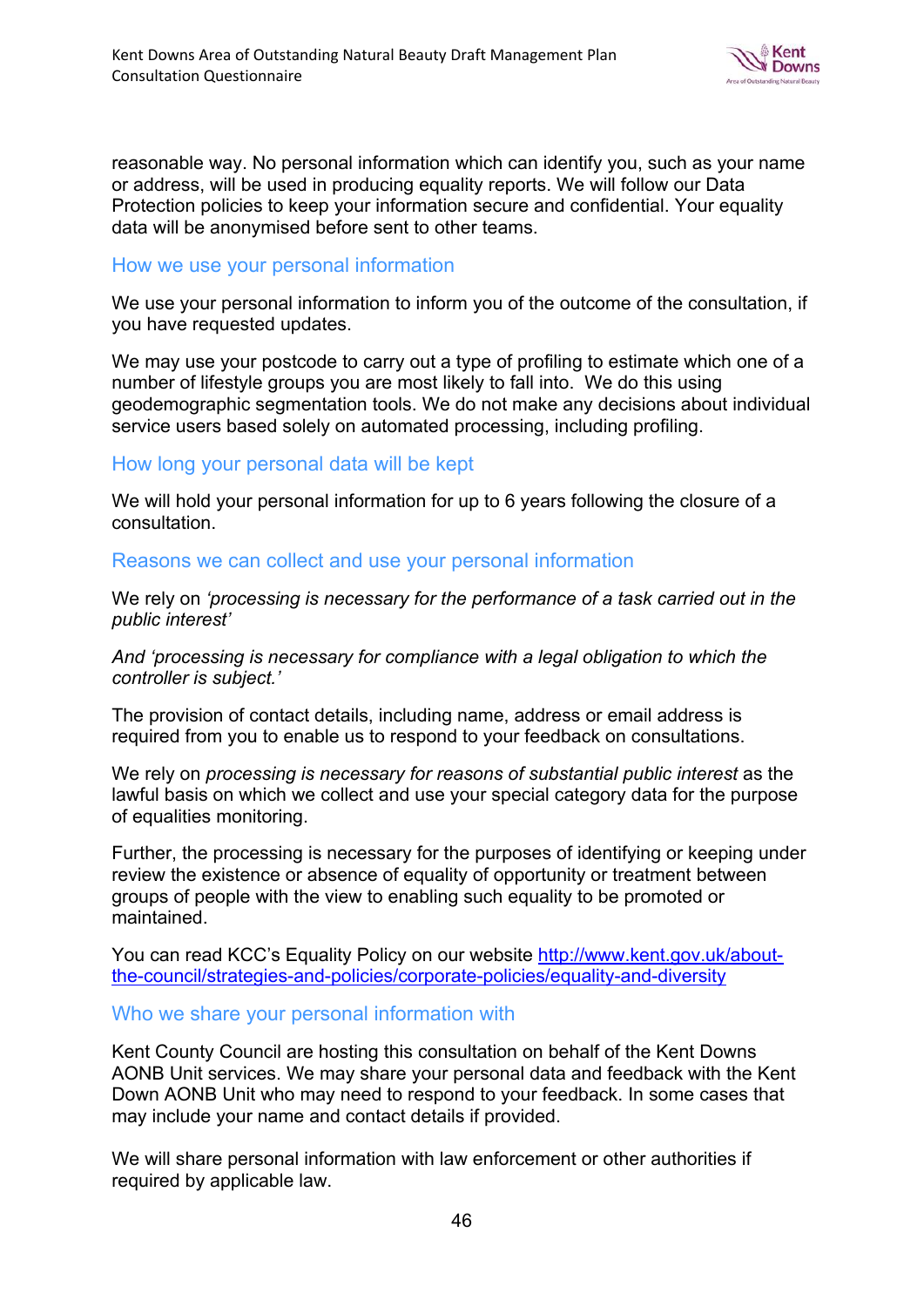

We use a system to log your feedback, which is provided by a third-party supplier.

# Your Rights

Under the GDPR you have a number of rights which you can access free of charge which allow you to:

- Know what we are doing with your information and why we are doing it
- Ask to see what information we hold about you
- Ask us to correct any mistakes in the information we hold about you
- Object to direct marketing
- Make a complaint to the Information Commissioners Office

Depending on our reason for using your information you may also be entitled to:

- Ask us to delete information we hold about you
- Have your information transferred electronically to yourself or to another organisation
- Object to decisions being made that significantly affect you
- Object to how we are using your information
- Stop us using your information in certain ways

We will always seek to comply with your request however we may be required to hold or use your information to comply with legal duties. Please note: your request may delay or prevent us delivering a service to you.

For further information about your rights, including the circumstances in which they apply, see the guidance from the UK Information Commissioners Office (ICO) on individuals' rights under the General Data Protection Regulation.

If you would like to exercise a right, please contact the Information Resilience and Transparency Team at [data.protection@kent.gov.uk.](mailto:data.protection@kent.gov.uk)

## Keeping your personal information secure

We have appropriate security measures in place to prevent personal information from being accidentally lost or used or accessed in an unauthorised way. We limit access to your personal information to those who have a genuine business need to know it. Those processing your information will do so only in an authorised manner and are subject to a duty of confidentiality.

We also have procedures in place to deal with any suspected data security breach. We will notify you and any applicable regulator of a suspected data security breach where we are legally required to do so.

# Who to Contact

Please contact the Information Resilience and Transparency Team at [data.protection@kent.gov.uk](mailto:data.protection@kent.gov.uk) to exercise any of your rights, or if you have a